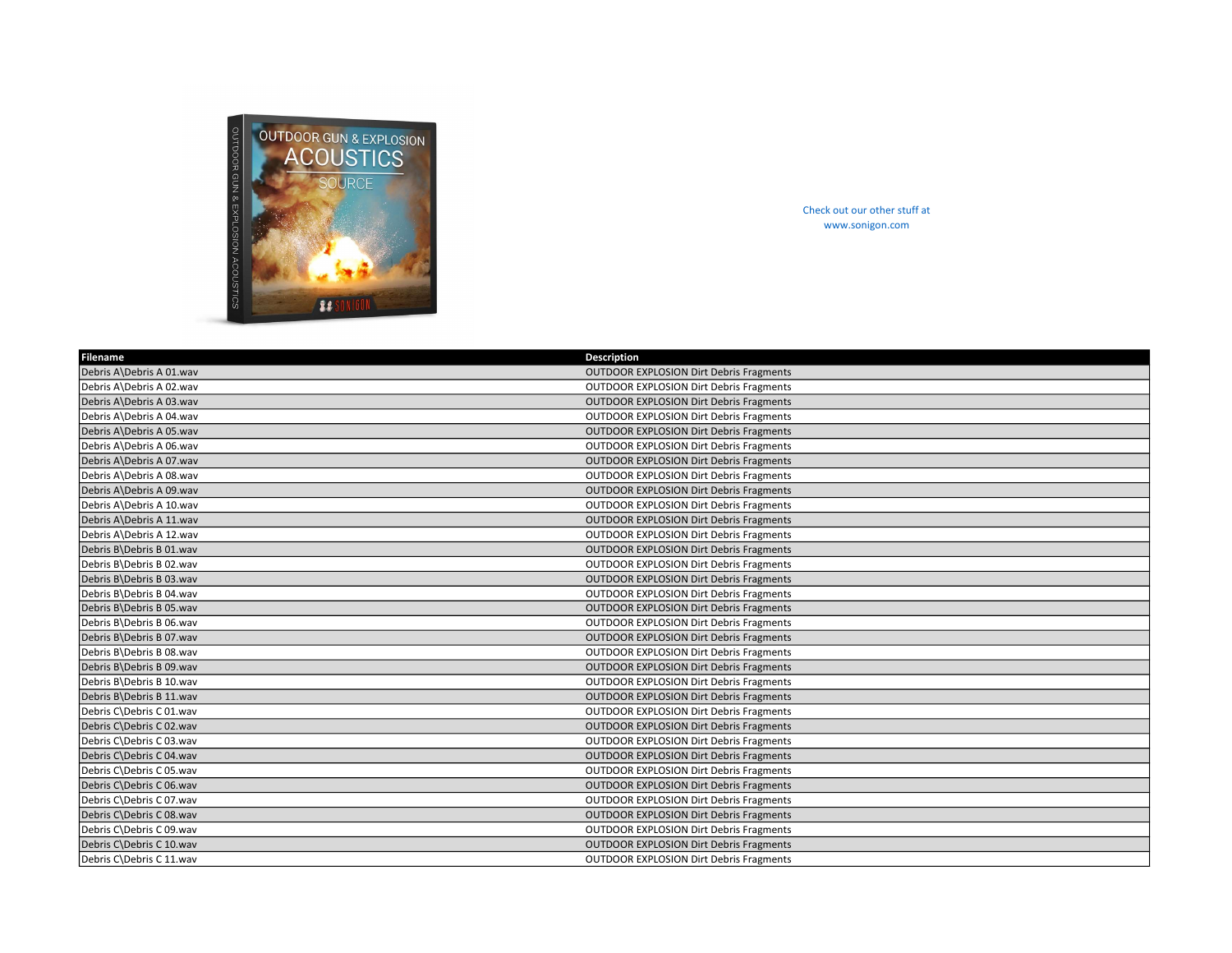| Debris D\Debris D 01.wav                                                          | <b>OUTDOOR EXPLOSION Dirt Debris Fragments</b>                                                    |
|-----------------------------------------------------------------------------------|---------------------------------------------------------------------------------------------------|
| Debris D\Debris D 02.wav                                                          | <b>OUTDOOR EXPLOSION Dirt Debris Fragments</b>                                                    |
| Debris D\Debris D 03.wav                                                          | <b>OUTDOOR EXPLOSION Dirt Debris Fragments</b>                                                    |
| Debris D\Debris D 04.wav                                                          | <b>OUTDOOR EXPLOSION Dirt Debris Fragments</b>                                                    |
| Detonation Embankment\Detonation Embankment Close A Perspective 01.wav            | OUTDOOR GUN EXPLOSION ACOUSTICS Reverb Shot Reflection Outside Embankment Close                   |
| Detonation Embankment\Detonation Embankment Close A Perspective 02.wav            | OUTDOOR GUN EXPLOSION ACOUSTICS Reverb Shot Reflection Outside Embankment Close                   |
| Detonation Embankment\Detonation Embankment Close A Perspective 03.wav            | OUTDOOR GUN EXPLOSION ACOUSTICS Reverb Shot Reflection Outside Embankment Close                   |
| Detonation Embankment\Detonation Embankment Close A Perspective 04.wav            | OUTDOOR GUN EXPLOSION ACOUSTICS Reverb Shot Reflection Outside Embankment Close                   |
| Detonation Embankment\Detonation Embankment Close A Perspective 05.wav            | OUTDOOR GUN EXPLOSION ACOUSTICS Reverb Shot Reflection Outside Embankment Close                   |
| Detonation Embankment Detonation Embankment Close A Perspective 06.wav            | OUTDOOR GUN EXPLOSION ACOUSTICS Reverb Shot Reflection Outside Embankment Close                   |
| Detonation Embankment\Detonation Embankment Close A Perspective 07.wav            | OUTDOOR GUN EXPLOSION ACOUSTICS Reverb Shot Reflection Outside Embankment Close                   |
| Detonation Embankment\Detonation Embankment Close A Perspective 08.wav            | OUTDOOR GUN EXPLOSION ACOUSTICS Reverb Shot Reflection Outside Embankment Close                   |
| Detonation Embankment\Detonation Embankment Close A Perspective 09.wav            | OUTDOOR GUN EXPLOSION ACOUSTICS Reverb Shot Reflection Outside Embankment Close                   |
| Detonation Embankment Detonation Embankment Close B Perspective 01. wav           | <b>OUTDOOR GUN EXPLOSION ACOUSTICS Reverb Shot Reflection Outside Embankment Close</b>            |
| Detonation Embankment\Detonation Embankment Close B Perspective 02.wav            | OUTDOOR GUN EXPLOSION ACOUSTICS Reverb Shot Reflection Outside Embankment Close                   |
| Detonation Embankment\Detonation Embankment Close B Perspective 03.wav            | OUTDOOR GUN EXPLOSION ACOUSTICS Reverb Shot Reflection Outside Embankment Close                   |
| Detonation Embankment Detonation Embankment Close B Perspective 04. wav           | OUTDOOR GUN EXPLOSION ACOUSTICS Reverb Shot Reflection Outside Embankment Close                   |
| Detonation Embankment\Detonation Embankment Close B Perspective 05.wav            | OUTDOOR GUN EXPLOSION ACOUSTICS Reverb Shot Reflection Outside Embankment Close                   |
| Detonation Embankment\Detonation Embankment Close B Perspective 06.wav            | OUTDOOR GUN EXPLOSION ACOUSTICS Reverb Shot Reflection Outside Embankment Close                   |
| Detonation Embankment\Detonation Embankment Close B Perspective 07.wav            | OUTDOOR GUN EXPLOSION ACOUSTICS Reverb Shot Reflection Outside Embankment Close                   |
| Detonation Embankment\Detonation Embankment Close B Perspective 08.wav            | <b>OUTDOOR GUN EXPLOSION ACOUSTICS Reverb Shot Reflection Outside Embankment Close</b>            |
| Detonation Embankment\Detonation Embankment Distant A Perspective 01.wav          | OUTDOOR GUN EXPLOSION ACOUSTICS Reverb Shot Reflection Outside Embankment Distant                 |
| Detonation Embankment Detonation Embankment Distant A Perspective 02. wav         | OUTDOOR GUN EXPLOSION ACOUSTICS Reverb Shot Reflection Outside Embankment Distant                 |
| Detonation Embankment Detonation Embankment Distant A Perspective 03.wav          | OUTDOOR GUN EXPLOSION ACOUSTICS Reverb Shot Reflection Outside Embankment Distant                 |
| Detonation Embankment\Detonation Embankment Distant A Perspective 04.wav          | OUTDOOR GUN EXPLOSION ACOUSTICS Reverb Shot Reflection Outside Embankment Distant                 |
| Detonation Embankment Detonation Embankment Distant A Perspective 05. wav         | OUTDOOR GUN EXPLOSION ACOUSTICS Reverb Shot Reflection Outside Embankment Distant                 |
| Detonation Embankment\Detonation Embankment Distant A Perspective 06.wav          | OUTDOOR GUN EXPLOSION ACOUSTICS Reverb Shot Reflection Outside Embankment Distant                 |
| Detonation Embankment\Detonation Embankment Distant A Perspective 07.wav          | OUTDOOR GUN EXPLOSION ACOUSTICS Reverb Shot Reflection Outside Embankment Distant                 |
| Detonation Embankment\Detonation Embankment Distant A Perspective 08.wav          | OUTDOOR GUN EXPLOSION ACOUSTICS Reverb Shot Reflection Outside Embankment Distant                 |
| Detonation Embankment\Detonation Embankment Distant B Perspective 01.wav          | OUTDOOR GUN EXPLOSION ACOUSTICS Reverb Shot Reflection Outside Embankment Distant                 |
| Detonation Embankment\Detonation Embankment Distant B Perspective 02.wav          | OUTDOOR GUN EXPLOSION ACOUSTICS Reverb Shot Reflection Outside Embankment Distant                 |
| Detonation Embankment\Detonation Embankment Distant B Perspective 03.wav          | OUTDOOR GUN EXPLOSION ACOUSTICS Reverb Shot Reflection Outside Embankment Distant                 |
| Detonation Embankment\Detonation Embankment Distant B Perspective 04.wav          | OUTDOOR GUN EXPLOSION ACOUSTICS Reverb Shot Reflection Outside Embankment Distant                 |
| Detonation Embankment\Detonation Embankment Distant B Perspective 05. wav         | OUTDOOR GUN EXPLOSION ACOUSTICS Reverb Shot Reflection Outside Embankment Distant                 |
| Detonation Embankment Detonation Embankment Distant B Perspective 06.wav          | OUTDOOR GUN EXPLOSION ACOUSTICS Reverb Shot Reflection Outside Embankment Distant                 |
| Detonation Embankment\Detonation Embankment Distant B Perspective 07.wav          | OUTDOOR GUN EXPLOSION ACOUSTICS Reverb Shot Reflection Outside Embankment Distant                 |
| Detonation Embankment Detonation Embankment Distant B Perspective 08. wav         | OUTDOOR GUN EXPLOSION ACOUSTICS Reverb Shot Reflection Outside Embankment Distant                 |
| Detonation Embankment Detonation Embankment Distant B Perspective 09. wav         | OUTDOOR GUN EXPLOSION ACOUSTICS Reverb Shot Reflection Outside Embankment Distant                 |
| Detonation Embankment\Detonation Embankment Far 01.wav                            | OUTDOOR GUN EXPLOSION ACOUSTICS Reverb Shot Reflection Outside Embankment Far                     |
| Detonation Embankment\Detonation Embankment Far 02.wav                            | OUTDOOR GUN EXPLOSION ACOUSTICS Reverb Shot Reflection Outside Embankment Far                     |
| Detonation Embankment \Detonation Embankment Far 03.wav                           | OUTDOOR GUN EXPLOSION ACOUSTICS Reverb Shot Reflection Outside Embankment Far                     |
| Detonation Embankment\Detonation Embankment Far 04.wav                            | OUTDOOR GUN EXPLOSION ACOUSTICS Reverb Shot Reflection Outside Embankment Far                     |
| Detonation Embankment\Detonation Embankment Far 05.wav                            | OUTDOOR GUN EXPLOSION ACOUSTICS Reverb Shot Reflection Outside Embankment Far                     |
| Detonation Embankment\Detonation Embankment Far 06.wav                            | OUTDOOR GUN EXPLOSION ACOUSTICS Reverb Shot Reflection Outside Embankment Far                     |
| Detonation Embankment\Detonation Embankment Far 07.wav                            | OUTDOOR GUN EXPLOSION ACOUSTICS Reverb Shot Reflection Outside Embankment Far                     |
| Detonation Embankment\Detonation Embankment Far 08.wav                            | OUTDOOR GUN EXPLOSION ACOUSTICS Reverb Shot Reflection Outside Embankment Far                     |
| Detonation Field Container\Detonation Field Container Close A Perspective 01.wav  | OUTDOOR GUN EXPLOSION ACOUSTICS Reverb Shot Reflection Outside Metal Field Container Close        |
| Detonation Field Container\Detonation Field Container Close A Perspective 02.wav  | <b>OUTDOOR GUN EXPLOSION ACOUSTICS Reverb Shot Reflection Outside Metal Field Container Close</b> |
| Detonation Field Container \Detonation Field Container Close A Perspective 03.wav | OUTDOOR GUN EXPLOSION ACOUSTICS Reverb Shot Reflection Outside Metal Field Container Close        |
| Detonation Field Container\Detonation Field Container Close A Perspective 04.wav  | OUTDOOR GUN EXPLOSION ACOUSTICS Reverb Shot Reflection Outside Metal Field Container Close        |
| Detonation Field Container\Detonation Field Container Close A Perspective 05.wav  | OUTDOOR GUN EXPLOSION ACOUSTICS Reverb Shot Reflection Outside Metal Field Container Close        |
| Detonation Field Container Detonation Field Container Close A Perspective 06.wav  | OUTDOOR GUN EXPLOSION ACOUSTICS Reverb Shot Reflection Outside Metal Field Container Close        |
| Detonation Field Container Detonation Field Container Close A Perspective 07.wav  | OUTDOOR GUN EXPLOSION ACOUSTICS Reverb Shot Reflection Outside Metal Field Container Close        |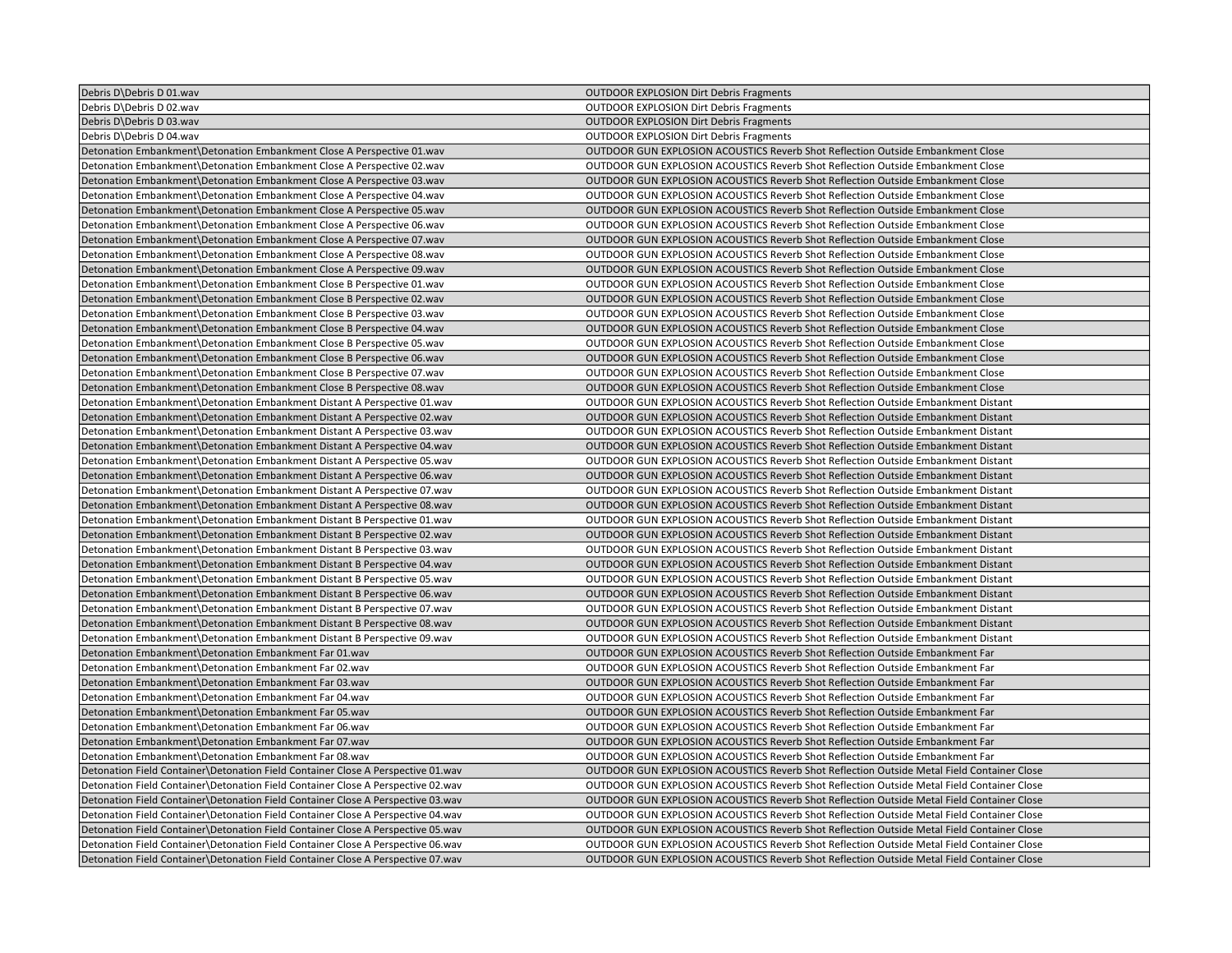| Detonation Field Container Detonation Field Container Close B Perspective 01.wav   | OUTDOOR GUN EXPLOSION ACOUSTICS Reverb Shot Reflection Outside Metal Field Container Close   |
|------------------------------------------------------------------------------------|----------------------------------------------------------------------------------------------|
| Detonation Field Container\Detonation Field Container Close B Perspective 02.wav   | OUTDOOR GUN EXPLOSION ACOUSTICS Reverb Shot Reflection Outside Metal Field Container Close   |
| Detonation Field Container\Detonation Field Container Close B Perspective 03.wav   | OUTDOOR GUN EXPLOSION ACOUSTICS Reverb Shot Reflection Outside Metal Field Container Close   |
| Detonation Field Container\Detonation Field Container Close B Perspective 04.wav   | OUTDOOR GUN EXPLOSION ACOUSTICS Reverb Shot Reflection Outside Metal Field Container Close   |
| Detonation Field Container Detonation Field Container Close B Perspective 05.wav   | OUTDOOR GUN EXPLOSION ACOUSTICS Reverb Shot Reflection Outside Metal Field Container Close   |
| Detonation Field Container\Detonation Field Container Close B Perspective 06.wav   | OUTDOOR GUN EXPLOSION ACOUSTICS Reverb Shot Reflection Outside Metal Field Container Close   |
| Detonation Field Container Detonation Field Container Close B Perspective 07.wav   | OUTDOOR GUN EXPLOSION ACOUSTICS Reverb Shot Reflection Outside Metal Field Container Close   |
| Detonation Field Container\Detonation Field Container Distant A Perspective 01.wav | OUTDOOR GUN EXPLOSION ACOUSTICS Reverb Shot Reflection Outside Metal Field Container Distant |
| Detonation Field Container Detonation Field Container Distant A Perspective 02.wav | OUTDOOR GUN EXPLOSION ACOUSTICS Reverb Shot Reflection Outside Metal Field Container Distant |
| Detonation Field Container\Detonation Field Container Distant A Perspective 03.wav | OUTDOOR GUN EXPLOSION ACOUSTICS Reverb Shot Reflection Outside Metal Field Container Distant |
| Detonation Field Container\Detonation Field Container Distant A Perspective 04.wav | OUTDOOR GUN EXPLOSION ACOUSTICS Reverb Shot Reflection Outside Metal Field Container Distant |
| Detonation Field Container\Detonation Field Container Distant A Perspective 05.wav | OUTDOOR GUN EXPLOSION ACOUSTICS Reverb Shot Reflection Outside Metal Field Container Distant |
| Detonation Field Container Detonation Field Container Distant A Perspective 06.wav | OUTDOOR GUN EXPLOSION ACOUSTICS Reverb Shot Reflection Outside Metal Field Container Distant |
| Detonation Field Container Detonation Field Container Distant B Perspective 01.wav | OUTDOOR GUN EXPLOSION ACOUSTICS Reverb Shot Reflection Outside Metal Field Container Distant |
| Detonation Field Container Detonation Field Container Distant B Perspective 02.wav | OUTDOOR GUN EXPLOSION ACOUSTICS Reverb Shot Reflection Outside Metal Field Container Distant |
| Detonation Field Container\Detonation Field Container Distant B Perspective 03.wav | OUTDOOR GUN EXPLOSION ACOUSTICS Reverb Shot Reflection Outside Metal Field Container Distant |
| Detonation Field Container Detonation Field Container Distant B Perspective 04 wav | OUTDOOR GUN EXPLOSION ACOUSTICS Reverb Shot Reflection Outside Metal Field Container Distant |
| Detonation Field Container\Detonation Field Container Distant B Perspective 05.wav | OUTDOOR GUN EXPLOSION ACOUSTICS Reverb Shot Reflection Outside Metal Field Container Distant |
| Detonation Field Container\Detonation Field Container Distant B Perspective 06.wav | OUTDOOR GUN EXPLOSION ACOUSTICS Reverb Shot Reflection Outside Metal Field Container Distant |
| Detonation Field Container Detonation Field Container Distant B Perspective 07.wav | OUTDOOR GUN EXPLOSION ACOUSTICS Reverb Shot Reflection Outside Metal Field Container Distant |
| Detonation Field Container\Detonation Field Container Distant B Perspective 08.wav | OUTDOOR GUN EXPLOSION ACOUSTICS Reverb Shot Reflection Outside Metal Field Container Distant |
| Detonation Field Container \Detonation Field Container Far 01.wav                  | OUTDOOR GUN EXPLOSION ACOUSTICS Reverb Shot Reflection Outside Metal Field Container Far     |
|                                                                                    |                                                                                              |
| Detonation Field Container Detonation Field Container Far 02. wav                  | OUTDOOR GUN EXPLOSION ACOUSTICS Reverb Shot Reflection Outside Metal Field Container Far     |
| Detonation Field Container\Detonation Field Container Far 03.wav                   | OUTDOOR GUN EXPLOSION ACOUSTICS Reverb Shot Reflection Outside Metal Field Container Far     |
| Detonation Field Container Detonation Field Container Far 04. wav                  | OUTDOOR GUN EXPLOSION ACOUSTICS Reverb Shot Reflection Outside Metal Field Container Far     |
| Detonation Field Container\Detonation Field Container Far 05.wav                   | OUTDOOR GUN EXPLOSION ACOUSTICS Reverb Shot Reflection Outside Metal Field Container Far     |
| Detonation Field Container\Detonation Field Container Far 06.wav                   | OUTDOOR GUN EXPLOSION ACOUSTICS Reverb Shot Reflection Outside Metal Field Container Far     |
| Detonation Field Container Detonation Field Container Far 07 wav                   | OUTDOOR GUN EXPLOSION ACOUSTICS Reverb Shot Reflection Outside Metal Field Container Far     |
| Detonation Field Open A\Detonation Field A Close A Perspective 01.wav              | OUTDOOR GUN EXPLOSION ACOUSTICS Reverb Shot Reflection Outside Field Close                   |
| Detonation Field Open A\Detonation Field A Close A Perspective 02.wav              | OUTDOOR GUN EXPLOSION ACOUSTICS Reverb Shot Reflection Outside Field Close                   |
| Detonation Field Open A\Detonation Field A Close A Perspective 03.wav              | OUTDOOR GUN EXPLOSION ACOUSTICS Reverb Shot Reflection Outside Field Close                   |
| Detonation Field Open A\Detonation Field A Close A Perspective 04.wav              | <b>OUTDOOR GUN EXPLOSION ACOUSTICS Reverb Shot Reflection Outside Field Close</b>            |
| Detonation Field Open A\Detonation Field A Close A Perspective 05.wav              | OUTDOOR GUN EXPLOSION ACOUSTICS Reverb Shot Reflection Outside Field Close                   |
| Detonation Field Open A\Detonation Field A Close A Perspective 06.wav              | OUTDOOR GUN EXPLOSION ACOUSTICS Reverb Shot Reflection Outside Field Close                   |
| Detonation Field Open A\Detonation Field A Close A Perspective 07.wav              | OUTDOOR GUN EXPLOSION ACOUSTICS Reverb Shot Reflection Outside Field Close                   |
| Detonation Field Open A\Detonation Field A Close A Perspective 08 wav              | <b>OUTDOOR GUN EXPLOSION ACOUSTICS Reverb Shot Reflection Outside Field Close</b>            |
| Detonation Field Open A\Detonation Field A Close A Perspective 09.wav              | OUTDOOR GUN EXPLOSION ACOUSTICS Reverb Shot Reflection Outside Field Close                   |
| Detonation Field Open A\Detonation Field A Close A Perspective 10.wav              | OUTDOOR GUN EXPLOSION ACOUSTICS Reverb Shot Reflection Outside Field Close                   |
| Detonation Field Open A\Detonation Field A Close B Perspective 01.wav              | OUTDOOR GUN EXPLOSION ACOUSTICS Reverb Shot Reflection Outside Field Close                   |
| Detonation Field Open A\Detonation Field A Close B Perspective 02.wav              | <b>OUTDOOR GUN EXPLOSION ACOUSTICS Reverb Shot Reflection Outside Field Close</b>            |
| Detonation Field Open A\Detonation Field A Close B Perspective 03.wav              | OUTDOOR GUN EXPLOSION ACOUSTICS Reverb Shot Reflection Outside Field Close                   |
| Detonation Field Open A\Detonation Field A Close B Perspective 04.wav              | OUTDOOR GUN EXPLOSION ACOUSTICS Reverb Shot Reflection Outside Field Close                   |
| Detonation Field Open A\Detonation Field A Close B Perspective 05.wav              | OUTDOOR GUN EXPLOSION ACOUSTICS Reverb Shot Reflection Outside Field Close                   |
| Detonation Field Open A\Detonation Field A Close B Perspective 06 wav              | OUTDOOR GUN EXPLOSION ACOUSTICS Reverb Shot Reflection Outside Field Close                   |
| Detonation Field Open A\Detonation Field A Close B Perspective 07.wav              | OUTDOOR GUN EXPLOSION ACOUSTICS Reverb Shot Reflection Outside Field Close                   |
| Detonation Field Open A\Detonation Field A Close B Perspective 08.wav              | OUTDOOR GUN EXPLOSION ACOUSTICS Reverb Shot Reflection Outside Field Close                   |
| Detonation Field Open A\Detonation Field A Close B Perspective 09.wav              | OUTDOOR GUN EXPLOSION ACOUSTICS Reverb Shot Reflection Outside Field Close                   |
| Detonation Field Open A\Detonation Field A Close B Perspective 10.wav              | <b>OUTDOOR GUN EXPLOSION ACOUSTICS Reverb Shot Reflection Outside Field Close</b>            |
| Detonation Field Open A\Detonation Field A Distant A Perspective 01.wav            | OUTDOOR GUN EXPLOSION ACOUSTICS Reverb Shot Reflection Outside Field Distant                 |
| Detonation Field Open A\Detonation Field A Distant A Perspective 02.wav            | OUTDOOR GUN EXPLOSION ACOUSTICS Reverb Shot Reflection Outside Field Distant                 |
| Detonation Field Open A\Detonation Field A Distant A Perspective 03.wav            | OUTDOOR GUN EXPLOSION ACOUSTICS Reverb Shot Reflection Outside Field Distant                 |
| Detonation Field Open A\Detonation Field A Distant A Perspective 04.wav            | OUTDOOR GUN EXPLOSION ACOUSTICS Reverb Shot Reflection Outside Field Distant                 |
| Detonation Field Open A\Detonation Field A Distant A Perspective 05.wav            | OUTDOOR GUN EXPLOSION ACOUSTICS Reverb Shot Reflection Outside Field Distant                 |
|                                                                                    |                                                                                              |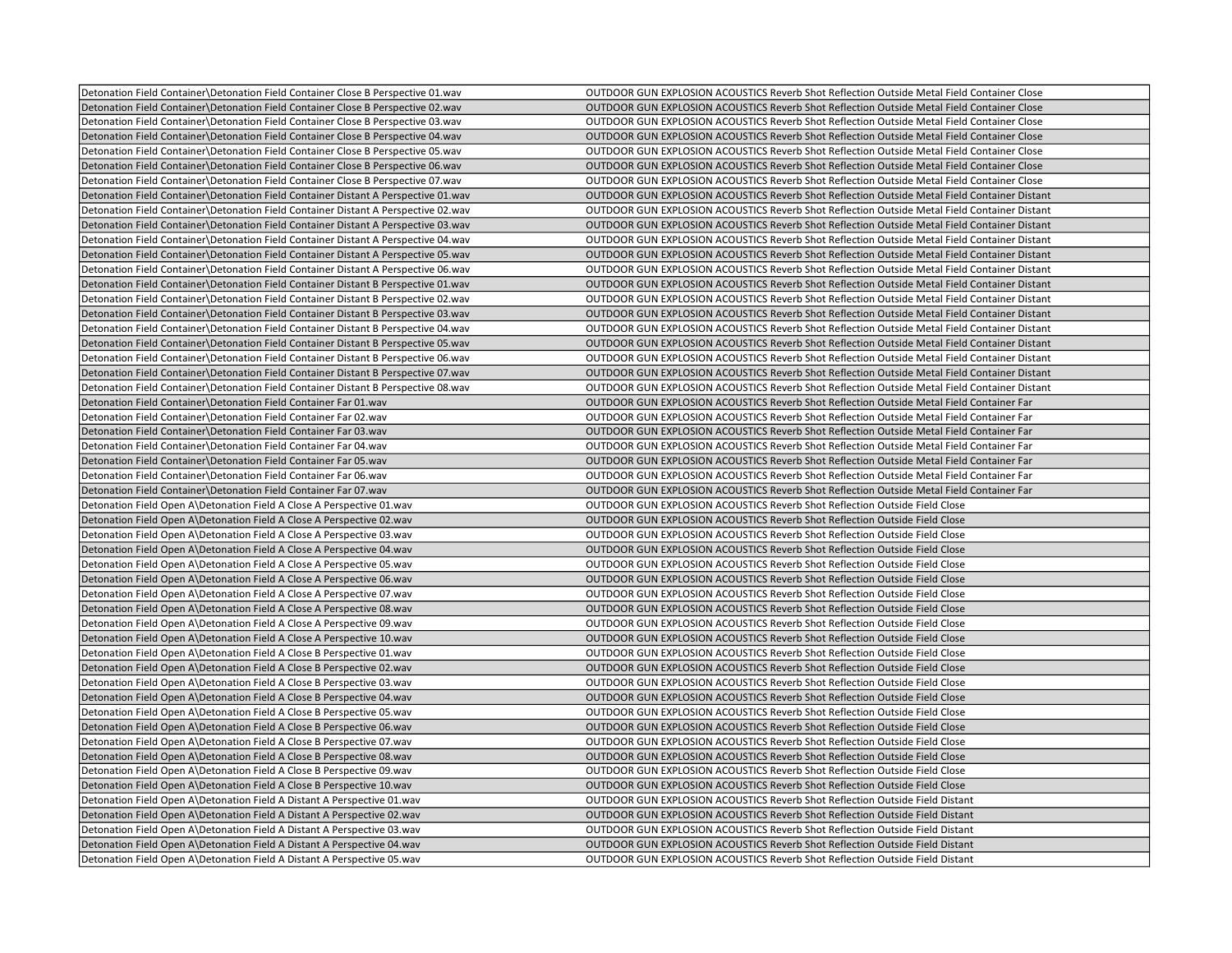| Detonation Field Open A\Detonation Field A Distant A Perspective 06.wav  | OUTDOOR GUN EXPLOSION ACOUSTICS Reverb Shot Reflection Outside Field Distant        |
|--------------------------------------------------------------------------|-------------------------------------------------------------------------------------|
| Detonation Field Open A\Detonation Field A Distant A Perspective 07.wav  | OUTDOOR GUN EXPLOSION ACOUSTICS Reverb Shot Reflection Outside Field Distant        |
| Detonation Field Open A\Detonation Field A Distant A Perspective 08.wav  | OUTDOOR GUN EXPLOSION ACOUSTICS Reverb Shot Reflection Outside Field Distant        |
| Detonation Field Open A\Detonation Field A Distant A Perspective 09.wav  | OUTDOOR GUN EXPLOSION ACOUSTICS Reverb Shot Reflection Outside Field Distant        |
| Detonation Field Open A\Detonation Field A Distant A Perspective 10.wav  | OUTDOOR GUN EXPLOSION ACOUSTICS Reverb Shot Reflection Outside Field Distant        |
| Detonation Field Open A\Detonation Field A Distant B Perspective 01.wav  | OUTDOOR GUN EXPLOSION ACOUSTICS Reverb Shot Reflection Outside Field Distant        |
| Detonation Field Open A\Detonation Field A Distant B Perspective 02.wav  | OUTDOOR GUN EXPLOSION ACOUSTICS Reverb Shot Reflection Outside Field Distant        |
| Detonation Field Open A\Detonation Field A Distant B Perspective 03.wav  | OUTDOOR GUN EXPLOSION ACOUSTICS Reverb Shot Reflection Outside Field Distant        |
| Detonation Field Open A\Detonation Field A Distant B Perspective 04.wav  | OUTDOOR GUN EXPLOSION ACOUSTICS Reverb Shot Reflection Outside Field Distant        |
| Detonation Field Open A\Detonation Field A Distant B Perspective 05.wav  | OUTDOOR GUN EXPLOSION ACOUSTICS Reverb Shot Reflection Outside Field Distant        |
| Detonation Field Open A\Detonation Field A Distant B Perspective 06.wav  | OUTDOOR GUN EXPLOSION ACOUSTICS Reverb Shot Reflection Outside Field Distant        |
| Detonation Field Open A Detonation Field A Distant B Perspective 07. wav | OUTDOOR GUN EXPLOSION ACOUSTICS Reverb Shot Reflection Outside Field Distant        |
| Detonation Field Open A\Detonation Field A Distant B Perspective 08.wav  | OUTDOOR GUN EXPLOSION ACOUSTICS Reverb Shot Reflection Outside Field Distant        |
| Detonation Field Open A\Detonation Field A Distant C Perspective 01.wav  | OUTDOOR GUN EXPLOSION ACOUSTICS Reverb Shot Reflection Outside Field Distant        |
| Detonation Field Open A\Detonation Field A Distant C Perspective 02.wav  | OUTDOOR GUN EXPLOSION ACOUSTICS Reverb Shot Reflection Outside Field Distant        |
| Detonation Field Open A\Detonation Field A Distant C Perspective 03.wav  | OUTDOOR GUN EXPLOSION ACOUSTICS Reverb Shot Reflection Outside Field Distant        |
| Detonation Field Open A\Detonation Field A Distant C Perspective 04.wav  | OUTDOOR GUN EXPLOSION ACOUSTICS Reverb Shot Reflection Outside Field Distant        |
| Detonation Field Open A\Detonation Field A Distant C Perspective 05.wav  | OUTDOOR GUN EXPLOSION ACOUSTICS Reverb Shot Reflection Outside Field Distant        |
| Detonation Field Open A\Detonation Field A Distant C Perspective 06.wav  | OUTDOOR GUN EXPLOSION ACOUSTICS Reverb Shot Reflection Outside Field Distant        |
| Detonation Field Open A\Detonation Field A Distant C Perspective 07.wav  | OUTDOOR GUN EXPLOSION ACOUSTICS Reverb Shot Reflection Outside Field Distant        |
| Detonation Field Open A\Detonation Field A Distant C Perspective 08.wav  | OUTDOOR GUN EXPLOSION ACOUSTICS Reverb Shot Reflection Outside Field Distant        |
| Detonation Field Open B\Detonation Field B Close 01.wav                  | OUTDOOR GUN EXPLOSION ACOUSTICS Reverb Shot Reflection Outside Field Close          |
| Detonation Field Open B\Detonation Field B Close 02.wav                  | <b>OUTDOOR GUN EXPLOSION ACOUSTICS Reverb Shot Reflection Outside Field Close</b>   |
| Detonation Field Open B\Detonation Field B Close 03.wav                  | OUTDOOR GUN EXPLOSION ACOUSTICS Reverb Shot Reflection Outside Field Close          |
| Detonation Field Open B\Detonation Field B Close 04.wav                  | OUTDOOR GUN EXPLOSION ACOUSTICS Reverb Shot Reflection Outside Field Close          |
| Detonation Field Open B\Detonation Field B Close 05.wav                  | OUTDOOR GUN EXPLOSION ACOUSTICS Reverb Shot Reflection Outside Field Close          |
| Detonation Field Open B\Detonation Field B Close 06.wav                  | OUTDOOR GUN EXPLOSION ACOUSTICS Reverb Shot Reflection Outside Field Close          |
| Detonation Field Open B\Detonation Field B Close 07.wav                  | OUTDOOR GUN EXPLOSION ACOUSTICS Reverb Shot Reflection Outside Field Close          |
| Detonation Field Open B\Detonation Field B Close 08.wav                  | OUTDOOR GUN EXPLOSION ACOUSTICS Reverb Shot Reflection Outside Field Close          |
| Detonation Field Open B\Detonation Field B Close 09.wav                  | OUTDOOR GUN EXPLOSION ACOUSTICS Reverb Shot Reflection Outside Field Close          |
| Detonation Field Open B\Detonation Field B Close 10.wav                  | OUTDOOR GUN EXPLOSION ACOUSTICS Reverb Shot Reflection Outside Field Close          |
| Detonation Field Open B\Detonation Field B Close 11.wav                  | OUTDOOR GUN EXPLOSION ACOUSTICS Reverb Shot Reflection Outside Field Close          |
| Detonation Field Open B\Detonation Field B Close 12.wav                  | OUTDOOR GUN EXPLOSION ACOUSTICS Reverb Shot Reflection Outside Field Close          |
| Detonation Field Open B\Detonation Field B Distant A Perspective 01.wav  | OUTDOOR GUN EXPLOSION ACOUSTICS Reverb Shot Reflection Outside Field Distant        |
| Detonation Field Open B\Detonation Field B Distant A Perspective 02.wav  | OUTDOOR GUN EXPLOSION ACOUSTICS Reverb Shot Reflection Outside Field Distant        |
| Detonation Field Open B\Detonation Field B Distant A Perspective 03.wav  | OUTDOOR GUN EXPLOSION ACOUSTICS Reverb Shot Reflection Outside Field Distant        |
| Detonation Field Open B\Detonation Field B Distant A Perspective 04.wav  | OUTDOOR GUN EXPLOSION ACOUSTICS Reverb Shot Reflection Outside Field Distant        |
| Detonation Field Open B Detonation Field B Distant A Perspective 05. wav | OUTDOOR GUN EXPLOSION ACOUSTICS Reverb Shot Reflection Outside Field Distant        |
| Detonation Field Open B\Detonation Field B Distant A Perspective 06.wav  | <b>OUTDOOR GUN EXPLOSION ACOUSTICS Reverb Shot Reflection Outside Field Distant</b> |
| Detonation Field Open B\Detonation Field B Distant A Perspective 07.wav  | <b>OUTDOOR GUN EXPLOSION ACOUSTICS Reverb Shot Reflection Outside Field Distant</b> |
| Detonation Field Open B\Detonation Field B Distant A Perspective 08.wav  | OUTDOOR GUN EXPLOSION ACOUSTICS Reverb Shot Reflection Outside Field Distant        |
| Detonation Field Open B\Detonation Field B Distant A Perspective 09.wav  | OUTDOOR GUN EXPLOSION ACOUSTICS Reverb Shot Reflection Outside Field Distant        |
| Detonation Field Open B\Detonation Field B Distant A Perspective 10.wav  | OUTDOOR GUN EXPLOSION ACOUSTICS Reverb Shot Reflection Outside Field Distant        |
| Detonation Field Open B\Detonation Field B Distant A Perspective 11.wav  | OUTDOOR GUN EXPLOSION ACOUSTICS Reverb Shot Reflection Outside Field Distant        |
| Detonation Field Open B\Detonation Field B Distant A Perspective 12.wav  | OUTDOOR GUN EXPLOSION ACOUSTICS Reverb Shot Reflection Outside Field Distant        |
| Detonation Field Open B\Detonation Field B Distant B Perspective 01.wav  | OUTDOOR GUN EXPLOSION ACOUSTICS Reverb Shot Reflection Outside Field Distant        |
| Detonation Field Open B\Detonation Field B Distant B Perspective 02.wav  | OUTDOOR GUN EXPLOSION ACOUSTICS Reverb Shot Reflection Outside Field Distant        |
| Detonation Field Open B\Detonation Field B Distant B Perspective 03.wav  | OUTDOOR GUN EXPLOSION ACOUSTICS Reverb Shot Reflection Outside Field Distant        |
| Detonation Field Open B\Detonation Field B Distant B Perspective 04.wav  | OUTDOOR GUN EXPLOSION ACOUSTICS Reverb Shot Reflection Outside Field Distant        |
| Detonation Field Open B\Detonation Field B Distant B Perspective 05.wav  | OUTDOOR GUN EXPLOSION ACOUSTICS Reverb Shot Reflection Outside Field Distant        |
| Detonation Field Open B\Detonation Field B Distant B Perspective 06.wav  | OUTDOOR GUN EXPLOSION ACOUSTICS Reverb Shot Reflection Outside Field Distant        |
| Detonation Field Open B\Detonation Field B Distant B Perspective 07.wav  | OUTDOOR GUN EXPLOSION ACOUSTICS Reverb Shot Reflection Outside Field Distant        |
| Detonation Field Open B\Detonation Field B Distant B Perspective 08.wav  | OUTDOOR GUN EXPLOSION ACOUSTICS Reverb Shot Reflection Outside Field Distant        |
|                                                                          |                                                                                     |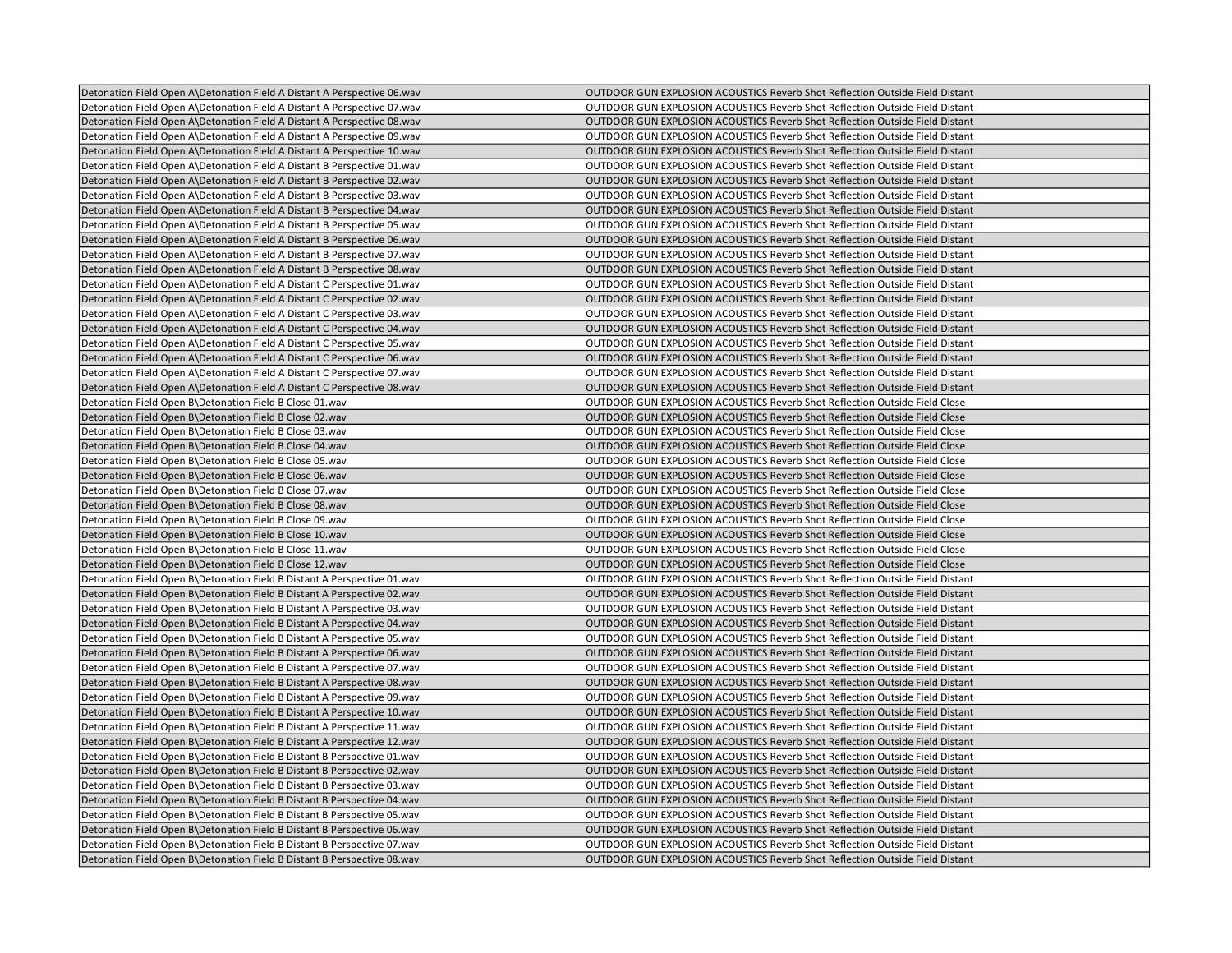| Detonation Field Open B\Detonation Field B Distant B Perspective 09.wav  | OUTDOOR GUN EXPLOSION ACOUSTICS Reverb Shot Reflection Outside Field Distant        |
|--------------------------------------------------------------------------|-------------------------------------------------------------------------------------|
| Detonation Field Open B\Detonation Field B Distant B Perspective 10.wav  | OUTDOOR GUN EXPLOSION ACOUSTICS Reverb Shot Reflection Outside Field Distant        |
| Detonation Field Open B\Detonation Field B Distant B Perspective 11.wav  | OUTDOOR GUN EXPLOSION ACOUSTICS Reverb Shot Reflection Outside Field Distant        |
| Detonation Field Open B\Detonation Field B Distant B Perspective 12.wav  | OUTDOOR GUN EXPLOSION ACOUSTICS Reverb Shot Reflection Outside Field Distant        |
| Detonation Field Open B\Detonation Field B Distant C Perspective 01.wav  | OUTDOOR GUN EXPLOSION ACOUSTICS Reverb Shot Reflection Outside Field Distant        |
| Detonation Field Open B\Detonation Field B Distant C Perspective 02.wav  | OUTDOOR GUN EXPLOSION ACOUSTICS Reverb Shot Reflection Outside Field Distant        |
| Detonation Field Open B\Detonation Field B Distant C Perspective 03.wav  | OUTDOOR GUN EXPLOSION ACOUSTICS Reverb Shot Reflection Outside Field Distant        |
| Detonation Field Open B\Detonation Field B Distant C Perspective 04.wav  | OUTDOOR GUN EXPLOSION ACOUSTICS Reverb Shot Reflection Outside Field Distant        |
| Detonation Field Open B\Detonation Field B Distant C Perspective 05.wav  | <b>OUTDOOR GUN EXPLOSION ACOUSTICS Reverb Shot Reflection Outside Field Distant</b> |
| Detonation Field Open B\Detonation Field B Distant C Perspective 06.wav  | OUTDOOR GUN EXPLOSION ACOUSTICS Reverb Shot Reflection Outside Field Distant        |
| Detonation Field Open B\Detonation Field B Distant C Perspective 07.wav  | OUTDOOR GUN EXPLOSION ACOUSTICS Reverb Shot Reflection Outside Field Distant        |
| Detonation Field Open B Detonation Field B Distant C Perspective 08. way | <b>OUTDOOR GUN EXPLOSION ACOUSTICS Reverb Shot Reflection Outside Field Distant</b> |
| Detonation Field Open B\Detonation Field B Distant C Perspective 09.wav  | OUTDOOR GUN EXPLOSION ACOUSTICS Reverb Shot Reflection Outside Field Distant        |
| Detonation Field Open B\Detonation Field B Distant C Perspective 10.wav  | OUTDOOR GUN EXPLOSION ACOUSTICS Reverb Shot Reflection Outside Field Distant        |
| Detonation Field Open B Detonation Field B Distant C Perspective 11. wav | OUTDOOR GUN EXPLOSION ACOUSTICS Reverb Shot Reflection Outside Field Distant        |
| Detonation Field Open B\Detonation Field B Distant C Perspective 12.wav  | OUTDOOR GUN EXPLOSION ACOUSTICS Reverb Shot Reflection Outside Field Distant        |
| Detonation Field Open C\Detonation Field C Close 01.wav                  | <b>OUTDOOR GUN EXPLOSION ACOUSTICS Reverb Shot Reflection Outside Field Close</b>   |
| Detonation Field Open C\Detonation Field C Close 02.wav                  | OUTDOOR GUN EXPLOSION ACOUSTICS Reverb Shot Reflection Outside Field Close          |
| Detonation Field Open C\Detonation Field C Close 03.wav                  | OUTDOOR GUN EXPLOSION ACOUSTICS Reverb Shot Reflection Outside Field Close          |
| Detonation Field Open C\Detonation Field C Close 04.wav                  | <b>OUTDOOR GUN EXPLOSION ACOUSTICS Reverb Shot Reflection Outside Field Close</b>   |
| Detonation Field Open C\Detonation Field C Close 05.wav                  | OUTDOOR GUN EXPLOSION ACOUSTICS Reverb Shot Reflection Outside Field Close          |
| Detonation Field Open C\Detonation Field C Close 06.wav                  | OUTDOOR GUN EXPLOSION ACOUSTICS Reverb Shot Reflection Outside Field Close          |
| Detonation Field Open C\Detonation Field C Close 07.wav                  | <b>OUTDOOR GUN EXPLOSION ACOUSTICS Reverb Shot Reflection Outside Field Close</b>   |
| Detonation Field Open C\Detonation Field C Close 08.wav                  | OUTDOOR GUN EXPLOSION ACOUSTICS Reverb Shot Reflection Outside Field Close          |
| Detonation Field Open C\Detonation Field C Close 09.wav                  | OUTDOOR GUN EXPLOSION ACOUSTICS Reverb Shot Reflection Outside Field Close          |
| Detonation Field Open C\Detonation Field C Close 10.wav                  | OUTDOOR GUN EXPLOSION ACOUSTICS Reverb Shot Reflection Outside Field Close          |
| Detonation Field Open C\Detonation Field C Far A Perspective 01.wav      | OUTDOOR GUN EXPLOSION ACOUSTICS Reverb Shot Reflection Outside Field Far            |
| Detonation Field Open C\Detonation Field C Far A Perspective 02.wav      | OUTDOOR GUN EXPLOSION ACOUSTICS Reverb Shot Reflection Outside Field Far            |
| Detonation Field Open C\Detonation Field C Far A Perspective 03.wav      | OUTDOOR GUN EXPLOSION ACOUSTICS Reverb Shot Reflection Outside Field Far            |
| Detonation Field Open C\Detonation Field C Far A Perspective 04.wav      | OUTDOOR GUN EXPLOSION ACOUSTICS Reverb Shot Reflection Outside Field Far            |
| Detonation Field Open C\Detonation Field C Far A Perspective 05.wav      | OUTDOOR GUN EXPLOSION ACOUSTICS Reverb Shot Reflection Outside Field Far            |
| Detonation Field Open C\Detonation Field C Far A Perspective 06.wav      | OUTDOOR GUN EXPLOSION ACOUSTICS Reverb Shot Reflection Outside Field Far            |
| Detonation Field Open C\Detonation Field C Far A Perspective 07.wav      | OUTDOOR GUN EXPLOSION ACOUSTICS Reverb Shot Reflection Outside Field Far            |
| Detonation Field Open C\Detonation Field C Far A Perspective 08 wav      | OUTDOOR GUN EXPLOSION ACOUSTICS Reverb Shot Reflection Outside Field Far            |
| Detonation Field Open C\Detonation Field C Far A Perspective 09.wav      | OUTDOOR GUN EXPLOSION ACOUSTICS Reverb Shot Reflection Outside Field Far            |
| Detonation Field Open C\Detonation Field C Far A Perspective 10.wav      | OUTDOOR GUN EXPLOSION ACOUSTICS Reverb Shot Reflection Outside Field Far            |
| Detonation Field Open C\Detonation Field C Far A Perspective 11.wav      | OUTDOOR GUN EXPLOSION ACOUSTICS Reverb Shot Reflection Outside Field Far            |
| Detonation Field Open C\Detonation Field C Far A Perspective 12.wav      | OUTDOOR GUN EXPLOSION ACOUSTICS Reverb Shot Reflection Outside Field Far            |
| Detonation Field Open C\Detonation Field C Far B Perspective 01.wav      | OUTDOOR GUN EXPLOSION ACOUSTICS Reverb Shot Reflection Outside Field Far            |
| Detonation Field Open C\Detonation Field C Far B Perspective 02.wav      | OUTDOOR GUN EXPLOSION ACOUSTICS Reverb Shot Reflection Outside Field Far            |
| Detonation Field Open C\Detonation Field C Far B Perspective 03.wav      | OUTDOOR GUN EXPLOSION ACOUSTICS Reverb Shot Reflection Outside Field Far            |
| Detonation Field Open C\Detonation Field C Far B Perspective 04.wav      | OUTDOOR GUN EXPLOSION ACOUSTICS Reverb Shot Reflection Outside Field Far            |
| Detonation Field Open C\Detonation Field C Far B Perspective 05.wav      | OUTDOOR GUN EXPLOSION ACOUSTICS Reverb Shot Reflection Outside Field Far            |
| Detonation Field Open C\Detonation Field C Far B Perspective 06.wav      | OUTDOOR GUN EXPLOSION ACOUSTICS Reverb Shot Reflection Outside Field Far            |
| Detonation Field Open C\Detonation Field C Far B Perspective 07.wav      | OUTDOOR GUN EXPLOSION ACOUSTICS Reverb Shot Reflection Outside Field Far            |
| Detonation Field Open C\Detonation Field C Far B Perspective 08.wav      | OUTDOOR GUN EXPLOSION ACOUSTICS Reverb Shot Reflection Outside Field Far            |
| Detonation Field Open C\Detonation Field C Far B Perspective 09.wav      | OUTDOOR GUN EXPLOSION ACOUSTICS Reverb Shot Reflection Outside Field Far            |
| Detonation Field Open C\Detonation Field C Far B Perspective 10.wav      | OUTDOOR GUN EXPLOSION ACOUSTICS Reverb Shot Reflection Outside Field Far            |
| Detonation Field Open C\Detonation Field C Far B Perspective 11.wav      | OUTDOOR GUN EXPLOSION ACOUSTICS Reverb Shot Reflection Outside Field Far            |
| Detonation Field Open C\Detonation Field C Far B Perspective 12.wav      | OUTDOOR GUN EXPLOSION ACOUSTICS Reverb Shot Reflection Outside Field Far            |
| Detonation Field Open C\Detonation Field C Far C Perspective 01.wav      | OUTDOOR GUN EXPLOSION ACOUSTICS Reverb Shot Reflection Outside Field Far            |
| Detonation Field Open C\Detonation Field C Far C Perspective 02.wav      | OUTDOOR GUN EXPLOSION ACOUSTICS Reverb Shot Reflection Outside Field Far            |
| Detonation Field Open C\Detonation Field C Far C Perspective 03.wav      | OUTDOOR GUN EXPLOSION ACOUSTICS Reverb Shot Reflection Outside Field Far            |
|                                                                          |                                                                                     |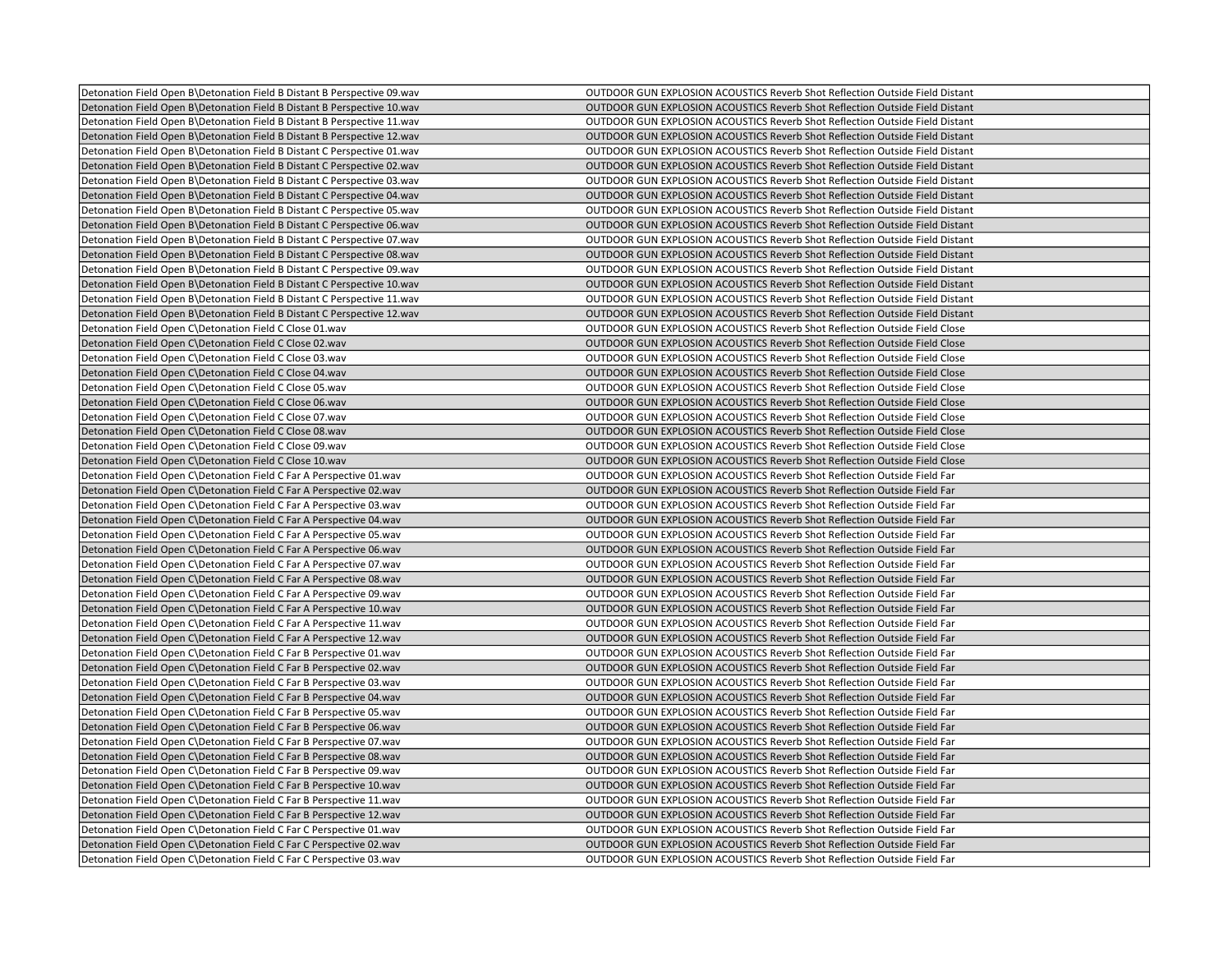| Detonation Field Open C\Detonation Field C Far C Perspective 04.wav     | OUTDOOR GUN EXPLOSION ACOUSTICS Reverb Shot Reflection Outside Field Far          |
|-------------------------------------------------------------------------|-----------------------------------------------------------------------------------|
| Detonation Field Open C\Detonation Field C Far C Perspective 05.wav     | OUTDOOR GUN EXPLOSION ACOUSTICS Reverb Shot Reflection Outside Field Far          |
| Detonation Field Open C\Detonation Field C Far C Perspective 06.wav     | OUTDOOR GUN EXPLOSION ACOUSTICS Reverb Shot Reflection Outside Field Far          |
| Detonation Field Open C\Detonation Field C Far C Perspective 07.wav     | OUTDOOR GUN EXPLOSION ACOUSTICS Reverb Shot Reflection Outside Field Far          |
| Detonation Field Open C\Detonation Field C Far C Perspective 08.wav     | OUTDOOR GUN EXPLOSION ACOUSTICS Reverb Shot Reflection Outside Field Far          |
| Detonation Field Open C\Detonation Field C Far C Perspective 09.wav     | OUTDOOR GUN EXPLOSION ACOUSTICS Reverb Shot Reflection Outside Field Far          |
| Detonation Field Open C\Detonation Field C Far C Perspective 10.wav     | OUTDOOR GUN EXPLOSION ACOUSTICS Reverb Shot Reflection Outside Field Far          |
| Detonation Field Open C\Detonation Field C Far C Perspective 11.wav     | OUTDOOR GUN EXPLOSION ACOUSTICS Reverb Shot Reflection Outside Field Far          |
| Detonation Field Open C\Detonation Field C Far C Perspective 12.wav     | OUTDOOR GUN EXPLOSION ACOUSTICS Reverb Shot Reflection Outside Field Far          |
| Detonation Field Open D\Detonation Field D Close A Perspective 01.wav   | OUTDOOR GUN EXPLOSION ACOUSTICS Reverb Shot Reflection Outside Field Close        |
| Detonation Field Open D\Detonation Field D Close A Perspective 02.wav   | OUTDOOR GUN EXPLOSION ACOUSTICS Reverb Shot Reflection Outside Field Close        |
| Detonation Field Open D\Detonation Field D Close A Perspective 03.wav   | <b>OUTDOOR GUN EXPLOSION ACOUSTICS Reverb Shot Reflection Outside Field Close</b> |
| Detonation Field Open D\Detonation Field D Close A Perspective 04.wav   | OUTDOOR GUN EXPLOSION ACOUSTICS Reverb Shot Reflection Outside Field Close        |
| Detonation Field Open D\Detonation Field D Close A Perspective 05.wav   | OUTDOOR GUN EXPLOSION ACOUSTICS Reverb Shot Reflection Outside Field Close        |
| Detonation Field Open D\Detonation Field D Close A Perspective 06.wav   | <b>OUTDOOR GUN EXPLOSION ACOUSTICS Reverb Shot Reflection Outside Field Close</b> |
| Detonation Field Open D\Detonation Field D Close A Perspective 07.wav   | OUTDOOR GUN EXPLOSION ACOUSTICS Reverb Shot Reflection Outside Field Close        |
| Detonation Field Open D\Detonation Field D Close A Perspective 08.wav   | OUTDOOR GUN EXPLOSION ACOUSTICS Reverb Shot Reflection Outside Field Close        |
| Detonation Field Open D\Detonation Field D Close A Perspective 09.wav   | OUTDOOR GUN EXPLOSION ACOUSTICS Reverb Shot Reflection Outside Field Close        |
| Detonation Field Open D\Detonation Field D Close A Perspective 10.wav   | OUTDOOR GUN EXPLOSION ACOUSTICS Reverb Shot Reflection Outside Field Close        |
| Detonation Field Open D\Detonation Field D Close A Perspective 11.wav   | OUTDOOR GUN EXPLOSION ACOUSTICS Reverb Shot Reflection Outside Field Close        |
| Detonation Field Open D\Detonation Field D Close A Perspective 12.wav   | OUTDOOR GUN EXPLOSION ACOUSTICS Reverb Shot Reflection Outside Field Close        |
| Detonation Field Open D\Detonation Field D Close B Perspective 01.wav   | OUTDOOR GUN EXPLOSION ACOUSTICS Reverb Shot Reflection Outside Field Close        |
| Detonation Field Open D\Detonation Field D Close B Perspective 02.wav   | <b>OUTDOOR GUN EXPLOSION ACOUSTICS Reverb Shot Reflection Outside Field Close</b> |
| Detonation Field Open D\Detonation Field D Close B Perspective 03.wav   | OUTDOOR GUN EXPLOSION ACOUSTICS Reverb Shot Reflection Outside Field Close        |
| Detonation Field Open D\Detonation Field D Close B Perspective 04.wav   | OUTDOOR GUN EXPLOSION ACOUSTICS Reverb Shot Reflection Outside Field Close        |
| Detonation Field Open D\Detonation Field D Close B Perspective 05.wav   | OUTDOOR GUN EXPLOSION ACOUSTICS Reverb Shot Reflection Outside Field Close        |
| Detonation Field Open D\Detonation Field D Close B Perspective 06.wav   | OUTDOOR GUN EXPLOSION ACOUSTICS Reverb Shot Reflection Outside Field Close        |
| Detonation Field Open D\Detonation Field D Close B Perspective 07.wav   | OUTDOOR GUN EXPLOSION ACOUSTICS Reverb Shot Reflection Outside Field Close        |
| Detonation Field Open D\Detonation Field D Close B Perspective 08.wav   | OUTDOOR GUN EXPLOSION ACOUSTICS Reverb Shot Reflection Outside Field Close        |
| Detonation Field Open D\Detonation Field D Close B Perspective 09.wav   | OUTDOOR GUN EXPLOSION ACOUSTICS Reverb Shot Reflection Outside Field Close        |
| Detonation Field Open D\Detonation Field D Close B Perspective 10.wav   | OUTDOOR GUN EXPLOSION ACOUSTICS Reverb Shot Reflection Outside Field Close        |
| Detonation Field Open D\Detonation Field D Close B Perspective 11.wav   | <b>OUTDOOR GUN EXPLOSION ACOUSTICS Reverb Shot Reflection Outside Field Close</b> |
|                                                                         |                                                                                   |
| Detonation Field Open D\Detonation Field D Distant A Perspective 01.wav | OUTDOOR GUN EXPLOSION ACOUSTICS Reverb Shot Reflection Outside Field Distant      |
| Detonation Field Open D\Detonation Field D Distant A Perspective 02.wav | OUTDOOR GUN EXPLOSION ACOUSTICS Reverb Shot Reflection Outside Field Distant      |
| Detonation Field Open D\Detonation Field D Distant A Perspective 03.wav | OUTDOOR GUN EXPLOSION ACOUSTICS Reverb Shot Reflection Outside Field Distant      |
| Detonation Field Open D\Detonation Field D Distant A Perspective 04.wav | OUTDOOR GUN EXPLOSION ACOUSTICS Reverb Shot Reflection Outside Field Distant      |
| Detonation Field Open D\Detonation Field D Distant A Perspective 05.wav | OUTDOOR GUN EXPLOSION ACOUSTICS Reverb Shot Reflection Outside Field Distant      |
| Detonation Field Open D\Detonation Field D Distant A Perspective 06.wav | OUTDOOR GUN EXPLOSION ACOUSTICS Reverb Shot Reflection Outside Field Distant      |
| Detonation Field Open D\Detonation Field D Distant A Perspective 07.wav | OUTDOOR GUN EXPLOSION ACOUSTICS Reverb Shot Reflection Outside Field Distant      |
| Detonation Field Open D\Detonation Field D Distant A Perspective 08.wav | OUTDOOR GUN EXPLOSION ACOUSTICS Reverb Shot Reflection Outside Field Distant      |
| Detonation Field Open D\Detonation Field D Distant A Perspective 09.wav | OUTDOOR GUN EXPLOSION ACOUSTICS Reverb Shot Reflection Outside Field Distant      |
| Detonation Field Open D\Detonation Field D Distant A Perspective 10.wav | OUTDOOR GUN EXPLOSION ACOUSTICS Reverb Shot Reflection Outside Field Distant      |
| Detonation Field Open D\Detonation Field D Distant A Perspective 11.wav | OUTDOOR GUN EXPLOSION ACOUSTICS Reverb Shot Reflection Outside Field Distant      |
| Detonation Field Open D\Detonation Field D Distant B Perspective 01.wav | OUTDOOR GUN EXPLOSION ACOUSTICS Reverb Shot Reflection Outside Field Distant      |
| Detonation Field Open D\Detonation Field D Distant B Perspective 02.wav | OUTDOOR GUN EXPLOSION ACOUSTICS Reverb Shot Reflection Outside Field Distant      |
| Detonation Field Open D\Detonation Field D Distant B Perspective 03.wav | OUTDOOR GUN EXPLOSION ACOUSTICS Reverb Shot Reflection Outside Field Distant      |
| Detonation Field Open D\Detonation Field D Distant B Perspective 04.wav | OUTDOOR GUN EXPLOSION ACOUSTICS Reverb Shot Reflection Outside Field Distant      |
| Detonation Field Open D\Detonation Field D Distant B Perspective 05.wav | OUTDOOR GUN EXPLOSION ACOUSTICS Reverb Shot Reflection Outside Field Distant      |
| Detonation Field Open D\Detonation Field D Distant B Perspective 06.wav | OUTDOOR GUN EXPLOSION ACOUSTICS Reverb Shot Reflection Outside Field Distant      |
| Detonation Field Open D\Detonation Field D Distant B Perspective 07.wav | OUTDOOR GUN EXPLOSION ACOUSTICS Reverb Shot Reflection Outside Field Distant      |
| Detonation Field Open D\Detonation Field D Distant B Perspective 08.wav | OUTDOOR GUN EXPLOSION ACOUSTICS Reverb Shot Reflection Outside Field Distant      |
| Detonation Field Open D\Detonation Field D Far 01.wav                   | OUTDOOR GUN EXPLOSION ACOUSTICS Reverb Shot Reflection Outside Field Far          |
| Detonation Field Open D\Detonation Field D Far 02.wav                   | OUTDOOR GUN EXPLOSION ACOUSTICS Reverb Shot Reflection Outside Field Far          |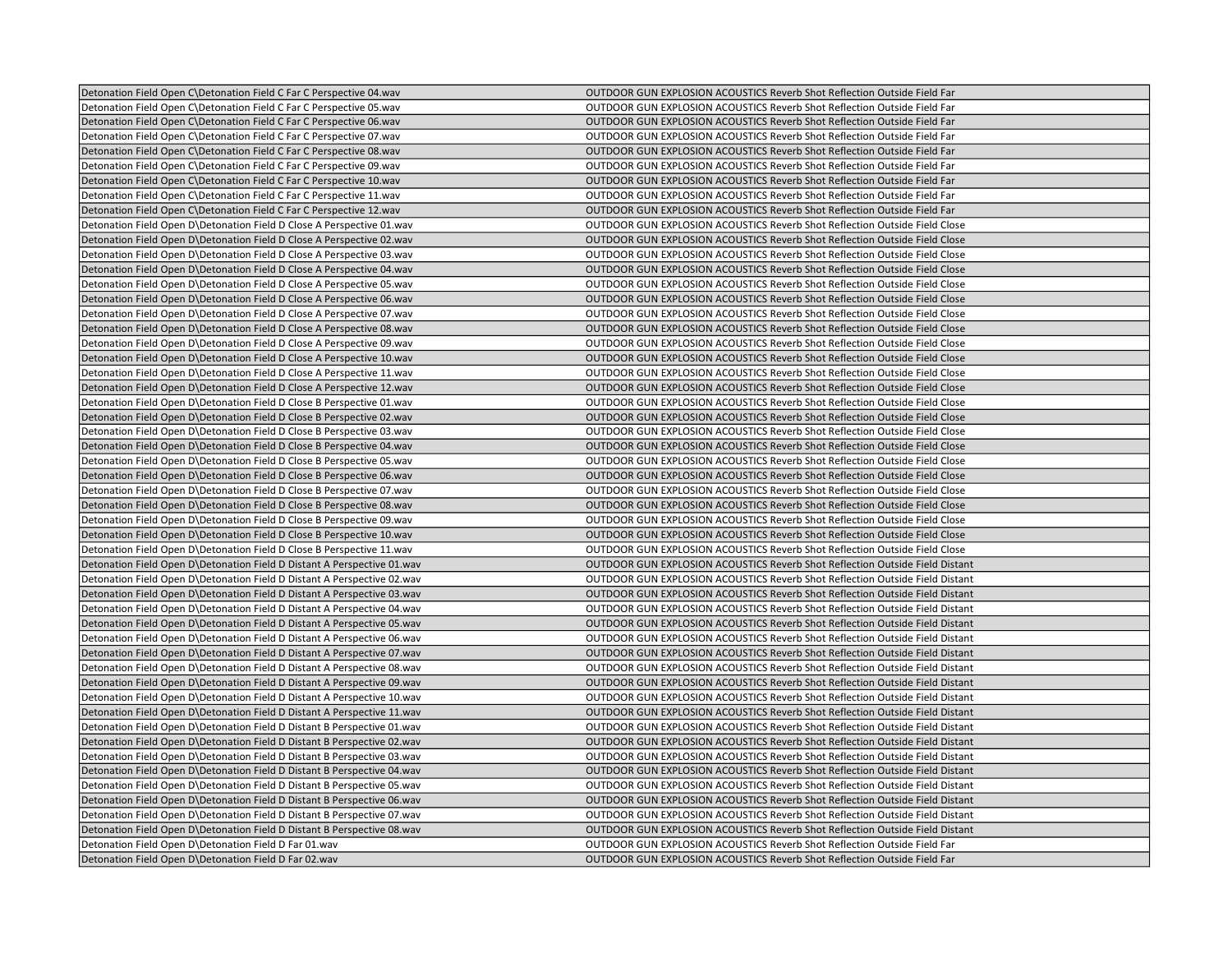| Detonation Field Open D\Detonation Field D Far 03.wav                | OUTDOOR GUN EXPLOSION ACOUSTICS Reverb Shot Reflection Outside Field Far             |
|----------------------------------------------------------------------|--------------------------------------------------------------------------------------|
| Detonation Field Open D\Detonation Field D Far 04.wav                | OUTDOOR GUN EXPLOSION ACOUSTICS Reverb Shot Reflection Outside Field Far             |
| Detonation Field Open D\Detonation Field D Far 05.wav                | OUTDOOR GUN EXPLOSION ACOUSTICS Reverb Shot Reflection Outside Field Far             |
| Detonation Field Open D\Detonation Field D Far 06.wav                | OUTDOOR GUN EXPLOSION ACOUSTICS Reverb Shot Reflection Outside Field Far             |
| Detonation Field Open D\Detonation Field D Far 07.wav                | OUTDOOR GUN EXPLOSION ACOUSTICS Reverb Shot Reflection Outside Field Far             |
| Detonation Field Open D\Detonation Field D Far 08.wav                | OUTDOOR GUN EXPLOSION ACOUSTICS Reverb Shot Reflection Outside Field Far             |
| Detonation Field Open D\Detonation Field D Far 09.wav                | OUTDOOR GUN EXPLOSION ACOUSTICS Reverb Shot Reflection Outside Field Far             |
| Detonation Field Open D\Detonation Field D Far 10.wav                | OUTDOOR GUN EXPLOSION ACOUSTICS Reverb Shot Reflection Outside Field Far             |
| Detonation Field Open D\Detonation Field D Far 11.wav                | OUTDOOR GUN EXPLOSION ACOUSTICS Reverb Shot Reflection Outside Field Far             |
| Detonation Field Open D\Detonation Field D Far 12.wav                | OUTDOOR GUN EXPLOSION ACOUSTICS Reverb Shot Reflection Outside Field Far             |
| Detonation Forest A\Detonation Forest A Close 01.wav                 | <b>OUTDOOR GUN EXPLOSION ACOUSTICS Reverb Shot Reflection Outside Forest Close</b>   |
| Detonation Forest A\Detonation Forest A Close 02.wav                 | OUTDOOR GUN EXPLOSION ACOUSTICS Reverb Shot Reflection Outside Forest Close          |
| Detonation Forest A\Detonation Forest A Close 03.wav                 | OUTDOOR GUN EXPLOSION ACOUSTICS Reverb Shot Reflection Outside Forest Close          |
| Detonation Forest A\Detonation Forest A Close 04.wav                 | OUTDOOR GUN EXPLOSION ACOUSTICS Reverb Shot Reflection Outside Forest Close          |
|                                                                      |                                                                                      |
| Detonation Forest A\Detonation Forest A Close 05.wav                 | OUTDOOR GUN EXPLOSION ACOUSTICS Reverb Shot Reflection Outside Forest Close          |
| Detonation Forest A\Detonation Forest A Close 06.wav                 | OUTDOOR GUN EXPLOSION ACOUSTICS Reverb Shot Reflection Outside Forest Close          |
| Detonation Forest A\Detonation Forest A Close 07.wav                 | <b>OUTDOOR GUN EXPLOSION ACOUSTICS Reverb Shot Reflection Outside Forest Close</b>   |
| Detonation Forest A\Detonation Forest A Close 08.wav                 | OUTDOOR GUN EXPLOSION ACOUSTICS Reverb Shot Reflection Outside Forest Close          |
| Detonation Forest A\Detonation Forest A Close 09.wav                 | OUTDOOR GUN EXPLOSION ACOUSTICS Reverb Shot Reflection Outside Forest Close          |
| Detonation Forest A\Detonation Forest A Close 10.wav                 | <b>OUTDOOR GUN EXPLOSION ACOUSTICS Reverb Shot Reflection Outside Forest Close</b>   |
| Detonation Forest A\Detonation Forest A Close 11.wav                 | <b>OUTDOOR GUN EXPLOSION ACOUSTICS Reverb Shot Reflection Outside Forest Close</b>   |
| Detonation Forest A\Detonation Forest A Closer 01.wav                | OUTDOOR GUN EXPLOSION ACOUSTICS Reverb Shot Reflection Outside Forest Closer         |
| Detonation Forest A\Detonation Forest A Closer 02.wav                | <b>OUTDOOR GUN EXPLOSION ACOUSTICS Reverb Shot Reflection Outside Forest Closer</b>  |
| Detonation Forest A\Detonation Forest A Closer 03.wav                | OUTDOOR GUN EXPLOSION ACOUSTICS Reverb Shot Reflection Outside Forest Closer         |
| Detonation Forest A\Detonation Forest A Closer 04.wav                | OUTDOOR GUN EXPLOSION ACOUSTICS Reverb Shot Reflection Outside Forest Closer         |
| Detonation Forest A\Detonation Forest A Closer 05.wav                | OUTDOOR GUN EXPLOSION ACOUSTICS Reverb Shot Reflection Outside Forest Closer         |
| Detonation Forest A\Detonation Forest A Closer 06.wav                | OUTDOOR GUN EXPLOSION ACOUSTICS Reverb Shot Reflection Outside Forest Closer         |
| Detonation Forest A\Detonation Forest A Closer 07.wav                | OUTDOOR GUN EXPLOSION ACOUSTICS Reverb Shot Reflection Outside Forest Closer         |
| Detonation Forest A\Detonation Forest A Closer 08.wav                | OUTDOOR GUN EXPLOSION ACOUSTICS Reverb Shot Reflection Outside Forest Closer         |
| Detonation Forest A\Detonation Forest A Closer 09.wav                | OUTDOOR GUN EXPLOSION ACOUSTICS Reverb Shot Reflection Outside Forest Closer         |
| Detonation Forest A\Detonation Forest A Closer 10.wav                | OUTDOOR GUN EXPLOSION ACOUSTICS Reverb Shot Reflection Outside Forest Closer         |
| Detonation Forest A\Detonation Forest A Closest 01.wav               | OUTDOOR GUN EXPLOSION ACOUSTICS Reverb Shot Reflection Outside Forest Closest        |
| Detonation Forest A\Detonation Forest A Closest 02.wav               | OUTDOOR GUN EXPLOSION ACOUSTICS Reverb Shot Reflection Outside Forest Closest        |
| Detonation Forest A\Detonation Forest A Closest 03.wav               | OUTDOOR GUN EXPLOSION ACOUSTICS Reverb Shot Reflection Outside Forest Closest        |
| Detonation Forest A\Detonation Forest A Closest 04.wav               | OUTDOOR GUN EXPLOSION ACOUSTICS Reverb Shot Reflection Outside Forest Closest        |
| Detonation Forest A\Detonation Forest A Closest 05.wav               | OUTDOOR GUN EXPLOSION ACOUSTICS Reverb Shot Reflection Outside Forest Closest        |
| Detonation Forest A\Detonation Forest A Closest 06.wav               | OUTDOOR GUN EXPLOSION ACOUSTICS Reverb Shot Reflection Outside Forest Closest        |
| Detonation Forest A\Detonation Forest A Closest 07.wav               | OUTDOOR GUN EXPLOSION ACOUSTICS Reverb Shot Reflection Outside Forest Closest        |
| Detonation Forest A\Detonation Forest A Closest 08.wav               | <b>OUTDOOR GUN EXPLOSION ACOUSTICS Reverb Shot Reflection Outside Forest Closest</b> |
| Detonation Forest A\Detonation Forest A Distant A Perspective 01.wav | OUTDOOR GUN EXPLOSION ACOUSTICS Reverb Shot Reflection Outside Forest Distant        |
| Detonation Forest A\Detonation Forest A Distant A Perspective 02.wav | OUTDOOR GUN EXPLOSION ACOUSTICS Reverb Shot Reflection Outside Forest Distant        |
| Detonation Forest A\Detonation Forest A Distant A Perspective 03.wav | OUTDOOR GUN EXPLOSION ACOUSTICS Reverb Shot Reflection Outside Forest Distant        |
| Detonation Forest A\Detonation Forest A Distant A Perspective 04.wav | <b>OUTDOOR GUN EXPLOSION ACOUSTICS Reverb Shot Reflection Outside Forest Distant</b> |
| Detonation Forest A\Detonation Forest A Distant A Perspective 05.wav | OUTDOOR GUN EXPLOSION ACOUSTICS Reverb Shot Reflection Outside Forest Distant        |
| Detonation Forest A\Detonation Forest A Distant A Perspective 06.wav | OUTDOOR GUN EXPLOSION ACOUSTICS Reverb Shot Reflection Outside Forest Distant        |
| Detonation Forest A\Detonation Forest A Distant A Perspective 07 wav | <b>OUTDOOR GUN EXPLOSION ACOUSTICS Reverb Shot Reflection Outside Forest Distant</b> |
| Detonation Forest A\Detonation Forest A Distant A Perspective 08.wav | OUTDOOR GUN EXPLOSION ACOUSTICS Reverb Shot Reflection Outside Forest Distant        |
| Detonation Forest A\Detonation Forest A Distant A Perspective 09.wav | OUTDOOR GUN EXPLOSION ACOUSTICS Reverb Shot Reflection Outside Forest Distant        |
| Detonation Forest A\Detonation Forest A Distant A Perspective 10.wav | <b>OUTDOOR GUN EXPLOSION ACOUSTICS Reverb Shot Reflection Outside Forest Distant</b> |
| Detonation Forest A\Detonation Forest A Distant A Perspective 11.wav | OUTDOOR GUN EXPLOSION ACOUSTICS Reverb Shot Reflection Outside Forest Distant        |
| Detonation Forest A\Detonation Forest A Distant A Perspective 12.wav | OUTDOOR GUN EXPLOSION ACOUSTICS Reverb Shot Reflection Outside Forest Distant        |
| Detonation Forest A Detonation Forest A Distant A Perspective 13 way | OUTDOOR GUN EXPLOSION ACOUSTICS Reverb Shot Reflection Outside Forest Distant        |
| Detonation Forest A\Detonation Forest A Distant B Perspective 01.wav | OUTDOOR GUN EXPLOSION ACOUSTICS Reverb Shot Reflection Outside Forest Distant        |
|                                                                      |                                                                                      |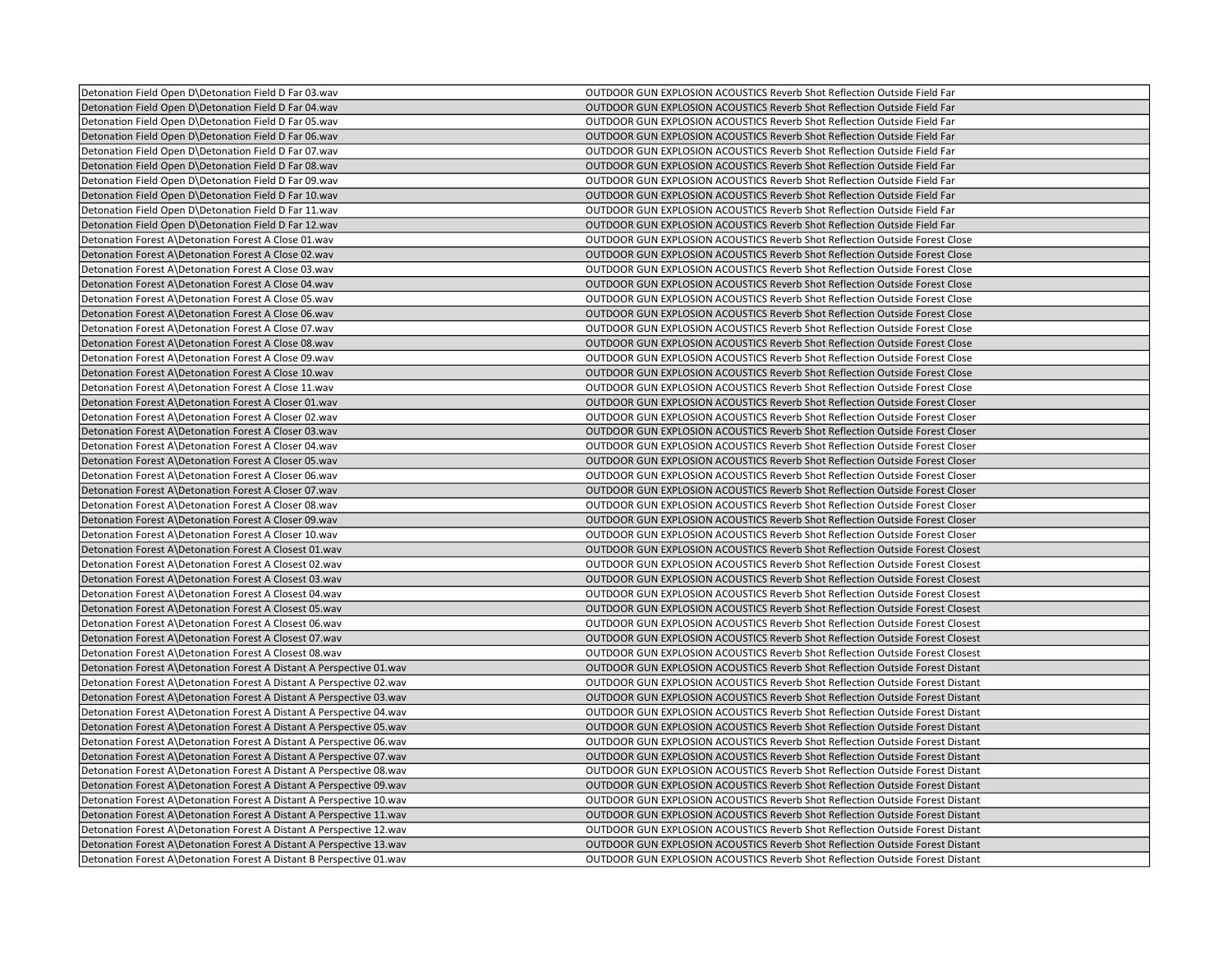| Detonation Forest A\Detonation Forest A Distant B Perspective 02.wav | OUTDOOR GUN EXPLOSION ACOUSTICS Reverb Shot Reflection Outside Forest Distant        |
|----------------------------------------------------------------------|--------------------------------------------------------------------------------------|
| Detonation Forest A\Detonation Forest A Distant B Perspective 03.wav | OUTDOOR GUN EXPLOSION ACOUSTICS Reverb Shot Reflection Outside Forest Distant        |
| Detonation Forest A\Detonation Forest A Distant B Perspective 04.wav | OUTDOOR GUN EXPLOSION ACOUSTICS Reverb Shot Reflection Outside Forest Distant        |
| Detonation Forest A\Detonation Forest A Distant B Perspective 05.wav | <b>OUTDOOR GUN EXPLOSION ACOUSTICS Reverb Shot Reflection Outside Forest Distant</b> |
| Detonation Forest A\Detonation Forest A Distant B Perspective 06.wav | OUTDOOR GUN EXPLOSION ACOUSTICS Reverb Shot Reflection Outside Forest Distant        |
| Detonation Forest A\Detonation Forest A Distant B Perspective 07.wav | OUTDOOR GUN EXPLOSION ACOUSTICS Reverb Shot Reflection Outside Forest Distant        |
| Detonation Forest A\Detonation Forest A Distant B Perspective 08.wav | OUTDOOR GUN EXPLOSION ACOUSTICS Reverb Shot Reflection Outside Forest Distant        |
| Detonation Forest A\Detonation Forest A Distant B Perspective 09.wav | OUTDOOR GUN EXPLOSION ACOUSTICS Reverb Shot Reflection Outside Forest Distant        |
| Detonation Forest A\Detonation Forest A Distant B Perspective 10.wav | OUTDOOR GUN EXPLOSION ACOUSTICS Reverb Shot Reflection Outside Forest Distant        |
| Detonation Forest A\Detonation Forest A Distant B Perspective 11.wav | OUTDOOR GUN EXPLOSION ACOUSTICS Reverb Shot Reflection Outside Forest Distant        |
| Detonation Forest A\Detonation Forest A Far A Perspective 01.wav     | OUTDOOR GUN EXPLOSION ACOUSTICS Reverb Shot Reflection Outside Forest Far            |
| Detonation Forest A\Detonation Forest A Far A Perspective 02.wav     | OUTDOOR GUN EXPLOSION ACOUSTICS Reverb Shot Reflection Outside Forest Far            |
| Detonation Forest A\Detonation Forest A Far A Perspective 03.wav     | OUTDOOR GUN EXPLOSION ACOUSTICS Reverb Shot Reflection Outside Forest Far            |
| Detonation Forest A\Detonation Forest A Far A Perspective 04.wav     | <b>OUTDOOR GUN EXPLOSION ACOUSTICS Reverb Shot Reflection Outside Forest Far</b>     |
| Detonation Forest A\Detonation Forest A Far A Perspective 05.wav     | OUTDOOR GUN EXPLOSION ACOUSTICS Reverb Shot Reflection Outside Forest Far            |
| Detonation Forest A\Detonation Forest A Far A Perspective 06.wav     | OUTDOOR GUN EXPLOSION ACOUSTICS Reverb Shot Reflection Outside Forest Far            |
| Detonation Forest A\Detonation Forest A Far A Perspective 07.wav     | <b>OUTDOOR GUN EXPLOSION ACOUSTICS Reverb Shot Reflection Outside Forest Far</b>     |
| Detonation Forest A\Detonation Forest A Far A Perspective 08 wav     | <b>OUTDOOR GUN EXPLOSION ACOUSTICS Reverb Shot Reflection Outside Forest Far</b>     |
| Detonation Forest A\Detonation Forest A Far A Perspective 09.wav     | OUTDOOR GUN EXPLOSION ACOUSTICS Reverb Shot Reflection Outside Forest Far            |
| Detonation Forest A\Detonation Forest A Far A Perspective 10.wav     | OUTDOOR GUN EXPLOSION ACOUSTICS Reverb Shot Reflection Outside Forest Far            |
| Detonation Forest A\Detonation Forest A Far A Perspective 11.wav     | <b>OUTDOOR GUN EXPLOSION ACOUSTICS Reverb Shot Reflection Outside Forest Far</b>     |
| Detonation Forest A\Detonation Forest A Far A Perspective 12.wav     | OUTDOOR GUN EXPLOSION ACOUSTICS Reverb Shot Reflection Outside Forest Far            |
| Detonation Forest A\Detonation Forest A Far A Perspective 13.wav     | <b>OUTDOOR GUN EXPLOSION ACOUSTICS Reverb Shot Reflection Outside Forest Far</b>     |
| Detonation Forest A\Detonation Forest A Far B Perspective 01.wav     | OUTDOOR GUN EXPLOSION ACOUSTICS Reverb Shot Reflection Outside Forest Far            |
| Detonation Forest A\Detonation Forest A Far B Perspective 02.wav     | <b>OUTDOOR GUN EXPLOSION ACOUSTICS Reverb Shot Reflection Outside Forest Far</b>     |
| Detonation Forest A\Detonation Forest A Far B Perspective 03.wav     | OUTDOOR GUN EXPLOSION ACOUSTICS Reverb Shot Reflection Outside Forest Far            |
| Detonation Forest A\Detonation Forest A Far B Perspective 04.wav     | OUTDOOR GUN EXPLOSION ACOUSTICS Reverb Shot Reflection Outside Forest Far            |
| Detonation Forest A\Detonation Forest A Far B Perspective 05.wav     | <b>OUTDOOR GUN EXPLOSION ACOUSTICS Reverb Shot Reflection Outside Forest Far</b>     |
| Detonation Forest A\Detonation Forest A Far B Perspective 06.wav     | OUTDOOR GUN EXPLOSION ACOUSTICS Reverb Shot Reflection Outside Forest Far            |
| Detonation Forest A\Detonation Forest A Far B Perspective 07.wav     | OUTDOOR GUN EXPLOSION ACOUSTICS Reverb Shot Reflection Outside Forest Far            |
| Detonation Forest A\Detonation Forest A Far B Perspective 08.wav     | OUTDOOR GUN EXPLOSION ACOUSTICS Reverb Shot Reflection Outside Forest Far            |
| Detonation Forest A\Detonation Forest A Far B Perspective 09 wav     | OUTDOOR GUN EXPLOSION ACOUSTICS Reverb Shot Reflection Outside Forest Far            |
| Detonation Forest A\Detonation Forest A Far B Perspective 10.wav     | OUTDOOR GUN EXPLOSION ACOUSTICS Reverb Shot Reflection Outside Forest Far            |
| Detonation Forest A\Detonation Forest A Far B Perspective 11.wav     | OUTDOOR GUN EXPLOSION ACOUSTICS Reverb Shot Reflection Outside Forest Far            |
| Detonation Forest A\Detonation Forest A Far B Perspective 12.wav     | <b>OUTDOOR GUN EXPLOSION ACOUSTICS Reverb Shot Reflection Outside Forest Far</b>     |
| Detonation Forest A\Detonation Forest A Far B Perspective 13.wav     | OUTDOOR GUN EXPLOSION ACOUSTICS Reverb Shot Reflection Outside Forest Far            |
| Detonation Forest A\Detonation Forest A Far B Perspective 14.wav     | OUTDOOR GUN EXPLOSION ACOUSTICS Reverb Shot Reflection Outside Forest Far            |
| Detonation Forest A\Detonation Forest A Far B Perspective 15.wav     | OUTDOOR GUN EXPLOSION ACOUSTICS Reverb Shot Reflection Outside Forest Far            |
| Detonation Forest B\Detonation Forest B Close 01.wav                 | OUTDOOR GUN EXPLOSION ACOUSTICS Reverb Shot Reflection Outside Forest Close          |
| Detonation Forest B\Detonation Forest B Close 02.wav                 | OUTDOOR GUN EXPLOSION ACOUSTICS Reverb Shot Reflection Outside Forest Close          |
| Detonation Forest B\Detonation Forest B Close 03.wav                 | OUTDOOR GUN EXPLOSION ACOUSTICS Reverb Shot Reflection Outside Forest Close          |
| Detonation Forest B\Detonation Forest B Close 04.wav                 | OUTDOOR GUN EXPLOSION ACOUSTICS Reverb Shot Reflection Outside Forest Close          |
| Detonation Forest B\Detonation Forest B Close 05.wav                 | OUTDOOR GUN EXPLOSION ACOUSTICS Reverb Shot Reflection Outside Forest Close          |
| Detonation Forest B\Detonation Forest B Close 06.wav                 | OUTDOOR GUN EXPLOSION ACOUSTICS Reverb Shot Reflection Outside Forest Close          |
| Detonation Forest B\Detonation Forest B Close 07.wav                 | <b>OUTDOOR GUN EXPLOSION ACOUSTICS Reverb Shot Reflection Outside Forest Close</b>   |
| Detonation Forest B\Detonation Forest B Close 08.wav                 | OUTDOOR GUN EXPLOSION ACOUSTICS Reverb Shot Reflection Outside Forest Close          |
| Detonation Forest B\Detonation Forest B Close 09.wav                 | OUTDOOR GUN EXPLOSION ACOUSTICS Reverb Shot Reflection Outside Forest Close          |
| Detonation Forest B\Detonation Forest B Close 10.wav                 | OUTDOOR GUN EXPLOSION ACOUSTICS Reverb Shot Reflection Outside Forest Close          |
| Detonation Forest B\Detonation Forest B Close 11.wav                 | <b>OUTDOOR GUN EXPLOSION ACOUSTICS Reverb Shot Reflection Outside Forest Close</b>   |
| Detonation Forest B\Detonation Forest B Close 12.wav                 | OUTDOOR GUN EXPLOSION ACOUSTICS Reverb Shot Reflection Outside Forest Close          |
| Detonation Forest B\Detonation Forest B Close 13.wav                 | <b>OUTDOOR GUN EXPLOSION ACOUSTICS Reverb Shot Reflection Outside Forest Close</b>   |
| Detonation Forest B\Detonation Forest B Closer 01.wav                | OUTDOOR GUN EXPLOSION ACOUSTICS Reverb Shot Reflection Outside Forest Closer         |
| Detonation Forest B\Detonation Forest B Closer 02.wav                | OUTDOOR GUN EXPLOSION ACOUSTICS Reverb Shot Reflection Outside Forest Closer         |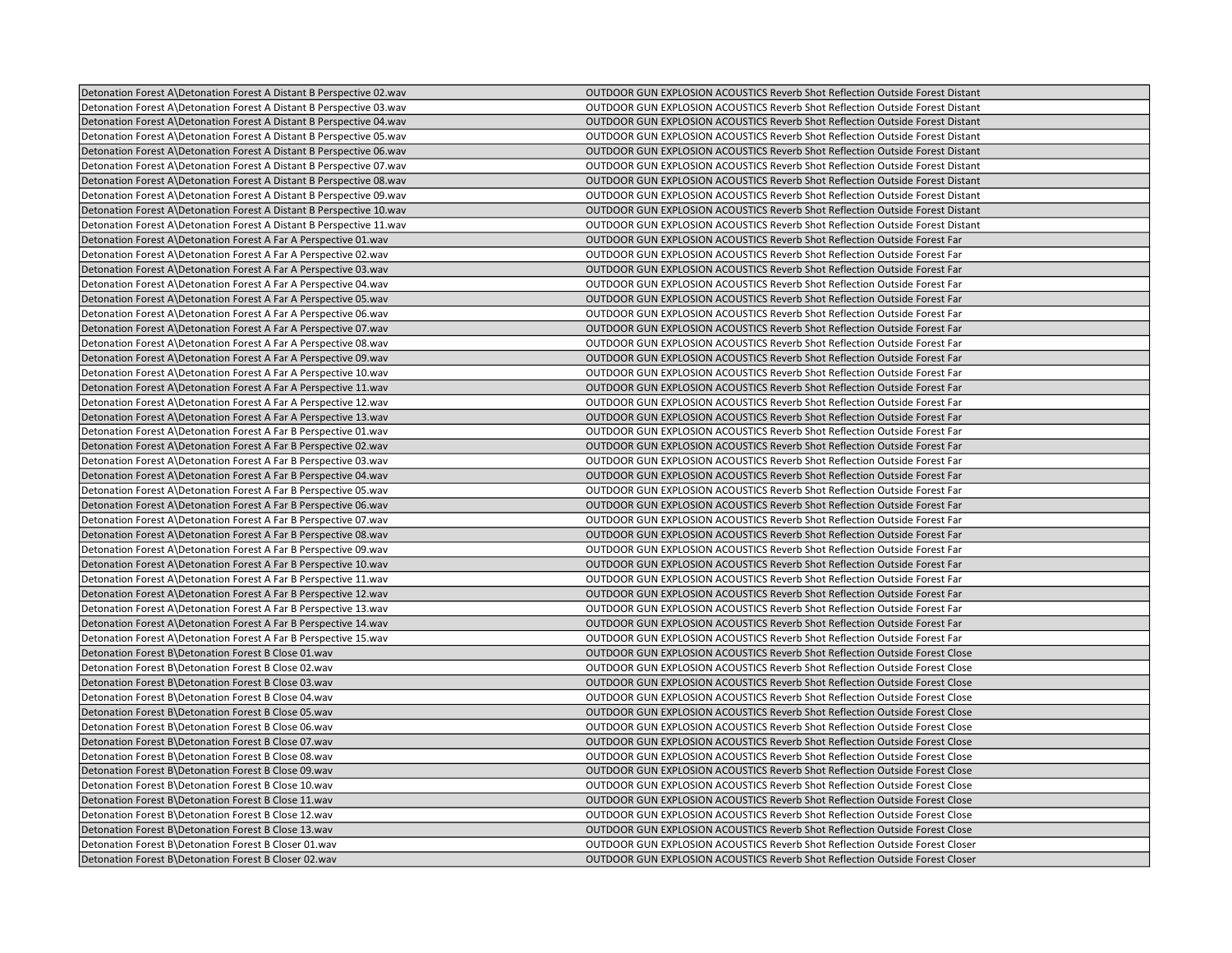| Detonation Forest B\Detonation Forest B Closer 03.wav                 | OUTDOOR GUN EXPLOSION ACOUSTICS Reverb Shot Reflection Outside Forest Closer         |
|-----------------------------------------------------------------------|--------------------------------------------------------------------------------------|
| Detonation Forest B\Detonation Forest B Closer 04.wav                 | OUTDOOR GUN EXPLOSION ACOUSTICS Reverb Shot Reflection Outside Forest Closer         |
| Detonation Forest B\Detonation Forest B Closer 05.wav                 | <b>OUTDOOR GUN EXPLOSION ACOUSTICS Reverb Shot Reflection Outside Forest Closer</b>  |
| Detonation Forest B\Detonation Forest B Closer 06.wav                 | OUTDOOR GUN EXPLOSION ACOUSTICS Reverb Shot Reflection Outside Forest Closer         |
| Detonation Forest B\Detonation Forest B Closer 07.wav                 | OUTDOOR GUN EXPLOSION ACOUSTICS Reverb Shot Reflection Outside Forest Closer         |
| Detonation Forest B\Detonation Forest B Closer 08.wav                 | OUTDOOR GUN EXPLOSION ACOUSTICS Reverb Shot Reflection Outside Forest Closer         |
| Detonation Forest B\Detonation Forest B Closer 09.wav                 | OUTDOOR GUN EXPLOSION ACOUSTICS Reverb Shot Reflection Outside Forest Closer         |
| Detonation Forest B\Detonation Forest B Closer 10.wav                 | OUTDOOR GUN EXPLOSION ACOUSTICS Reverb Shot Reflection Outside Forest Closer         |
| Detonation Forest B\Detonation Forest B Closest 01.wav                | OUTDOOR GUN EXPLOSION ACOUSTICS Reverb Shot Reflection Outside Forest Closest        |
| Detonation Forest B\Detonation Forest B Closest 02.wav                | OUTDOOR GUN EXPLOSION ACOUSTICS Reverb Shot Reflection Outside Forest Closest        |
| Detonation Forest B\Detonation Forest B Closest 03.wav                | OUTDOOR GUN EXPLOSION ACOUSTICS Reverb Shot Reflection Outside Forest Closest        |
| Detonation Forest B\Detonation Forest B Closest 04.wav                | OUTDOOR GUN EXPLOSION ACOUSTICS Reverb Shot Reflection Outside Forest Closest        |
| Detonation Forest B\Detonation Forest B Closest 05.wav                | OUTDOOR GUN EXPLOSION ACOUSTICS Reverb Shot Reflection Outside Forest Closest        |
| Detonation Forest B\Detonation Forest B Closest 06.wav                | OUTDOOR GUN EXPLOSION ACOUSTICS Reverb Shot Reflection Outside Forest Closest        |
| Detonation Forest B\Detonation Forest B Closest 07.wav                | OUTDOOR GUN EXPLOSION ACOUSTICS Reverb Shot Reflection Outside Forest Closest        |
| Detonation Forest B\Detonation Forest B Closest 08.wav                | OUTDOOR GUN EXPLOSION ACOUSTICS Reverb Shot Reflection Outside Forest Closest        |
| Detonation Forest B\Detonation Forest B Closest 09.wav                | OUTDOOR GUN EXPLOSION ACOUSTICS Reverb Shot Reflection Outside Forest Closest        |
| Detonation Forest B\Detonation Forest B Distant A Perspective 01.wav  | OUTDOOR GUN EXPLOSION ACOUSTICS Reverb Shot Reflection Outside Forest Distant        |
| Detonation Forest B\Detonation Forest B Distant A Perspective 02.wav  | OUTDOOR GUN EXPLOSION ACOUSTICS Reverb Shot Reflection Outside Forest Distant        |
| Detonation Forest B\Detonation Forest B Distant A Perspective 03.wav  | OUTDOOR GUN EXPLOSION ACOUSTICS Reverb Shot Reflection Outside Forest Distant        |
| Detonation Forest B\Detonation Forest B Distant A Perspective 04.wav  | OUTDOOR GUN EXPLOSION ACOUSTICS Reverb Shot Reflection Outside Forest Distant        |
| Detonation Forest B\Detonation Forest B Distant A Perspective 05.wav  | OUTDOOR GUN EXPLOSION ACOUSTICS Reverb Shot Reflection Outside Forest Distant        |
| Detonation Forest B\Detonation Forest B Distant A Perspective 06.wav  | <b>OUTDOOR GUN EXPLOSION ACOUSTICS Reverb Shot Reflection Outside Forest Distant</b> |
| Detonation Forest B\Detonation Forest B Distant A Perspective 07.wav  | OUTDOOR GUN EXPLOSION ACOUSTICS Reverb Shot Reflection Outside Forest Distant        |
| Detonation Forest B\Detonation Forest B Distant A Perspective 08.wav  | OUTDOOR GUN EXPLOSION ACOUSTICS Reverb Shot Reflection Outside Forest Distant        |
| Detonation Forest B\Detonation Forest B Distant A Perspective 09. wav | <b>OUTDOOR GUN EXPLOSION ACOUSTICS Reverb Shot Reflection Outside Forest Distant</b> |
| Detonation Forest B\Detonation Forest B Distant A Perspective 10.wav  | OUTDOOR GUN EXPLOSION ACOUSTICS Reverb Shot Reflection Outside Forest Distant        |
| Detonation Forest B\Detonation Forest B Distant B Perspective 01.wav  | OUTDOOR GUN EXPLOSION ACOUSTICS Reverb Shot Reflection Outside Forest Distant        |
| Detonation Forest B\Detonation Forest B Distant B Perspective 02.wav  | OUTDOOR GUN EXPLOSION ACOUSTICS Reverb Shot Reflection Outside Forest Distant        |
| Detonation Forest B\Detonation Forest B Distant B Perspective 03.wav  | OUTDOOR GUN EXPLOSION ACOUSTICS Reverb Shot Reflection Outside Forest Distant        |
| Detonation Forest B\Detonation Forest B Distant B Perspective 04.wav  | OUTDOOR GUN EXPLOSION ACOUSTICS Reverb Shot Reflection Outside Forest Distant        |
| Detonation Forest B\Detonation Forest B Distant B Perspective 05.wav  | OUTDOOR GUN EXPLOSION ACOUSTICS Reverb Shot Reflection Outside Forest Distant        |
| Detonation Forest B\Detonation Forest B Distant B Perspective 06.wav  | OUTDOOR GUN EXPLOSION ACOUSTICS Reverb Shot Reflection Outside Forest Distant        |
| Detonation Forest B\Detonation Forest B Distant B Perspective 07.wav  | OUTDOOR GUN EXPLOSION ACOUSTICS Reverb Shot Reflection Outside Forest Distant        |
| Detonation Forest B\Detonation Forest B Far A Perspective 01.wav      | OUTDOOR GUN EXPLOSION ACOUSTICS Reverb Shot Reflection Outside Forest Far            |
| Detonation Forest B\Detonation Forest B Far A Perspective 02.wav      | OUTDOOR GUN EXPLOSION ACOUSTICS Reverb Shot Reflection Outside Forest Far            |
| Detonation Forest B\Detonation Forest B Far A Perspective 03.wav      | OUTDOOR GUN EXPLOSION ACOUSTICS Reverb Shot Reflection Outside Forest Far            |
| Detonation Forest B\Detonation Forest B Far A Perspective 04.wav      | OUTDOOR GUN EXPLOSION ACOUSTICS Reverb Shot Reflection Outside Forest Far            |
| Detonation Forest B\Detonation Forest B Far A Perspective 05.wav      | OUTDOOR GUN EXPLOSION ACOUSTICS Reverb Shot Reflection Outside Forest Far            |
| Detonation Forest B\Detonation Forest B Far A Perspective 06.wav      | <b>OUTDOOR GUN EXPLOSION ACOUSTICS Reverb Shot Reflection Outside Forest Far</b>     |
| Detonation Forest B\Detonation Forest B Far A Perspective 07.wav      | OUTDOOR GUN EXPLOSION ACOUSTICS Reverb Shot Reflection Outside Forest Far            |
| Detonation Forest B\Detonation Forest B Far A Perspective 08.wav      | OUTDOOR GUN EXPLOSION ACOUSTICS Reverb Shot Reflection Outside Forest Far            |
| Detonation Forest B\Detonation Forest B Far B Perspective 01.wav      | OUTDOOR GUN EXPLOSION ACOUSTICS Reverb Shot Reflection Outside Forest Far            |
| Detonation Forest B\Detonation Forest B Far B Perspective 02.wav      | OUTDOOR GUN EXPLOSION ACOUSTICS Reverb Shot Reflection Outside Forest Far            |
| Detonation Forest B\Detonation Forest B Far B Perspective 03.wav      | OUTDOOR GUN EXPLOSION ACOUSTICS Reverb Shot Reflection Outside Forest Far            |
| Detonation Forest B\Detonation Forest B Far B Perspective 04.wav      | <b>OUTDOOR GUN EXPLOSION ACOUSTICS Reverb Shot Reflection Outside Forest Far</b>     |
| Detonation Forest B\Detonation Forest B Far B Perspective 05.wav      | OUTDOOR GUN EXPLOSION ACOUSTICS Reverb Shot Reflection Outside Forest Far            |
| Detonation Forest B\Detonation Forest B Far B Perspective 06.wav      | OUTDOOR GUN EXPLOSION ACOUSTICS Reverb Shot Reflection Outside Forest Far            |
| Detonation Forest B\Detonation Forest B Far B Perspective 07.wav      | OUTDOOR GUN EXPLOSION ACOUSTICS Reverb Shot Reflection Outside Forest Far            |
| Detonation Forest B\Detonation Forest B Far B Perspective 08.wav      | OUTDOOR GUN EXPLOSION ACOUSTICS Reverb Shot Reflection Outside Forest Far            |
| Detonation Forest B\Detonation Forest B Far B Perspective 09.wav      | OUTDOOR GUN EXPLOSION ACOUSTICS Reverb Shot Reflection Outside Forest Far            |
| Detonation Forest C\Detonation Forest C Close 01.wav                  | OUTDOOR GUN EXPLOSION ACOUSTICS Reverb Shot Reflection Outside Forest Close          |
| Detonation Forest C\Detonation Forest C Close 02.wav                  | OUTDOOR GUN EXPLOSION ACOUSTICS Reverb Shot Reflection Outside Forest Close          |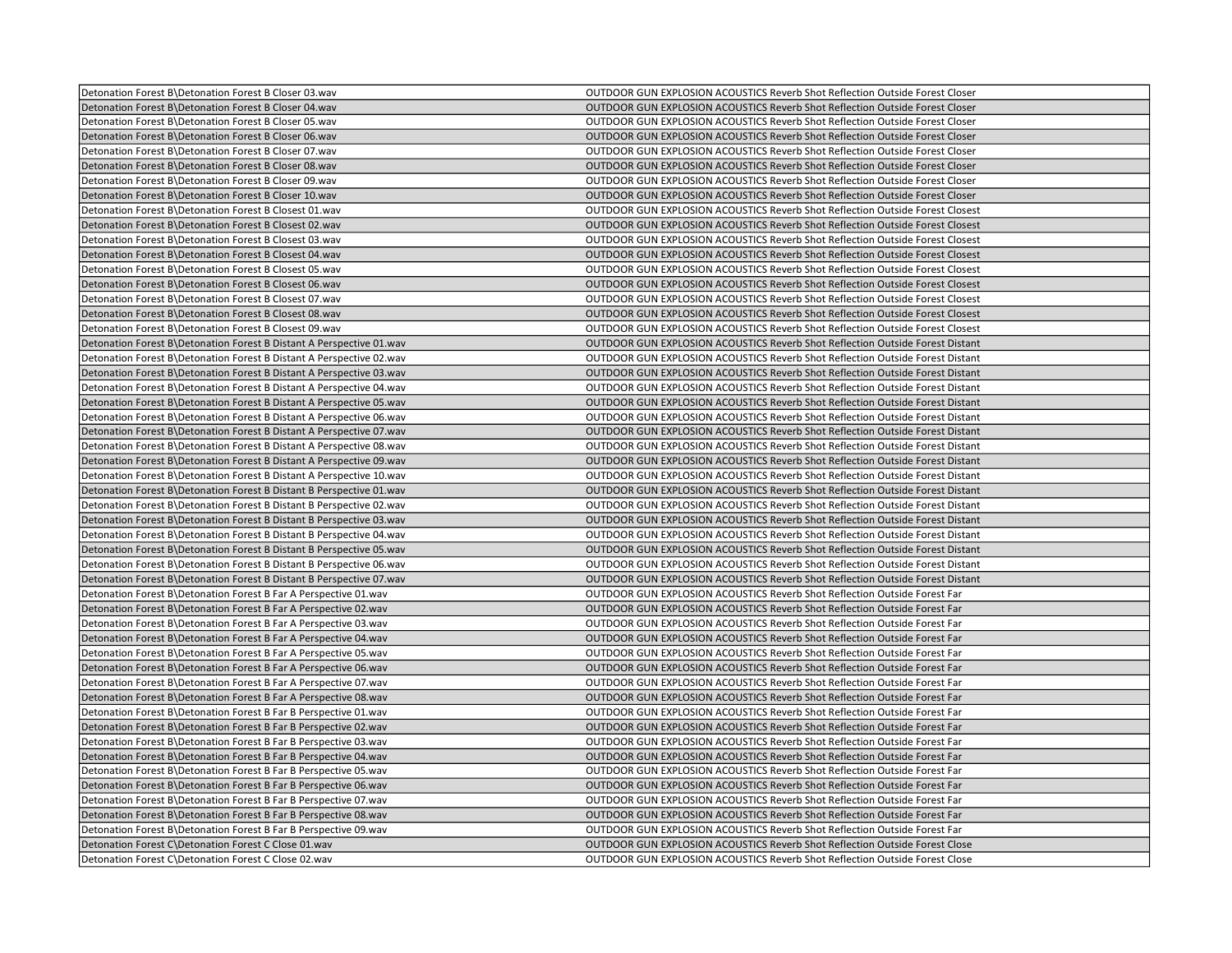| Detonation Forest C\Detonation Forest C Close 04.wav<br>OUTDOOR GUN EXPLOSION ACOUSTICS Reverb Shot Reflection Outside Forest Close<br>Detonation Forest C\Detonation Forest C Close 05.wav<br><b>OUTDOOR GUN EXPLOSION ACOUSTICS Reverb Shot Reflection Outside Forest Close</b><br>Detonation Forest C\Detonation Forest C Close 06.wav<br><b>OUTDOOR GUN EXPLOSION ACOUSTICS Reverb Shot Reflection Outside Forest Close</b><br>Detonation Forest C\Detonation Forest C Close 07.wav<br>OUTDOOR GUN EXPLOSION ACOUSTICS Reverb Shot Reflection Outside Forest Close<br>Detonation Forest C\Detonation Forest C Close 08.wav<br>OUTDOOR GUN EXPLOSION ACOUSTICS Reverb Shot Reflection Outside Forest Close<br>Detonation Forest C\Detonation Forest C Closest 01.wav<br>OUTDOOR GUN EXPLOSION ACOUSTICS Reverb Shot Reflection Outside Forest Closest<br>Detonation Forest C\Detonation Forest C Closest 02.wav<br>OUTDOOR GUN EXPLOSION ACOUSTICS Reverb Shot Reflection Outside Forest Closest<br>Detonation Forest C\Detonation Forest C Closest 03.wav<br>OUTDOOR GUN EXPLOSION ACOUSTICS Reverb Shot Reflection Outside Forest Closest<br>OUTDOOR GUN EXPLOSION ACOUSTICS Reverb Shot Reflection Outside Forest Closest<br>Detonation Forest C\Detonation Forest C Closest 04.wav<br>Detonation Forest C\Detonation Forest C Closest 05.wav<br>OUTDOOR GUN EXPLOSION ACOUSTICS Reverb Shot Reflection Outside Forest Closest<br>Detonation Forest C\Detonation Forest C Closest 06.wav<br>OUTDOOR GUN EXPLOSION ACOUSTICS Reverb Shot Reflection Outside Forest Closest<br>OUTDOOR GUN EXPLOSION ACOUSTICS Reverb Shot Reflection Outside Forest Closest<br>Detonation Forest C\Detonation Forest C Closest 07.wav<br>Detonation Forest C\Detonation Forest C Closest 08.wav<br><b>OUTDOOR GUN EXPLOSION ACOUSTICS Reverb Shot Reflection Outside Forest Closest</b><br>Detonation Forest C\Detonation Forest C Distant A Perspective 01.wav<br><b>OUTDOOR GUN EXPLOSION ACOUSTICS Reverb Shot Reflection Outside Forest Distant</b><br>OUTDOOR GUN EXPLOSION ACOUSTICS Reverb Shot Reflection Outside Forest Distant<br>Detonation Forest C\Detonation Forest C Distant A Perspective 02.wav<br>Detonation Forest C\Detonation Forest C Distant A Perspective 03.wav<br><b>OUTDOOR GUN EXPLOSION ACOUSTICS Reverb Shot Reflection Outside Forest Distant</b><br>Detonation Forest C\Detonation Forest C Distant A Perspective 04.wav<br><b>OUTDOOR GUN EXPLOSION ACOUSTICS Reverb Shot Reflection Outside Forest Distant</b><br>Detonation Forest C\Detonation Forest C Distant A Perspective 05.wav<br>OUTDOOR GUN EXPLOSION ACOUSTICS Reverb Shot Reflection Outside Forest Distant<br>Detonation Forest C\Detonation Forest C Distant A Perspective 06.wav<br>OUTDOOR GUN EXPLOSION ACOUSTICS Reverb Shot Reflection Outside Forest Distant<br>Detonation Forest C\Detonation Forest C Distant A Perspective 07.wav<br>OUTDOOR GUN EXPLOSION ACOUSTICS Reverb Shot Reflection Outside Forest Distant<br>Detonation Forest C\Detonation Forest C Distant A Perspective 08.wav<br>OUTDOOR GUN EXPLOSION ACOUSTICS Reverb Shot Reflection Outside Forest Distant<br>Detonation Forest C\Detonation Forest C Distant B Perspective 01.wav<br>OUTDOOR GUN EXPLOSION ACOUSTICS Reverb Shot Reflection Outside Forest Distant<br>OUTDOOR GUN EXPLOSION ACOUSTICS Reverb Shot Reflection Outside Forest Distant<br>Detonation Forest C\Detonation Forest C Distant B Perspective 02.wav<br>Detonation Forest C\Detonation Forest C Distant B Perspective 03.wav<br>OUTDOOR GUN EXPLOSION ACOUSTICS Reverb Shot Reflection Outside Forest Distant<br>OUTDOOR GUN EXPLOSION ACOUSTICS Reverb Shot Reflection Outside Forest Distant<br>Detonation Forest C\Detonation Forest C Distant B Perspective 04.wav<br>OUTDOOR GUN EXPLOSION ACOUSTICS Reverb Shot Reflection Outside Forest Distant<br>Detonation Forest C\Detonation Forest C Distant B Perspective 05.wav<br>Detonation Forest C\Detonation Forest C Distant B Perspective 06.wav<br><b>OUTDOOR GUN EXPLOSION ACOUSTICS Reverb Shot Reflection Outside Forest Distant</b><br>Detonation Forest C\Detonation Forest C Distant B Perspective 07.wav<br>OUTDOOR GUN EXPLOSION ACOUSTICS Reverb Shot Reflection Outside Forest Distant<br>Detonation Forest C\Detonation Forest C Distant B Perspective 08.wav<br>OUTDOOR GUN EXPLOSION ACOUSTICS Reverb Shot Reflection Outside Forest Distant<br>Detonation Forest C\Detonation Forest C Distant B Perspective 09.wav<br>OUTDOOR GUN EXPLOSION ACOUSTICS Reverb Shot Reflection Outside Forest Distant<br>OUTDOOR GUN EXPLOSION ACOUSTICS Reverb Shot Reflection Outside Forest Distant<br>Detonation Forest C\Detonation Forest C Distant B Perspective 10. wav<br>Detonation Forest C\Detonation Forest C Far A Perspective 01.wav<br>OUTDOOR GUN EXPLOSION ACOUSTICS Reverb Shot Reflection Outside Forest Far<br>Detonation Forest C\Detonation Forest C Far A Perspective 02.wav<br>OUTDOOR GUN EXPLOSION ACOUSTICS Reverb Shot Reflection Outside Forest Far<br>Detonation Forest C\Detonation Forest C Far A Perspective 03.wav<br><b>OUTDOOR GUN EXPLOSION ACOUSTICS Reverb Shot Reflection Outside Forest Far</b><br>Detonation Forest C\Detonation Forest C Far A Perspective 04.wav<br>OUTDOOR GUN EXPLOSION ACOUSTICS Reverb Shot Reflection Outside Forest Far<br>Detonation Forest C\Detonation Forest C Far A Perspective 05.wav<br><b>OUTDOOR GUN EXPLOSION ACOUSTICS Reverb Shot Reflection Outside Forest Far</b><br>Detonation Forest C\Detonation Forest C Far A Perspective 06.wav<br>OUTDOOR GUN EXPLOSION ACOUSTICS Reverb Shot Reflection Outside Forest Far<br>Detonation Forest C\Detonation Forest C Far A Perspective 07.wav<br>OUTDOOR GUN EXPLOSION ACOUSTICS Reverb Shot Reflection Outside Forest Far<br>OUTDOOR GUN EXPLOSION ACOUSTICS Reverb Shot Reflection Outside Forest Far<br>Detonation Forest C\Detonation Forest C Far A Perspective 08.wav<br>OUTDOOR GUN EXPLOSION ACOUSTICS Reverb Shot Reflection Outside Forest Far<br>Detonation Forest C\Detonation Forest C Far A Perspective 09.wav<br>Detonation Forest C\Detonation Forest C Far A Perspective 10.wav<br>OUTDOOR GUN EXPLOSION ACOUSTICS Reverb Shot Reflection Outside Forest Far<br>Detonation Forest C\Detonation Forest C Far B Perspective 01.wav<br>OUTDOOR GUN EXPLOSION ACOUSTICS Reverb Shot Reflection Outside Forest Far<br>Detonation Forest C\Detonation Forest C Far B Perspective 02.wav<br>OUTDOOR GUN EXPLOSION ACOUSTICS Reverb Shot Reflection Outside Forest Far<br>Detonation Forest C\Detonation Forest C Far B Perspective 03.wav<br>OUTDOOR GUN EXPLOSION ACOUSTICS Reverb Shot Reflection Outside Forest Far<br>Detonation Forest C\Detonation Forest C Far B Perspective 04.wav<br>OUTDOOR GUN EXPLOSION ACOUSTICS Reverb Shot Reflection Outside Forest Far<br>Detonation Forest C\Detonation Forest C Far B Perspective 05.wav<br>OUTDOOR GUN EXPLOSION ACOUSTICS Reverb Shot Reflection Outside Forest Far<br>Detonation Forest C\Detonation Forest C Far B Perspective 06.wav<br>OUTDOOR GUN EXPLOSION ACOUSTICS Reverb Shot Reflection Outside Forest Far<br>Detonation Forest C\Detonation Forest C Far B Perspective 07.wav<br><b>OUTDOOR GUN EXPLOSION ACOUSTICS Reverb Shot Reflection Outside Forest Far</b><br>Detonation Forest C\Detonation Forest C Far B Perspective 08.wav<br>OUTDOOR GUN EXPLOSION ACOUSTICS Reverb Shot Reflection Outside Forest Far<br>OUTDOOR GUN EXPLOSION ACOUSTICS Reverb Shot Reflection Outside Forest Far<br>Detonation Forest C\Detonation Forest C Far B Perspective 09.wav<br>OUTDOOR GUN EXPLOSION ACOUSTICS Reverb Shot Reflection Outside Forest Far<br>Detonation Forest C\Detonation Forest C Far B Perspective 10. wav<br>Detonation Forest C\Detonation Forest C Far B Perspective 11.wav<br>OUTDOOR GUN EXPLOSION ACOUSTICS Reverb Shot Reflection Outside Forest Far | Detonation Forest C\Detonation Forest C Close 03.wav | OUTDOOR GUN EXPLOSION ACOUSTICS Reverb Shot Reflection Outside Forest Close |
|------------------------------------------------------------------------------------------------------------------------------------------------------------------------------------------------------------------------------------------------------------------------------------------------------------------------------------------------------------------------------------------------------------------------------------------------------------------------------------------------------------------------------------------------------------------------------------------------------------------------------------------------------------------------------------------------------------------------------------------------------------------------------------------------------------------------------------------------------------------------------------------------------------------------------------------------------------------------------------------------------------------------------------------------------------------------------------------------------------------------------------------------------------------------------------------------------------------------------------------------------------------------------------------------------------------------------------------------------------------------------------------------------------------------------------------------------------------------------------------------------------------------------------------------------------------------------------------------------------------------------------------------------------------------------------------------------------------------------------------------------------------------------------------------------------------------------------------------------------------------------------------------------------------------------------------------------------------------------------------------------------------------------------------------------------------------------------------------------------------------------------------------------------------------------------------------------------------------------------------------------------------------------------------------------------------------------------------------------------------------------------------------------------------------------------------------------------------------------------------------------------------------------------------------------------------------------------------------------------------------------------------------------------------------------------------------------------------------------------------------------------------------------------------------------------------------------------------------------------------------------------------------------------------------------------------------------------------------------------------------------------------------------------------------------------------------------------------------------------------------------------------------------------------------------------------------------------------------------------------------------------------------------------------------------------------------------------------------------------------------------------------------------------------------------------------------------------------------------------------------------------------------------------------------------------------------------------------------------------------------------------------------------------------------------------------------------------------------------------------------------------------------------------------------------------------------------------------------------------------------------------------------------------------------------------------------------------------------------------------------------------------------------------------------------------------------------------------------------------------------------------------------------------------------------------------------------------------------------------------------------------------------------------------------------------------------------------------------------------------------------------------------------------------------------------------------------------------------------------------------------------------------------------------------------------------------------------------------------------------------------------------------------------------------------------------------------------------------------------------------------------------------------------------------------------------------------------------------------------------------------------------------------------------------------------------------------------------------------------------------------------------------------------------------------------------------------------------------------------------------------------------------------------------------------------------------------------------------------------------------------------------------------------------------------------------------------------------------------------------------------------------------------------------------------------------------------------------------------------------------------------------------------------------------------------------------------------------------------------------------------------------------------------------------------------------------------------------------------------------------------------------------------------------------------------------------------------------------------------------------------------------------------------------------------------------------------------------------------------------------------------------------------------------------------------------------------------------------------------------------------------------------------------------------------------------------------------------------------------------------------------------------------------------------------------------------------------------------------------------------------------------------------------------------------------------------------------------------------------------------------------------------------------------------------------------------------------------------------------------------------------------------------------------------------------------------------------------------------------------------------------------------------------------------------------------------------------------------------------------------------------------------------------------------------------------------------------------------------------------------------------------------------------------------------------------------------------------------------------------------------------------------------------------------------------------------------------------------------------------------------------------------------------------------------------------------------------------------------------------------------------------------------------------------------------------------------------------------------------------------------------------------------------------------------------------------------------------------------------------------------------------------------------------------------------------------------------------------------------------------------------------------------------------------------------------------------------------------------------------------------------------------------------------------------------------------------------------------|------------------------------------------------------|-----------------------------------------------------------------------------|
|                                                                                                                                                                                                                                                                                                                                                                                                                                                                                                                                                                                                                                                                                                                                                                                                                                                                                                                                                                                                                                                                                                                                                                                                                                                                                                                                                                                                                                                                                                                                                                                                                                                                                                                                                                                                                                                                                                                                                                                                                                                                                                                                                                                                                                                                                                                                                                                                                                                                                                                                                                                                                                                                                                                                                                                                                                                                                                                                                                                                                                                                                                                                                                                                                                                                                                                                                                                                                                                                                                                                                                                                                                                                                                                                                                                                                                                                                                                                                                                                                                                                                                                                                                                                                                                                                                                                                                                                                                                                                                                                                                                                                                                                                                                                                                                                                                                                                                                                                                                                                                                                                                                                                                                                                                                                                                                                                                                                                                                                                                                                                                                                                                                                                                                                                                                                                                                                                                                                                                                                                                                                                                                                                                                                                                                                                                                                                                                                                                                                                                                                                                                                                                                                                                                                                                                                                                                                                                                                                                                                                                                                                                                                                                                                                                                                                                                                                                                                                                                                                                                                                                                                                                                                                                                                                                                                                                                                                                                                                                        |                                                      |                                                                             |
|                                                                                                                                                                                                                                                                                                                                                                                                                                                                                                                                                                                                                                                                                                                                                                                                                                                                                                                                                                                                                                                                                                                                                                                                                                                                                                                                                                                                                                                                                                                                                                                                                                                                                                                                                                                                                                                                                                                                                                                                                                                                                                                                                                                                                                                                                                                                                                                                                                                                                                                                                                                                                                                                                                                                                                                                                                                                                                                                                                                                                                                                                                                                                                                                                                                                                                                                                                                                                                                                                                                                                                                                                                                                                                                                                                                                                                                                                                                                                                                                                                                                                                                                                                                                                                                                                                                                                                                                                                                                                                                                                                                                                                                                                                                                                                                                                                                                                                                                                                                                                                                                                                                                                                                                                                                                                                                                                                                                                                                                                                                                                                                                                                                                                                                                                                                                                                                                                                                                                                                                                                                                                                                                                                                                                                                                                                                                                                                                                                                                                                                                                                                                                                                                                                                                                                                                                                                                                                                                                                                                                                                                                                                                                                                                                                                                                                                                                                                                                                                                                                                                                                                                                                                                                                                                                                                                                                                                                                                                                                        |                                                      |                                                                             |
|                                                                                                                                                                                                                                                                                                                                                                                                                                                                                                                                                                                                                                                                                                                                                                                                                                                                                                                                                                                                                                                                                                                                                                                                                                                                                                                                                                                                                                                                                                                                                                                                                                                                                                                                                                                                                                                                                                                                                                                                                                                                                                                                                                                                                                                                                                                                                                                                                                                                                                                                                                                                                                                                                                                                                                                                                                                                                                                                                                                                                                                                                                                                                                                                                                                                                                                                                                                                                                                                                                                                                                                                                                                                                                                                                                                                                                                                                                                                                                                                                                                                                                                                                                                                                                                                                                                                                                                                                                                                                                                                                                                                                                                                                                                                                                                                                                                                                                                                                                                                                                                                                                                                                                                                                                                                                                                                                                                                                                                                                                                                                                                                                                                                                                                                                                                                                                                                                                                                                                                                                                                                                                                                                                                                                                                                                                                                                                                                                                                                                                                                                                                                                                                                                                                                                                                                                                                                                                                                                                                                                                                                                                                                                                                                                                                                                                                                                                                                                                                                                                                                                                                                                                                                                                                                                                                                                                                                                                                                                                        |                                                      |                                                                             |
|                                                                                                                                                                                                                                                                                                                                                                                                                                                                                                                                                                                                                                                                                                                                                                                                                                                                                                                                                                                                                                                                                                                                                                                                                                                                                                                                                                                                                                                                                                                                                                                                                                                                                                                                                                                                                                                                                                                                                                                                                                                                                                                                                                                                                                                                                                                                                                                                                                                                                                                                                                                                                                                                                                                                                                                                                                                                                                                                                                                                                                                                                                                                                                                                                                                                                                                                                                                                                                                                                                                                                                                                                                                                                                                                                                                                                                                                                                                                                                                                                                                                                                                                                                                                                                                                                                                                                                                                                                                                                                                                                                                                                                                                                                                                                                                                                                                                                                                                                                                                                                                                                                                                                                                                                                                                                                                                                                                                                                                                                                                                                                                                                                                                                                                                                                                                                                                                                                                                                                                                                                                                                                                                                                                                                                                                                                                                                                                                                                                                                                                                                                                                                                                                                                                                                                                                                                                                                                                                                                                                                                                                                                                                                                                                                                                                                                                                                                                                                                                                                                                                                                                                                                                                                                                                                                                                                                                                                                                                                                        |                                                      |                                                                             |
|                                                                                                                                                                                                                                                                                                                                                                                                                                                                                                                                                                                                                                                                                                                                                                                                                                                                                                                                                                                                                                                                                                                                                                                                                                                                                                                                                                                                                                                                                                                                                                                                                                                                                                                                                                                                                                                                                                                                                                                                                                                                                                                                                                                                                                                                                                                                                                                                                                                                                                                                                                                                                                                                                                                                                                                                                                                                                                                                                                                                                                                                                                                                                                                                                                                                                                                                                                                                                                                                                                                                                                                                                                                                                                                                                                                                                                                                                                                                                                                                                                                                                                                                                                                                                                                                                                                                                                                                                                                                                                                                                                                                                                                                                                                                                                                                                                                                                                                                                                                                                                                                                                                                                                                                                                                                                                                                                                                                                                                                                                                                                                                                                                                                                                                                                                                                                                                                                                                                                                                                                                                                                                                                                                                                                                                                                                                                                                                                                                                                                                                                                                                                                                                                                                                                                                                                                                                                                                                                                                                                                                                                                                                                                                                                                                                                                                                                                                                                                                                                                                                                                                                                                                                                                                                                                                                                                                                                                                                                                                        |                                                      |                                                                             |
|                                                                                                                                                                                                                                                                                                                                                                                                                                                                                                                                                                                                                                                                                                                                                                                                                                                                                                                                                                                                                                                                                                                                                                                                                                                                                                                                                                                                                                                                                                                                                                                                                                                                                                                                                                                                                                                                                                                                                                                                                                                                                                                                                                                                                                                                                                                                                                                                                                                                                                                                                                                                                                                                                                                                                                                                                                                                                                                                                                                                                                                                                                                                                                                                                                                                                                                                                                                                                                                                                                                                                                                                                                                                                                                                                                                                                                                                                                                                                                                                                                                                                                                                                                                                                                                                                                                                                                                                                                                                                                                                                                                                                                                                                                                                                                                                                                                                                                                                                                                                                                                                                                                                                                                                                                                                                                                                                                                                                                                                                                                                                                                                                                                                                                                                                                                                                                                                                                                                                                                                                                                                                                                                                                                                                                                                                                                                                                                                                                                                                                                                                                                                                                                                                                                                                                                                                                                                                                                                                                                                                                                                                                                                                                                                                                                                                                                                                                                                                                                                                                                                                                                                                                                                                                                                                                                                                                                                                                                                                                        |                                                      |                                                                             |
|                                                                                                                                                                                                                                                                                                                                                                                                                                                                                                                                                                                                                                                                                                                                                                                                                                                                                                                                                                                                                                                                                                                                                                                                                                                                                                                                                                                                                                                                                                                                                                                                                                                                                                                                                                                                                                                                                                                                                                                                                                                                                                                                                                                                                                                                                                                                                                                                                                                                                                                                                                                                                                                                                                                                                                                                                                                                                                                                                                                                                                                                                                                                                                                                                                                                                                                                                                                                                                                                                                                                                                                                                                                                                                                                                                                                                                                                                                                                                                                                                                                                                                                                                                                                                                                                                                                                                                                                                                                                                                                                                                                                                                                                                                                                                                                                                                                                                                                                                                                                                                                                                                                                                                                                                                                                                                                                                                                                                                                                                                                                                                                                                                                                                                                                                                                                                                                                                                                                                                                                                                                                                                                                                                                                                                                                                                                                                                                                                                                                                                                                                                                                                                                                                                                                                                                                                                                                                                                                                                                                                                                                                                                                                                                                                                                                                                                                                                                                                                                                                                                                                                                                                                                                                                                                                                                                                                                                                                                                                                        |                                                      |                                                                             |
|                                                                                                                                                                                                                                                                                                                                                                                                                                                                                                                                                                                                                                                                                                                                                                                                                                                                                                                                                                                                                                                                                                                                                                                                                                                                                                                                                                                                                                                                                                                                                                                                                                                                                                                                                                                                                                                                                                                                                                                                                                                                                                                                                                                                                                                                                                                                                                                                                                                                                                                                                                                                                                                                                                                                                                                                                                                                                                                                                                                                                                                                                                                                                                                                                                                                                                                                                                                                                                                                                                                                                                                                                                                                                                                                                                                                                                                                                                                                                                                                                                                                                                                                                                                                                                                                                                                                                                                                                                                                                                                                                                                                                                                                                                                                                                                                                                                                                                                                                                                                                                                                                                                                                                                                                                                                                                                                                                                                                                                                                                                                                                                                                                                                                                                                                                                                                                                                                                                                                                                                                                                                                                                                                                                                                                                                                                                                                                                                                                                                                                                                                                                                                                                                                                                                                                                                                                                                                                                                                                                                                                                                                                                                                                                                                                                                                                                                                                                                                                                                                                                                                                                                                                                                                                                                                                                                                                                                                                                                                                        |                                                      |                                                                             |
|                                                                                                                                                                                                                                                                                                                                                                                                                                                                                                                                                                                                                                                                                                                                                                                                                                                                                                                                                                                                                                                                                                                                                                                                                                                                                                                                                                                                                                                                                                                                                                                                                                                                                                                                                                                                                                                                                                                                                                                                                                                                                                                                                                                                                                                                                                                                                                                                                                                                                                                                                                                                                                                                                                                                                                                                                                                                                                                                                                                                                                                                                                                                                                                                                                                                                                                                                                                                                                                                                                                                                                                                                                                                                                                                                                                                                                                                                                                                                                                                                                                                                                                                                                                                                                                                                                                                                                                                                                                                                                                                                                                                                                                                                                                                                                                                                                                                                                                                                                                                                                                                                                                                                                                                                                                                                                                                                                                                                                                                                                                                                                                                                                                                                                                                                                                                                                                                                                                                                                                                                                                                                                                                                                                                                                                                                                                                                                                                                                                                                                                                                                                                                                                                                                                                                                                                                                                                                                                                                                                                                                                                                                                                                                                                                                                                                                                                                                                                                                                                                                                                                                                                                                                                                                                                                                                                                                                                                                                                                                        |                                                      |                                                                             |
|                                                                                                                                                                                                                                                                                                                                                                                                                                                                                                                                                                                                                                                                                                                                                                                                                                                                                                                                                                                                                                                                                                                                                                                                                                                                                                                                                                                                                                                                                                                                                                                                                                                                                                                                                                                                                                                                                                                                                                                                                                                                                                                                                                                                                                                                                                                                                                                                                                                                                                                                                                                                                                                                                                                                                                                                                                                                                                                                                                                                                                                                                                                                                                                                                                                                                                                                                                                                                                                                                                                                                                                                                                                                                                                                                                                                                                                                                                                                                                                                                                                                                                                                                                                                                                                                                                                                                                                                                                                                                                                                                                                                                                                                                                                                                                                                                                                                                                                                                                                                                                                                                                                                                                                                                                                                                                                                                                                                                                                                                                                                                                                                                                                                                                                                                                                                                                                                                                                                                                                                                                                                                                                                                                                                                                                                                                                                                                                                                                                                                                                                                                                                                                                                                                                                                                                                                                                                                                                                                                                                                                                                                                                                                                                                                                                                                                                                                                                                                                                                                                                                                                                                                                                                                                                                                                                                                                                                                                                                                                        |                                                      |                                                                             |
|                                                                                                                                                                                                                                                                                                                                                                                                                                                                                                                                                                                                                                                                                                                                                                                                                                                                                                                                                                                                                                                                                                                                                                                                                                                                                                                                                                                                                                                                                                                                                                                                                                                                                                                                                                                                                                                                                                                                                                                                                                                                                                                                                                                                                                                                                                                                                                                                                                                                                                                                                                                                                                                                                                                                                                                                                                                                                                                                                                                                                                                                                                                                                                                                                                                                                                                                                                                                                                                                                                                                                                                                                                                                                                                                                                                                                                                                                                                                                                                                                                                                                                                                                                                                                                                                                                                                                                                                                                                                                                                                                                                                                                                                                                                                                                                                                                                                                                                                                                                                                                                                                                                                                                                                                                                                                                                                                                                                                                                                                                                                                                                                                                                                                                                                                                                                                                                                                                                                                                                                                                                                                                                                                                                                                                                                                                                                                                                                                                                                                                                                                                                                                                                                                                                                                                                                                                                                                                                                                                                                                                                                                                                                                                                                                                                                                                                                                                                                                                                                                                                                                                                                                                                                                                                                                                                                                                                                                                                                                                        |                                                      |                                                                             |
|                                                                                                                                                                                                                                                                                                                                                                                                                                                                                                                                                                                                                                                                                                                                                                                                                                                                                                                                                                                                                                                                                                                                                                                                                                                                                                                                                                                                                                                                                                                                                                                                                                                                                                                                                                                                                                                                                                                                                                                                                                                                                                                                                                                                                                                                                                                                                                                                                                                                                                                                                                                                                                                                                                                                                                                                                                                                                                                                                                                                                                                                                                                                                                                                                                                                                                                                                                                                                                                                                                                                                                                                                                                                                                                                                                                                                                                                                                                                                                                                                                                                                                                                                                                                                                                                                                                                                                                                                                                                                                                                                                                                                                                                                                                                                                                                                                                                                                                                                                                                                                                                                                                                                                                                                                                                                                                                                                                                                                                                                                                                                                                                                                                                                                                                                                                                                                                                                                                                                                                                                                                                                                                                                                                                                                                                                                                                                                                                                                                                                                                                                                                                                                                                                                                                                                                                                                                                                                                                                                                                                                                                                                                                                                                                                                                                                                                                                                                                                                                                                                                                                                                                                                                                                                                                                                                                                                                                                                                                                                        |                                                      |                                                                             |
|                                                                                                                                                                                                                                                                                                                                                                                                                                                                                                                                                                                                                                                                                                                                                                                                                                                                                                                                                                                                                                                                                                                                                                                                                                                                                                                                                                                                                                                                                                                                                                                                                                                                                                                                                                                                                                                                                                                                                                                                                                                                                                                                                                                                                                                                                                                                                                                                                                                                                                                                                                                                                                                                                                                                                                                                                                                                                                                                                                                                                                                                                                                                                                                                                                                                                                                                                                                                                                                                                                                                                                                                                                                                                                                                                                                                                                                                                                                                                                                                                                                                                                                                                                                                                                                                                                                                                                                                                                                                                                                                                                                                                                                                                                                                                                                                                                                                                                                                                                                                                                                                                                                                                                                                                                                                                                                                                                                                                                                                                                                                                                                                                                                                                                                                                                                                                                                                                                                                                                                                                                                                                                                                                                                                                                                                                                                                                                                                                                                                                                                                                                                                                                                                                                                                                                                                                                                                                                                                                                                                                                                                                                                                                                                                                                                                                                                                                                                                                                                                                                                                                                                                                                                                                                                                                                                                                                                                                                                                                                        |                                                      |                                                                             |
|                                                                                                                                                                                                                                                                                                                                                                                                                                                                                                                                                                                                                                                                                                                                                                                                                                                                                                                                                                                                                                                                                                                                                                                                                                                                                                                                                                                                                                                                                                                                                                                                                                                                                                                                                                                                                                                                                                                                                                                                                                                                                                                                                                                                                                                                                                                                                                                                                                                                                                                                                                                                                                                                                                                                                                                                                                                                                                                                                                                                                                                                                                                                                                                                                                                                                                                                                                                                                                                                                                                                                                                                                                                                                                                                                                                                                                                                                                                                                                                                                                                                                                                                                                                                                                                                                                                                                                                                                                                                                                                                                                                                                                                                                                                                                                                                                                                                                                                                                                                                                                                                                                                                                                                                                                                                                                                                                                                                                                                                                                                                                                                                                                                                                                                                                                                                                                                                                                                                                                                                                                                                                                                                                                                                                                                                                                                                                                                                                                                                                                                                                                                                                                                                                                                                                                                                                                                                                                                                                                                                                                                                                                                                                                                                                                                                                                                                                                                                                                                                                                                                                                                                                                                                                                                                                                                                                                                                                                                                                                        |                                                      |                                                                             |
|                                                                                                                                                                                                                                                                                                                                                                                                                                                                                                                                                                                                                                                                                                                                                                                                                                                                                                                                                                                                                                                                                                                                                                                                                                                                                                                                                                                                                                                                                                                                                                                                                                                                                                                                                                                                                                                                                                                                                                                                                                                                                                                                                                                                                                                                                                                                                                                                                                                                                                                                                                                                                                                                                                                                                                                                                                                                                                                                                                                                                                                                                                                                                                                                                                                                                                                                                                                                                                                                                                                                                                                                                                                                                                                                                                                                                                                                                                                                                                                                                                                                                                                                                                                                                                                                                                                                                                                                                                                                                                                                                                                                                                                                                                                                                                                                                                                                                                                                                                                                                                                                                                                                                                                                                                                                                                                                                                                                                                                                                                                                                                                                                                                                                                                                                                                                                                                                                                                                                                                                                                                                                                                                                                                                                                                                                                                                                                                                                                                                                                                                                                                                                                                                                                                                                                                                                                                                                                                                                                                                                                                                                                                                                                                                                                                                                                                                                                                                                                                                                                                                                                                                                                                                                                                                                                                                                                                                                                                                                                        |                                                      |                                                                             |
|                                                                                                                                                                                                                                                                                                                                                                                                                                                                                                                                                                                                                                                                                                                                                                                                                                                                                                                                                                                                                                                                                                                                                                                                                                                                                                                                                                                                                                                                                                                                                                                                                                                                                                                                                                                                                                                                                                                                                                                                                                                                                                                                                                                                                                                                                                                                                                                                                                                                                                                                                                                                                                                                                                                                                                                                                                                                                                                                                                                                                                                                                                                                                                                                                                                                                                                                                                                                                                                                                                                                                                                                                                                                                                                                                                                                                                                                                                                                                                                                                                                                                                                                                                                                                                                                                                                                                                                                                                                                                                                                                                                                                                                                                                                                                                                                                                                                                                                                                                                                                                                                                                                                                                                                                                                                                                                                                                                                                                                                                                                                                                                                                                                                                                                                                                                                                                                                                                                                                                                                                                                                                                                                                                                                                                                                                                                                                                                                                                                                                                                                                                                                                                                                                                                                                                                                                                                                                                                                                                                                                                                                                                                                                                                                                                                                                                                                                                                                                                                                                                                                                                                                                                                                                                                                                                                                                                                                                                                                                                        |                                                      |                                                                             |
|                                                                                                                                                                                                                                                                                                                                                                                                                                                                                                                                                                                                                                                                                                                                                                                                                                                                                                                                                                                                                                                                                                                                                                                                                                                                                                                                                                                                                                                                                                                                                                                                                                                                                                                                                                                                                                                                                                                                                                                                                                                                                                                                                                                                                                                                                                                                                                                                                                                                                                                                                                                                                                                                                                                                                                                                                                                                                                                                                                                                                                                                                                                                                                                                                                                                                                                                                                                                                                                                                                                                                                                                                                                                                                                                                                                                                                                                                                                                                                                                                                                                                                                                                                                                                                                                                                                                                                                                                                                                                                                                                                                                                                                                                                                                                                                                                                                                                                                                                                                                                                                                                                                                                                                                                                                                                                                                                                                                                                                                                                                                                                                                                                                                                                                                                                                                                                                                                                                                                                                                                                                                                                                                                                                                                                                                                                                                                                                                                                                                                                                                                                                                                                                                                                                                                                                                                                                                                                                                                                                                                                                                                                                                                                                                                                                                                                                                                                                                                                                                                                                                                                                                                                                                                                                                                                                                                                                                                                                                                                        |                                                      |                                                                             |
|                                                                                                                                                                                                                                                                                                                                                                                                                                                                                                                                                                                                                                                                                                                                                                                                                                                                                                                                                                                                                                                                                                                                                                                                                                                                                                                                                                                                                                                                                                                                                                                                                                                                                                                                                                                                                                                                                                                                                                                                                                                                                                                                                                                                                                                                                                                                                                                                                                                                                                                                                                                                                                                                                                                                                                                                                                                                                                                                                                                                                                                                                                                                                                                                                                                                                                                                                                                                                                                                                                                                                                                                                                                                                                                                                                                                                                                                                                                                                                                                                                                                                                                                                                                                                                                                                                                                                                                                                                                                                                                                                                                                                                                                                                                                                                                                                                                                                                                                                                                                                                                                                                                                                                                                                                                                                                                                                                                                                                                                                                                                                                                                                                                                                                                                                                                                                                                                                                                                                                                                                                                                                                                                                                                                                                                                                                                                                                                                                                                                                                                                                                                                                                                                                                                                                                                                                                                                                                                                                                                                                                                                                                                                                                                                                                                                                                                                                                                                                                                                                                                                                                                                                                                                                                                                                                                                                                                                                                                                                                        |                                                      |                                                                             |
|                                                                                                                                                                                                                                                                                                                                                                                                                                                                                                                                                                                                                                                                                                                                                                                                                                                                                                                                                                                                                                                                                                                                                                                                                                                                                                                                                                                                                                                                                                                                                                                                                                                                                                                                                                                                                                                                                                                                                                                                                                                                                                                                                                                                                                                                                                                                                                                                                                                                                                                                                                                                                                                                                                                                                                                                                                                                                                                                                                                                                                                                                                                                                                                                                                                                                                                                                                                                                                                                                                                                                                                                                                                                                                                                                                                                                                                                                                                                                                                                                                                                                                                                                                                                                                                                                                                                                                                                                                                                                                                                                                                                                                                                                                                                                                                                                                                                                                                                                                                                                                                                                                                                                                                                                                                                                                                                                                                                                                                                                                                                                                                                                                                                                                                                                                                                                                                                                                                                                                                                                                                                                                                                                                                                                                                                                                                                                                                                                                                                                                                                                                                                                                                                                                                                                                                                                                                                                                                                                                                                                                                                                                                                                                                                                                                                                                                                                                                                                                                                                                                                                                                                                                                                                                                                                                                                                                                                                                                                                                        |                                                      |                                                                             |
|                                                                                                                                                                                                                                                                                                                                                                                                                                                                                                                                                                                                                                                                                                                                                                                                                                                                                                                                                                                                                                                                                                                                                                                                                                                                                                                                                                                                                                                                                                                                                                                                                                                                                                                                                                                                                                                                                                                                                                                                                                                                                                                                                                                                                                                                                                                                                                                                                                                                                                                                                                                                                                                                                                                                                                                                                                                                                                                                                                                                                                                                                                                                                                                                                                                                                                                                                                                                                                                                                                                                                                                                                                                                                                                                                                                                                                                                                                                                                                                                                                                                                                                                                                                                                                                                                                                                                                                                                                                                                                                                                                                                                                                                                                                                                                                                                                                                                                                                                                                                                                                                                                                                                                                                                                                                                                                                                                                                                                                                                                                                                                                                                                                                                                                                                                                                                                                                                                                                                                                                                                                                                                                                                                                                                                                                                                                                                                                                                                                                                                                                                                                                                                                                                                                                                                                                                                                                                                                                                                                                                                                                                                                                                                                                                                                                                                                                                                                                                                                                                                                                                                                                                                                                                                                                                                                                                                                                                                                                                                        |                                                      |                                                                             |
|                                                                                                                                                                                                                                                                                                                                                                                                                                                                                                                                                                                                                                                                                                                                                                                                                                                                                                                                                                                                                                                                                                                                                                                                                                                                                                                                                                                                                                                                                                                                                                                                                                                                                                                                                                                                                                                                                                                                                                                                                                                                                                                                                                                                                                                                                                                                                                                                                                                                                                                                                                                                                                                                                                                                                                                                                                                                                                                                                                                                                                                                                                                                                                                                                                                                                                                                                                                                                                                                                                                                                                                                                                                                                                                                                                                                                                                                                                                                                                                                                                                                                                                                                                                                                                                                                                                                                                                                                                                                                                                                                                                                                                                                                                                                                                                                                                                                                                                                                                                                                                                                                                                                                                                                                                                                                                                                                                                                                                                                                                                                                                                                                                                                                                                                                                                                                                                                                                                                                                                                                                                                                                                                                                                                                                                                                                                                                                                                                                                                                                                                                                                                                                                                                                                                                                                                                                                                                                                                                                                                                                                                                                                                                                                                                                                                                                                                                                                                                                                                                                                                                                                                                                                                                                                                                                                                                                                                                                                                                                        |                                                      |                                                                             |
|                                                                                                                                                                                                                                                                                                                                                                                                                                                                                                                                                                                                                                                                                                                                                                                                                                                                                                                                                                                                                                                                                                                                                                                                                                                                                                                                                                                                                                                                                                                                                                                                                                                                                                                                                                                                                                                                                                                                                                                                                                                                                                                                                                                                                                                                                                                                                                                                                                                                                                                                                                                                                                                                                                                                                                                                                                                                                                                                                                                                                                                                                                                                                                                                                                                                                                                                                                                                                                                                                                                                                                                                                                                                                                                                                                                                                                                                                                                                                                                                                                                                                                                                                                                                                                                                                                                                                                                                                                                                                                                                                                                                                                                                                                                                                                                                                                                                                                                                                                                                                                                                                                                                                                                                                                                                                                                                                                                                                                                                                                                                                                                                                                                                                                                                                                                                                                                                                                                                                                                                                                                                                                                                                                                                                                                                                                                                                                                                                                                                                                                                                                                                                                                                                                                                                                                                                                                                                                                                                                                                                                                                                                                                                                                                                                                                                                                                                                                                                                                                                                                                                                                                                                                                                                                                                                                                                                                                                                                                                                        |                                                      |                                                                             |
|                                                                                                                                                                                                                                                                                                                                                                                                                                                                                                                                                                                                                                                                                                                                                                                                                                                                                                                                                                                                                                                                                                                                                                                                                                                                                                                                                                                                                                                                                                                                                                                                                                                                                                                                                                                                                                                                                                                                                                                                                                                                                                                                                                                                                                                                                                                                                                                                                                                                                                                                                                                                                                                                                                                                                                                                                                                                                                                                                                                                                                                                                                                                                                                                                                                                                                                                                                                                                                                                                                                                                                                                                                                                                                                                                                                                                                                                                                                                                                                                                                                                                                                                                                                                                                                                                                                                                                                                                                                                                                                                                                                                                                                                                                                                                                                                                                                                                                                                                                                                                                                                                                                                                                                                                                                                                                                                                                                                                                                                                                                                                                                                                                                                                                                                                                                                                                                                                                                                                                                                                                                                                                                                                                                                                                                                                                                                                                                                                                                                                                                                                                                                                                                                                                                                                                                                                                                                                                                                                                                                                                                                                                                                                                                                                                                                                                                                                                                                                                                                                                                                                                                                                                                                                                                                                                                                                                                                                                                                                                        |                                                      |                                                                             |
|                                                                                                                                                                                                                                                                                                                                                                                                                                                                                                                                                                                                                                                                                                                                                                                                                                                                                                                                                                                                                                                                                                                                                                                                                                                                                                                                                                                                                                                                                                                                                                                                                                                                                                                                                                                                                                                                                                                                                                                                                                                                                                                                                                                                                                                                                                                                                                                                                                                                                                                                                                                                                                                                                                                                                                                                                                                                                                                                                                                                                                                                                                                                                                                                                                                                                                                                                                                                                                                                                                                                                                                                                                                                                                                                                                                                                                                                                                                                                                                                                                                                                                                                                                                                                                                                                                                                                                                                                                                                                                                                                                                                                                                                                                                                                                                                                                                                                                                                                                                                                                                                                                                                                                                                                                                                                                                                                                                                                                                                                                                                                                                                                                                                                                                                                                                                                                                                                                                                                                                                                                                                                                                                                                                                                                                                                                                                                                                                                                                                                                                                                                                                                                                                                                                                                                                                                                                                                                                                                                                                                                                                                                                                                                                                                                                                                                                                                                                                                                                                                                                                                                                                                                                                                                                                                                                                                                                                                                                                                                        |                                                      |                                                                             |
|                                                                                                                                                                                                                                                                                                                                                                                                                                                                                                                                                                                                                                                                                                                                                                                                                                                                                                                                                                                                                                                                                                                                                                                                                                                                                                                                                                                                                                                                                                                                                                                                                                                                                                                                                                                                                                                                                                                                                                                                                                                                                                                                                                                                                                                                                                                                                                                                                                                                                                                                                                                                                                                                                                                                                                                                                                                                                                                                                                                                                                                                                                                                                                                                                                                                                                                                                                                                                                                                                                                                                                                                                                                                                                                                                                                                                                                                                                                                                                                                                                                                                                                                                                                                                                                                                                                                                                                                                                                                                                                                                                                                                                                                                                                                                                                                                                                                                                                                                                                                                                                                                                                                                                                                                                                                                                                                                                                                                                                                                                                                                                                                                                                                                                                                                                                                                                                                                                                                                                                                                                                                                                                                                                                                                                                                                                                                                                                                                                                                                                                                                                                                                                                                                                                                                                                                                                                                                                                                                                                                                                                                                                                                                                                                                                                                                                                                                                                                                                                                                                                                                                                                                                                                                                                                                                                                                                                                                                                                                                        |                                                      |                                                                             |
|                                                                                                                                                                                                                                                                                                                                                                                                                                                                                                                                                                                                                                                                                                                                                                                                                                                                                                                                                                                                                                                                                                                                                                                                                                                                                                                                                                                                                                                                                                                                                                                                                                                                                                                                                                                                                                                                                                                                                                                                                                                                                                                                                                                                                                                                                                                                                                                                                                                                                                                                                                                                                                                                                                                                                                                                                                                                                                                                                                                                                                                                                                                                                                                                                                                                                                                                                                                                                                                                                                                                                                                                                                                                                                                                                                                                                                                                                                                                                                                                                                                                                                                                                                                                                                                                                                                                                                                                                                                                                                                                                                                                                                                                                                                                                                                                                                                                                                                                                                                                                                                                                                                                                                                                                                                                                                                                                                                                                                                                                                                                                                                                                                                                                                                                                                                                                                                                                                                                                                                                                                                                                                                                                                                                                                                                                                                                                                                                                                                                                                                                                                                                                                                                                                                                                                                                                                                                                                                                                                                                                                                                                                                                                                                                                                                                                                                                                                                                                                                                                                                                                                                                                                                                                                                                                                                                                                                                                                                                                                        |                                                      |                                                                             |
|                                                                                                                                                                                                                                                                                                                                                                                                                                                                                                                                                                                                                                                                                                                                                                                                                                                                                                                                                                                                                                                                                                                                                                                                                                                                                                                                                                                                                                                                                                                                                                                                                                                                                                                                                                                                                                                                                                                                                                                                                                                                                                                                                                                                                                                                                                                                                                                                                                                                                                                                                                                                                                                                                                                                                                                                                                                                                                                                                                                                                                                                                                                                                                                                                                                                                                                                                                                                                                                                                                                                                                                                                                                                                                                                                                                                                                                                                                                                                                                                                                                                                                                                                                                                                                                                                                                                                                                                                                                                                                                                                                                                                                                                                                                                                                                                                                                                                                                                                                                                                                                                                                                                                                                                                                                                                                                                                                                                                                                                                                                                                                                                                                                                                                                                                                                                                                                                                                                                                                                                                                                                                                                                                                                                                                                                                                                                                                                                                                                                                                                                                                                                                                                                                                                                                                                                                                                                                                                                                                                                                                                                                                                                                                                                                                                                                                                                                                                                                                                                                                                                                                                                                                                                                                                                                                                                                                                                                                                                                                        |                                                      |                                                                             |
|                                                                                                                                                                                                                                                                                                                                                                                                                                                                                                                                                                                                                                                                                                                                                                                                                                                                                                                                                                                                                                                                                                                                                                                                                                                                                                                                                                                                                                                                                                                                                                                                                                                                                                                                                                                                                                                                                                                                                                                                                                                                                                                                                                                                                                                                                                                                                                                                                                                                                                                                                                                                                                                                                                                                                                                                                                                                                                                                                                                                                                                                                                                                                                                                                                                                                                                                                                                                                                                                                                                                                                                                                                                                                                                                                                                                                                                                                                                                                                                                                                                                                                                                                                                                                                                                                                                                                                                                                                                                                                                                                                                                                                                                                                                                                                                                                                                                                                                                                                                                                                                                                                                                                                                                                                                                                                                                                                                                                                                                                                                                                                                                                                                                                                                                                                                                                                                                                                                                                                                                                                                                                                                                                                                                                                                                                                                                                                                                                                                                                                                                                                                                                                                                                                                                                                                                                                                                                                                                                                                                                                                                                                                                                                                                                                                                                                                                                                                                                                                                                                                                                                                                                                                                                                                                                                                                                                                                                                                                                                        |                                                      |                                                                             |
|                                                                                                                                                                                                                                                                                                                                                                                                                                                                                                                                                                                                                                                                                                                                                                                                                                                                                                                                                                                                                                                                                                                                                                                                                                                                                                                                                                                                                                                                                                                                                                                                                                                                                                                                                                                                                                                                                                                                                                                                                                                                                                                                                                                                                                                                                                                                                                                                                                                                                                                                                                                                                                                                                                                                                                                                                                                                                                                                                                                                                                                                                                                                                                                                                                                                                                                                                                                                                                                                                                                                                                                                                                                                                                                                                                                                                                                                                                                                                                                                                                                                                                                                                                                                                                                                                                                                                                                                                                                                                                                                                                                                                                                                                                                                                                                                                                                                                                                                                                                                                                                                                                                                                                                                                                                                                                                                                                                                                                                                                                                                                                                                                                                                                                                                                                                                                                                                                                                                                                                                                                                                                                                                                                                                                                                                                                                                                                                                                                                                                                                                                                                                                                                                                                                                                                                                                                                                                                                                                                                                                                                                                                                                                                                                                                                                                                                                                                                                                                                                                                                                                                                                                                                                                                                                                                                                                                                                                                                                                                        |                                                      |                                                                             |
|                                                                                                                                                                                                                                                                                                                                                                                                                                                                                                                                                                                                                                                                                                                                                                                                                                                                                                                                                                                                                                                                                                                                                                                                                                                                                                                                                                                                                                                                                                                                                                                                                                                                                                                                                                                                                                                                                                                                                                                                                                                                                                                                                                                                                                                                                                                                                                                                                                                                                                                                                                                                                                                                                                                                                                                                                                                                                                                                                                                                                                                                                                                                                                                                                                                                                                                                                                                                                                                                                                                                                                                                                                                                                                                                                                                                                                                                                                                                                                                                                                                                                                                                                                                                                                                                                                                                                                                                                                                                                                                                                                                                                                                                                                                                                                                                                                                                                                                                                                                                                                                                                                                                                                                                                                                                                                                                                                                                                                                                                                                                                                                                                                                                                                                                                                                                                                                                                                                                                                                                                                                                                                                                                                                                                                                                                                                                                                                                                                                                                                                                                                                                                                                                                                                                                                                                                                                                                                                                                                                                                                                                                                                                                                                                                                                                                                                                                                                                                                                                                                                                                                                                                                                                                                                                                                                                                                                                                                                                                                        |                                                      |                                                                             |
|                                                                                                                                                                                                                                                                                                                                                                                                                                                                                                                                                                                                                                                                                                                                                                                                                                                                                                                                                                                                                                                                                                                                                                                                                                                                                                                                                                                                                                                                                                                                                                                                                                                                                                                                                                                                                                                                                                                                                                                                                                                                                                                                                                                                                                                                                                                                                                                                                                                                                                                                                                                                                                                                                                                                                                                                                                                                                                                                                                                                                                                                                                                                                                                                                                                                                                                                                                                                                                                                                                                                                                                                                                                                                                                                                                                                                                                                                                                                                                                                                                                                                                                                                                                                                                                                                                                                                                                                                                                                                                                                                                                                                                                                                                                                                                                                                                                                                                                                                                                                                                                                                                                                                                                                                                                                                                                                                                                                                                                                                                                                                                                                                                                                                                                                                                                                                                                                                                                                                                                                                                                                                                                                                                                                                                                                                                                                                                                                                                                                                                                                                                                                                                                                                                                                                                                                                                                                                                                                                                                                                                                                                                                                                                                                                                                                                                                                                                                                                                                                                                                                                                                                                                                                                                                                                                                                                                                                                                                                                                        |                                                      |                                                                             |
|                                                                                                                                                                                                                                                                                                                                                                                                                                                                                                                                                                                                                                                                                                                                                                                                                                                                                                                                                                                                                                                                                                                                                                                                                                                                                                                                                                                                                                                                                                                                                                                                                                                                                                                                                                                                                                                                                                                                                                                                                                                                                                                                                                                                                                                                                                                                                                                                                                                                                                                                                                                                                                                                                                                                                                                                                                                                                                                                                                                                                                                                                                                                                                                                                                                                                                                                                                                                                                                                                                                                                                                                                                                                                                                                                                                                                                                                                                                                                                                                                                                                                                                                                                                                                                                                                                                                                                                                                                                                                                                                                                                                                                                                                                                                                                                                                                                                                                                                                                                                                                                                                                                                                                                                                                                                                                                                                                                                                                                                                                                                                                                                                                                                                                                                                                                                                                                                                                                                                                                                                                                                                                                                                                                                                                                                                                                                                                                                                                                                                                                                                                                                                                                                                                                                                                                                                                                                                                                                                                                                                                                                                                                                                                                                                                                                                                                                                                                                                                                                                                                                                                                                                                                                                                                                                                                                                                                                                                                                                                        |                                                      |                                                                             |
|                                                                                                                                                                                                                                                                                                                                                                                                                                                                                                                                                                                                                                                                                                                                                                                                                                                                                                                                                                                                                                                                                                                                                                                                                                                                                                                                                                                                                                                                                                                                                                                                                                                                                                                                                                                                                                                                                                                                                                                                                                                                                                                                                                                                                                                                                                                                                                                                                                                                                                                                                                                                                                                                                                                                                                                                                                                                                                                                                                                                                                                                                                                                                                                                                                                                                                                                                                                                                                                                                                                                                                                                                                                                                                                                                                                                                                                                                                                                                                                                                                                                                                                                                                                                                                                                                                                                                                                                                                                                                                                                                                                                                                                                                                                                                                                                                                                                                                                                                                                                                                                                                                                                                                                                                                                                                                                                                                                                                                                                                                                                                                                                                                                                                                                                                                                                                                                                                                                                                                                                                                                                                                                                                                                                                                                                                                                                                                                                                                                                                                                                                                                                                                                                                                                                                                                                                                                                                                                                                                                                                                                                                                                                                                                                                                                                                                                                                                                                                                                                                                                                                                                                                                                                                                                                                                                                                                                                                                                                                                        |                                                      |                                                                             |
|                                                                                                                                                                                                                                                                                                                                                                                                                                                                                                                                                                                                                                                                                                                                                                                                                                                                                                                                                                                                                                                                                                                                                                                                                                                                                                                                                                                                                                                                                                                                                                                                                                                                                                                                                                                                                                                                                                                                                                                                                                                                                                                                                                                                                                                                                                                                                                                                                                                                                                                                                                                                                                                                                                                                                                                                                                                                                                                                                                                                                                                                                                                                                                                                                                                                                                                                                                                                                                                                                                                                                                                                                                                                                                                                                                                                                                                                                                                                                                                                                                                                                                                                                                                                                                                                                                                                                                                                                                                                                                                                                                                                                                                                                                                                                                                                                                                                                                                                                                                                                                                                                                                                                                                                                                                                                                                                                                                                                                                                                                                                                                                                                                                                                                                                                                                                                                                                                                                                                                                                                                                                                                                                                                                                                                                                                                                                                                                                                                                                                                                                                                                                                                                                                                                                                                                                                                                                                                                                                                                                                                                                                                                                                                                                                                                                                                                                                                                                                                                                                                                                                                                                                                                                                                                                                                                                                                                                                                                                                                        |                                                      |                                                                             |
|                                                                                                                                                                                                                                                                                                                                                                                                                                                                                                                                                                                                                                                                                                                                                                                                                                                                                                                                                                                                                                                                                                                                                                                                                                                                                                                                                                                                                                                                                                                                                                                                                                                                                                                                                                                                                                                                                                                                                                                                                                                                                                                                                                                                                                                                                                                                                                                                                                                                                                                                                                                                                                                                                                                                                                                                                                                                                                                                                                                                                                                                                                                                                                                                                                                                                                                                                                                                                                                                                                                                                                                                                                                                                                                                                                                                                                                                                                                                                                                                                                                                                                                                                                                                                                                                                                                                                                                                                                                                                                                                                                                                                                                                                                                                                                                                                                                                                                                                                                                                                                                                                                                                                                                                                                                                                                                                                                                                                                                                                                                                                                                                                                                                                                                                                                                                                                                                                                                                                                                                                                                                                                                                                                                                                                                                                                                                                                                                                                                                                                                                                                                                                                                                                                                                                                                                                                                                                                                                                                                                                                                                                                                                                                                                                                                                                                                                                                                                                                                                                                                                                                                                                                                                                                                                                                                                                                                                                                                                                                        |                                                      |                                                                             |
|                                                                                                                                                                                                                                                                                                                                                                                                                                                                                                                                                                                                                                                                                                                                                                                                                                                                                                                                                                                                                                                                                                                                                                                                                                                                                                                                                                                                                                                                                                                                                                                                                                                                                                                                                                                                                                                                                                                                                                                                                                                                                                                                                                                                                                                                                                                                                                                                                                                                                                                                                                                                                                                                                                                                                                                                                                                                                                                                                                                                                                                                                                                                                                                                                                                                                                                                                                                                                                                                                                                                                                                                                                                                                                                                                                                                                                                                                                                                                                                                                                                                                                                                                                                                                                                                                                                                                                                                                                                                                                                                                                                                                                                                                                                                                                                                                                                                                                                                                                                                                                                                                                                                                                                                                                                                                                                                                                                                                                                                                                                                                                                                                                                                                                                                                                                                                                                                                                                                                                                                                                                                                                                                                                                                                                                                                                                                                                                                                                                                                                                                                                                                                                                                                                                                                                                                                                                                                                                                                                                                                                                                                                                                                                                                                                                                                                                                                                                                                                                                                                                                                                                                                                                                                                                                                                                                                                                                                                                                                                        |                                                      |                                                                             |
|                                                                                                                                                                                                                                                                                                                                                                                                                                                                                                                                                                                                                                                                                                                                                                                                                                                                                                                                                                                                                                                                                                                                                                                                                                                                                                                                                                                                                                                                                                                                                                                                                                                                                                                                                                                                                                                                                                                                                                                                                                                                                                                                                                                                                                                                                                                                                                                                                                                                                                                                                                                                                                                                                                                                                                                                                                                                                                                                                                                                                                                                                                                                                                                                                                                                                                                                                                                                                                                                                                                                                                                                                                                                                                                                                                                                                                                                                                                                                                                                                                                                                                                                                                                                                                                                                                                                                                                                                                                                                                                                                                                                                                                                                                                                                                                                                                                                                                                                                                                                                                                                                                                                                                                                                                                                                                                                                                                                                                                                                                                                                                                                                                                                                                                                                                                                                                                                                                                                                                                                                                                                                                                                                                                                                                                                                                                                                                                                                                                                                                                                                                                                                                                                                                                                                                                                                                                                                                                                                                                                                                                                                                                                                                                                                                                                                                                                                                                                                                                                                                                                                                                                                                                                                                                                                                                                                                                                                                                                                                        |                                                      |                                                                             |
|                                                                                                                                                                                                                                                                                                                                                                                                                                                                                                                                                                                                                                                                                                                                                                                                                                                                                                                                                                                                                                                                                                                                                                                                                                                                                                                                                                                                                                                                                                                                                                                                                                                                                                                                                                                                                                                                                                                                                                                                                                                                                                                                                                                                                                                                                                                                                                                                                                                                                                                                                                                                                                                                                                                                                                                                                                                                                                                                                                                                                                                                                                                                                                                                                                                                                                                                                                                                                                                                                                                                                                                                                                                                                                                                                                                                                                                                                                                                                                                                                                                                                                                                                                                                                                                                                                                                                                                                                                                                                                                                                                                                                                                                                                                                                                                                                                                                                                                                                                                                                                                                                                                                                                                                                                                                                                                                                                                                                                                                                                                                                                                                                                                                                                                                                                                                                                                                                                                                                                                                                                                                                                                                                                                                                                                                                                                                                                                                                                                                                                                                                                                                                                                                                                                                                                                                                                                                                                                                                                                                                                                                                                                                                                                                                                                                                                                                                                                                                                                                                                                                                                                                                                                                                                                                                                                                                                                                                                                                                                        |                                                      |                                                                             |
|                                                                                                                                                                                                                                                                                                                                                                                                                                                                                                                                                                                                                                                                                                                                                                                                                                                                                                                                                                                                                                                                                                                                                                                                                                                                                                                                                                                                                                                                                                                                                                                                                                                                                                                                                                                                                                                                                                                                                                                                                                                                                                                                                                                                                                                                                                                                                                                                                                                                                                                                                                                                                                                                                                                                                                                                                                                                                                                                                                                                                                                                                                                                                                                                                                                                                                                                                                                                                                                                                                                                                                                                                                                                                                                                                                                                                                                                                                                                                                                                                                                                                                                                                                                                                                                                                                                                                                                                                                                                                                                                                                                                                                                                                                                                                                                                                                                                                                                                                                                                                                                                                                                                                                                                                                                                                                                                                                                                                                                                                                                                                                                                                                                                                                                                                                                                                                                                                                                                                                                                                                                                                                                                                                                                                                                                                                                                                                                                                                                                                                                                                                                                                                                                                                                                                                                                                                                                                                                                                                                                                                                                                                                                                                                                                                                                                                                                                                                                                                                                                                                                                                                                                                                                                                                                                                                                                                                                                                                                                                        |                                                      |                                                                             |
|                                                                                                                                                                                                                                                                                                                                                                                                                                                                                                                                                                                                                                                                                                                                                                                                                                                                                                                                                                                                                                                                                                                                                                                                                                                                                                                                                                                                                                                                                                                                                                                                                                                                                                                                                                                                                                                                                                                                                                                                                                                                                                                                                                                                                                                                                                                                                                                                                                                                                                                                                                                                                                                                                                                                                                                                                                                                                                                                                                                                                                                                                                                                                                                                                                                                                                                                                                                                                                                                                                                                                                                                                                                                                                                                                                                                                                                                                                                                                                                                                                                                                                                                                                                                                                                                                                                                                                                                                                                                                                                                                                                                                                                                                                                                                                                                                                                                                                                                                                                                                                                                                                                                                                                                                                                                                                                                                                                                                                                                                                                                                                                                                                                                                                                                                                                                                                                                                                                                                                                                                                                                                                                                                                                                                                                                                                                                                                                                                                                                                                                                                                                                                                                                                                                                                                                                                                                                                                                                                                                                                                                                                                                                                                                                                                                                                                                                                                                                                                                                                                                                                                                                                                                                                                                                                                                                                                                                                                                                                                        |                                                      |                                                                             |
|                                                                                                                                                                                                                                                                                                                                                                                                                                                                                                                                                                                                                                                                                                                                                                                                                                                                                                                                                                                                                                                                                                                                                                                                                                                                                                                                                                                                                                                                                                                                                                                                                                                                                                                                                                                                                                                                                                                                                                                                                                                                                                                                                                                                                                                                                                                                                                                                                                                                                                                                                                                                                                                                                                                                                                                                                                                                                                                                                                                                                                                                                                                                                                                                                                                                                                                                                                                                                                                                                                                                                                                                                                                                                                                                                                                                                                                                                                                                                                                                                                                                                                                                                                                                                                                                                                                                                                                                                                                                                                                                                                                                                                                                                                                                                                                                                                                                                                                                                                                                                                                                                                                                                                                                                                                                                                                                                                                                                                                                                                                                                                                                                                                                                                                                                                                                                                                                                                                                                                                                                                                                                                                                                                                                                                                                                                                                                                                                                                                                                                                                                                                                                                                                                                                                                                                                                                                                                                                                                                                                                                                                                                                                                                                                                                                                                                                                                                                                                                                                                                                                                                                                                                                                                                                                                                                                                                                                                                                                                                        |                                                      |                                                                             |
|                                                                                                                                                                                                                                                                                                                                                                                                                                                                                                                                                                                                                                                                                                                                                                                                                                                                                                                                                                                                                                                                                                                                                                                                                                                                                                                                                                                                                                                                                                                                                                                                                                                                                                                                                                                                                                                                                                                                                                                                                                                                                                                                                                                                                                                                                                                                                                                                                                                                                                                                                                                                                                                                                                                                                                                                                                                                                                                                                                                                                                                                                                                                                                                                                                                                                                                                                                                                                                                                                                                                                                                                                                                                                                                                                                                                                                                                                                                                                                                                                                                                                                                                                                                                                                                                                                                                                                                                                                                                                                                                                                                                                                                                                                                                                                                                                                                                                                                                                                                                                                                                                                                                                                                                                                                                                                                                                                                                                                                                                                                                                                                                                                                                                                                                                                                                                                                                                                                                                                                                                                                                                                                                                                                                                                                                                                                                                                                                                                                                                                                                                                                                                                                                                                                                                                                                                                                                                                                                                                                                                                                                                                                                                                                                                                                                                                                                                                                                                                                                                                                                                                                                                                                                                                                                                                                                                                                                                                                                                                        |                                                      |                                                                             |
|                                                                                                                                                                                                                                                                                                                                                                                                                                                                                                                                                                                                                                                                                                                                                                                                                                                                                                                                                                                                                                                                                                                                                                                                                                                                                                                                                                                                                                                                                                                                                                                                                                                                                                                                                                                                                                                                                                                                                                                                                                                                                                                                                                                                                                                                                                                                                                                                                                                                                                                                                                                                                                                                                                                                                                                                                                                                                                                                                                                                                                                                                                                                                                                                                                                                                                                                                                                                                                                                                                                                                                                                                                                                                                                                                                                                                                                                                                                                                                                                                                                                                                                                                                                                                                                                                                                                                                                                                                                                                                                                                                                                                                                                                                                                                                                                                                                                                                                                                                                                                                                                                                                                                                                                                                                                                                                                                                                                                                                                                                                                                                                                                                                                                                                                                                                                                                                                                                                                                                                                                                                                                                                                                                                                                                                                                                                                                                                                                                                                                                                                                                                                                                                                                                                                                                                                                                                                                                                                                                                                                                                                                                                                                                                                                                                                                                                                                                                                                                                                                                                                                                                                                                                                                                                                                                                                                                                                                                                                                                        |                                                      |                                                                             |
|                                                                                                                                                                                                                                                                                                                                                                                                                                                                                                                                                                                                                                                                                                                                                                                                                                                                                                                                                                                                                                                                                                                                                                                                                                                                                                                                                                                                                                                                                                                                                                                                                                                                                                                                                                                                                                                                                                                                                                                                                                                                                                                                                                                                                                                                                                                                                                                                                                                                                                                                                                                                                                                                                                                                                                                                                                                                                                                                                                                                                                                                                                                                                                                                                                                                                                                                                                                                                                                                                                                                                                                                                                                                                                                                                                                                                                                                                                                                                                                                                                                                                                                                                                                                                                                                                                                                                                                                                                                                                                                                                                                                                                                                                                                                                                                                                                                                                                                                                                                                                                                                                                                                                                                                                                                                                                                                                                                                                                                                                                                                                                                                                                                                                                                                                                                                                                                                                                                                                                                                                                                                                                                                                                                                                                                                                                                                                                                                                                                                                                                                                                                                                                                                                                                                                                                                                                                                                                                                                                                                                                                                                                                                                                                                                                                                                                                                                                                                                                                                                                                                                                                                                                                                                                                                                                                                                                                                                                                                                                        |                                                      |                                                                             |
|                                                                                                                                                                                                                                                                                                                                                                                                                                                                                                                                                                                                                                                                                                                                                                                                                                                                                                                                                                                                                                                                                                                                                                                                                                                                                                                                                                                                                                                                                                                                                                                                                                                                                                                                                                                                                                                                                                                                                                                                                                                                                                                                                                                                                                                                                                                                                                                                                                                                                                                                                                                                                                                                                                                                                                                                                                                                                                                                                                                                                                                                                                                                                                                                                                                                                                                                                                                                                                                                                                                                                                                                                                                                                                                                                                                                                                                                                                                                                                                                                                                                                                                                                                                                                                                                                                                                                                                                                                                                                                                                                                                                                                                                                                                                                                                                                                                                                                                                                                                                                                                                                                                                                                                                                                                                                                                                                                                                                                                                                                                                                                                                                                                                                                                                                                                                                                                                                                                                                                                                                                                                                                                                                                                                                                                                                                                                                                                                                                                                                                                                                                                                                                                                                                                                                                                                                                                                                                                                                                                                                                                                                                                                                                                                                                                                                                                                                                                                                                                                                                                                                                                                                                                                                                                                                                                                                                                                                                                                                                        |                                                      |                                                                             |
|                                                                                                                                                                                                                                                                                                                                                                                                                                                                                                                                                                                                                                                                                                                                                                                                                                                                                                                                                                                                                                                                                                                                                                                                                                                                                                                                                                                                                                                                                                                                                                                                                                                                                                                                                                                                                                                                                                                                                                                                                                                                                                                                                                                                                                                                                                                                                                                                                                                                                                                                                                                                                                                                                                                                                                                                                                                                                                                                                                                                                                                                                                                                                                                                                                                                                                                                                                                                                                                                                                                                                                                                                                                                                                                                                                                                                                                                                                                                                                                                                                                                                                                                                                                                                                                                                                                                                                                                                                                                                                                                                                                                                                                                                                                                                                                                                                                                                                                                                                                                                                                                                                                                                                                                                                                                                                                                                                                                                                                                                                                                                                                                                                                                                                                                                                                                                                                                                                                                                                                                                                                                                                                                                                                                                                                                                                                                                                                                                                                                                                                                                                                                                                                                                                                                                                                                                                                                                                                                                                                                                                                                                                                                                                                                                                                                                                                                                                                                                                                                                                                                                                                                                                                                                                                                                                                                                                                                                                                                                                        |                                                      |                                                                             |
|                                                                                                                                                                                                                                                                                                                                                                                                                                                                                                                                                                                                                                                                                                                                                                                                                                                                                                                                                                                                                                                                                                                                                                                                                                                                                                                                                                                                                                                                                                                                                                                                                                                                                                                                                                                                                                                                                                                                                                                                                                                                                                                                                                                                                                                                                                                                                                                                                                                                                                                                                                                                                                                                                                                                                                                                                                                                                                                                                                                                                                                                                                                                                                                                                                                                                                                                                                                                                                                                                                                                                                                                                                                                                                                                                                                                                                                                                                                                                                                                                                                                                                                                                                                                                                                                                                                                                                                                                                                                                                                                                                                                                                                                                                                                                                                                                                                                                                                                                                                                                                                                                                                                                                                                                                                                                                                                                                                                                                                                                                                                                                                                                                                                                                                                                                                                                                                                                                                                                                                                                                                                                                                                                                                                                                                                                                                                                                                                                                                                                                                                                                                                                                                                                                                                                                                                                                                                                                                                                                                                                                                                                                                                                                                                                                                                                                                                                                                                                                                                                                                                                                                                                                                                                                                                                                                                                                                                                                                                                                        |                                                      |                                                                             |
|                                                                                                                                                                                                                                                                                                                                                                                                                                                                                                                                                                                                                                                                                                                                                                                                                                                                                                                                                                                                                                                                                                                                                                                                                                                                                                                                                                                                                                                                                                                                                                                                                                                                                                                                                                                                                                                                                                                                                                                                                                                                                                                                                                                                                                                                                                                                                                                                                                                                                                                                                                                                                                                                                                                                                                                                                                                                                                                                                                                                                                                                                                                                                                                                                                                                                                                                                                                                                                                                                                                                                                                                                                                                                                                                                                                                                                                                                                                                                                                                                                                                                                                                                                                                                                                                                                                                                                                                                                                                                                                                                                                                                                                                                                                                                                                                                                                                                                                                                                                                                                                                                                                                                                                                                                                                                                                                                                                                                                                                                                                                                                                                                                                                                                                                                                                                                                                                                                                                                                                                                                                                                                                                                                                                                                                                                                                                                                                                                                                                                                                                                                                                                                                                                                                                                                                                                                                                                                                                                                                                                                                                                                                                                                                                                                                                                                                                                                                                                                                                                                                                                                                                                                                                                                                                                                                                                                                                                                                                                                        |                                                      |                                                                             |
|                                                                                                                                                                                                                                                                                                                                                                                                                                                                                                                                                                                                                                                                                                                                                                                                                                                                                                                                                                                                                                                                                                                                                                                                                                                                                                                                                                                                                                                                                                                                                                                                                                                                                                                                                                                                                                                                                                                                                                                                                                                                                                                                                                                                                                                                                                                                                                                                                                                                                                                                                                                                                                                                                                                                                                                                                                                                                                                                                                                                                                                                                                                                                                                                                                                                                                                                                                                                                                                                                                                                                                                                                                                                                                                                                                                                                                                                                                                                                                                                                                                                                                                                                                                                                                                                                                                                                                                                                                                                                                                                                                                                                                                                                                                                                                                                                                                                                                                                                                                                                                                                                                                                                                                                                                                                                                                                                                                                                                                                                                                                                                                                                                                                                                                                                                                                                                                                                                                                                                                                                                                                                                                                                                                                                                                                                                                                                                                                                                                                                                                                                                                                                                                                                                                                                                                                                                                                                                                                                                                                                                                                                                                                                                                                                                                                                                                                                                                                                                                                                                                                                                                                                                                                                                                                                                                                                                                                                                                                                                        |                                                      |                                                                             |
|                                                                                                                                                                                                                                                                                                                                                                                                                                                                                                                                                                                                                                                                                                                                                                                                                                                                                                                                                                                                                                                                                                                                                                                                                                                                                                                                                                                                                                                                                                                                                                                                                                                                                                                                                                                                                                                                                                                                                                                                                                                                                                                                                                                                                                                                                                                                                                                                                                                                                                                                                                                                                                                                                                                                                                                                                                                                                                                                                                                                                                                                                                                                                                                                                                                                                                                                                                                                                                                                                                                                                                                                                                                                                                                                                                                                                                                                                                                                                                                                                                                                                                                                                                                                                                                                                                                                                                                                                                                                                                                                                                                                                                                                                                                                                                                                                                                                                                                                                                                                                                                                                                                                                                                                                                                                                                                                                                                                                                                                                                                                                                                                                                                                                                                                                                                                                                                                                                                                                                                                                                                                                                                                                                                                                                                                                                                                                                                                                                                                                                                                                                                                                                                                                                                                                                                                                                                                                                                                                                                                                                                                                                                                                                                                                                                                                                                                                                                                                                                                                                                                                                                                                                                                                                                                                                                                                                                                                                                                                                        |                                                      |                                                                             |
|                                                                                                                                                                                                                                                                                                                                                                                                                                                                                                                                                                                                                                                                                                                                                                                                                                                                                                                                                                                                                                                                                                                                                                                                                                                                                                                                                                                                                                                                                                                                                                                                                                                                                                                                                                                                                                                                                                                                                                                                                                                                                                                                                                                                                                                                                                                                                                                                                                                                                                                                                                                                                                                                                                                                                                                                                                                                                                                                                                                                                                                                                                                                                                                                                                                                                                                                                                                                                                                                                                                                                                                                                                                                                                                                                                                                                                                                                                                                                                                                                                                                                                                                                                                                                                                                                                                                                                                                                                                                                                                                                                                                                                                                                                                                                                                                                                                                                                                                                                                                                                                                                                                                                                                                                                                                                                                                                                                                                                                                                                                                                                                                                                                                                                                                                                                                                                                                                                                                                                                                                                                                                                                                                                                                                                                                                                                                                                                                                                                                                                                                                                                                                                                                                                                                                                                                                                                                                                                                                                                                                                                                                                                                                                                                                                                                                                                                                                                                                                                                                                                                                                                                                                                                                                                                                                                                                                                                                                                                                                        |                                                      |                                                                             |
|                                                                                                                                                                                                                                                                                                                                                                                                                                                                                                                                                                                                                                                                                                                                                                                                                                                                                                                                                                                                                                                                                                                                                                                                                                                                                                                                                                                                                                                                                                                                                                                                                                                                                                                                                                                                                                                                                                                                                                                                                                                                                                                                                                                                                                                                                                                                                                                                                                                                                                                                                                                                                                                                                                                                                                                                                                                                                                                                                                                                                                                                                                                                                                                                                                                                                                                                                                                                                                                                                                                                                                                                                                                                                                                                                                                                                                                                                                                                                                                                                                                                                                                                                                                                                                                                                                                                                                                                                                                                                                                                                                                                                                                                                                                                                                                                                                                                                                                                                                                                                                                                                                                                                                                                                                                                                                                                                                                                                                                                                                                                                                                                                                                                                                                                                                                                                                                                                                                                                                                                                                                                                                                                                                                                                                                                                                                                                                                                                                                                                                                                                                                                                                                                                                                                                                                                                                                                                                                                                                                                                                                                                                                                                                                                                                                                                                                                                                                                                                                                                                                                                                                                                                                                                                                                                                                                                                                                                                                                                                        |                                                      |                                                                             |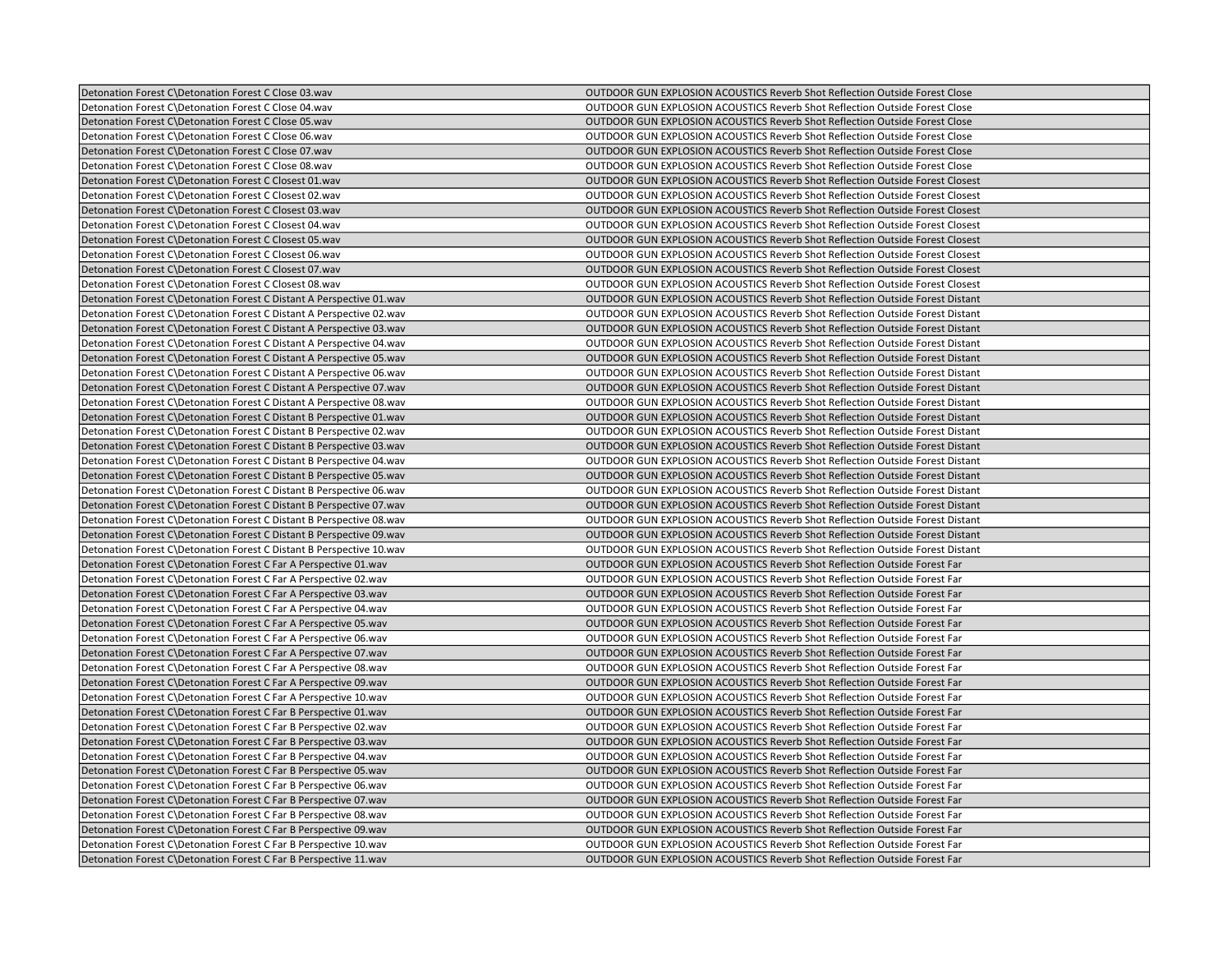| Detonation Forest Damped A\Detonation Forest Damped A Close 01.wav    | OUTDOOR GUN EXPLOSION ACOUSTICS Reverb Shot Reflection Outside Forest Damped Close        |
|-----------------------------------------------------------------------|-------------------------------------------------------------------------------------------|
| Detonation Forest Damped A\Detonation Forest Damped A Close 02.wav    | OUTDOOR GUN EXPLOSION ACOUSTICS Reverb Shot Reflection Outside Forest Damped Close        |
| Detonation Forest Damped A\Detonation Forest Damped A Close 03.wav    | OUTDOOR GUN EXPLOSION ACOUSTICS Reverb Shot Reflection Outside Forest Damped Close        |
| Detonation Forest Damped A\Detonation Forest Damped A Close 04.wav    | OUTDOOR GUN EXPLOSION ACOUSTICS Reverb Shot Reflection Outside Forest Damped Close        |
| Detonation Forest Damped A Detonation Forest Damped A Close 05. way   | <b>OUTDOOR GUN EXPLOSION ACOUSTICS Reverb Shot Reflection Outside Forest Damped Close</b> |
| Detonation Forest Damped A\Detonation Forest Damped A Close 06.wav    | OUTDOOR GUN EXPLOSION ACOUSTICS Reverb Shot Reflection Outside Forest Damped Close        |
| Detonation Forest Damped A\Detonation Forest Damped A Close 07.wav    | OUTDOOR GUN EXPLOSION ACOUSTICS Reverb Shot Reflection Outside Forest Damped Close        |
| Detonation Forest Damped A Detonation Forest Damped A Close 08.wav    | OUTDOOR GUN EXPLOSION ACOUSTICS Reverb Shot Reflection Outside Forest Damped Close        |
| Detonation Forest Damped A\Detonation Forest Damped A Close 09.wav    | OUTDOOR GUN EXPLOSION ACOUSTICS Reverb Shot Reflection Outside Forest Damped Close        |
| Detonation Forest Damped A\Detonation Forest Damped A Close 10.wav    | OUTDOOR GUN EXPLOSION ACOUSTICS Reverb Shot Reflection Outside Forest Damped Close        |
| Detonation Forest Damped A\Detonation Forest Damped A Close 11.wav    | OUTDOOR GUN EXPLOSION ACOUSTICS Reverb Shot Reflection Outside Forest Damped Close        |
| Detonation Forest Damped A\Detonation Forest Damped A Close 12.wav    | OUTDOOR GUN EXPLOSION ACOUSTICS Reverb Shot Reflection Outside Forest Damped Close        |
| Detonation Forest Damped A Detonation Forest Damped A Close 13. wav   | OUTDOOR GUN EXPLOSION ACOUSTICS Reverb Shot Reflection Outside Forest Damped Close        |
| Detonation Forest Damped A\Detonation Forest Damped A Close 14.wav    | OUTDOOR GUN EXPLOSION ACOUSTICS Reverb Shot Reflection Outside Forest Damped Close        |
| Detonation Forest Damped A Detonation Forest Damped A Close 15. wav   | <b>OUTDOOR GUN EXPLOSION ACOUSTICS Reverb Shot Reflection Outside Forest Damped Close</b> |
| Detonation Forest Damped A\Detonation Forest Damped A Close 16.wav    | OUTDOOR GUN EXPLOSION ACOUSTICS Reverb Shot Reflection Outside Forest Damped Close        |
| Detonation Forest Damped A\Detonation Forest Damped A Close 17.wav    | OUTDOOR GUN EXPLOSION ACOUSTICS Reverb Shot Reflection Outside Forest Damped Close        |
| Detonation Forest Damped A\Detonation Forest Damped A Closer 01.wav   | OUTDOOR GUN EXPLOSION ACOUSTICS Reverb Shot Reflection Outside Forest Damped Closer       |
| Detonation Forest Damped A\Detonation Forest Damped A Closer 02.wav   | OUTDOOR GUN EXPLOSION ACOUSTICS Reverb Shot Reflection Outside Forest Damped Closer       |
| Detonation Forest Damped A\Detonation Forest Damped A Closer 03.wav   | OUTDOOR GUN EXPLOSION ACOUSTICS Reverb Shot Reflection Outside Forest Damped Closer       |
| Detonation Forest Damped A\Detonation Forest Damped A Closer 04.wav   | OUTDOOR GUN EXPLOSION ACOUSTICS Reverb Shot Reflection Outside Forest Damped Closer       |
| Detonation Forest Damped A\Detonation Forest Damped A Closer 05.wav   | OUTDOOR GUN EXPLOSION ACOUSTICS Reverb Shot Reflection Outside Forest Damped Closer       |
| Detonation Forest Damped A\Detonation Forest Damped A Closer 06.wav   | OUTDOOR GUN EXPLOSION ACOUSTICS Reverb Shot Reflection Outside Forest Damped Closer       |
| Detonation Forest Damped A\Detonation Forest Damped A Closer 07.wav   | OUTDOOR GUN EXPLOSION ACOUSTICS Reverb Shot Reflection Outside Forest Damped Closer       |
| Detonation Forest Damped A\Detonation Forest Damped A Closer 08.wav   | OUTDOOR GUN EXPLOSION ACOUSTICS Reverb Shot Reflection Outside Forest Damped Closer       |
| Detonation Forest Damped A\Detonation Forest Damped A Closer 09.wav   | OUTDOOR GUN EXPLOSION ACOUSTICS Reverb Shot Reflection Outside Forest Damped Closer       |
| Detonation Forest Damped A\Detonation Forest Damped A Closer 10.wav   | OUTDOOR GUN EXPLOSION ACOUSTICS Reverb Shot Reflection Outside Forest Damped Closer       |
| Detonation Forest Damped A\Detonation Forest Damped A Closer 11. wav  | OUTDOOR GUN EXPLOSION ACOUSTICS Reverb Shot Reflection Outside Forest Damped Closer       |
| Detonation Forest Damped A Detonation Forest Damped A Closer 12. wav  | OUTDOOR GUN EXPLOSION ACOUSTICS Reverb Shot Reflection Outside Forest Damped Closer       |
| Detonation Forest Damped A\Detonation Forest Damped A Closer 13.wav   | OUTDOOR GUN EXPLOSION ACOUSTICS Reverb Shot Reflection Outside Forest Damped Closer       |
| Detonation Forest Damped A\Detonation Forest Damped A Closer 14.wav   | OUTDOOR GUN EXPLOSION ACOUSTICS Reverb Shot Reflection Outside Forest Damped Closer       |
| Detonation Forest Damped A Detonation Forest Damped A Closer 15. wav  | OUTDOOR GUN EXPLOSION ACOUSTICS Reverb Shot Reflection Outside Forest Damped Closer       |
| Detonation Forest Damped A\Detonation Forest Damped A Closer 16.wav   | OUTDOOR GUN EXPLOSION ACOUSTICS Reverb Shot Reflection Outside Forest Damped Closer       |
| Detonation Forest Damped A\Detonation Forest Damped A Closer 17.wav   | OUTDOOR GUN EXPLOSION ACOUSTICS Reverb Shot Reflection Outside Forest Damped Closer       |
| Detonation Forest Damped A\Detonation Forest Damped A Closer 18.wav   | OUTDOOR GUN EXPLOSION ACOUSTICS Reverb Shot Reflection Outside Forest Damped Closer       |
| Detonation Forest Damped A\Detonation Forest Damped A Distant 01.wav  | OUTDOOR GUN EXPLOSION ACOUSTICS Reverb Shot Reflection Outside Forest Damped Distant      |
| Detonation Forest Damped A\Detonation Forest Damped A Distant 02.wav  | OUTDOOR GUN EXPLOSION ACOUSTICS Reverb Shot Reflection Outside Forest Damped Distant      |
| Detonation Forest Damped A\Detonation Forest Damped A Distant 03.wav  | OUTDOOR GUN EXPLOSION ACOUSTICS Reverb Shot Reflection Outside Forest Damped Distant      |
| Detonation Forest Damped A\Detonation Forest Damped A Distant 04.wav  | OUTDOOR GUN EXPLOSION ACOUSTICS Reverb Shot Reflection Outside Forest Damped Distant      |
| Detonation Forest Damped A\Detonation Forest Damped A Distant 05.wav  | OUTDOOR GUN EXPLOSION ACOUSTICS Reverb Shot Reflection Outside Forest Damped Distant      |
| Detonation Forest Damped A\Detonation Forest Damped A Distant 06.wav  | OUTDOOR GUN EXPLOSION ACOUSTICS Reverb Shot Reflection Outside Forest Damped Distant      |
| Detonation Forest Damped A\Detonation Forest Damped A Distant 07.wav  | OUTDOOR GUN EXPLOSION ACOUSTICS Reverb Shot Reflection Outside Forest Damped Distant      |
| Detonation Forest Damped A\Detonation Forest Damped A Distant 08.wav  | OUTDOOR GUN EXPLOSION ACOUSTICS Reverb Shot Reflection Outside Forest Damped Distant      |
| Detonation Forest Damped A\Detonation Forest Damped A Distant 09.wav  | OUTDOOR GUN EXPLOSION ACOUSTICS Reverb Shot Reflection Outside Forest Damped Distant      |
| Detonation Forest Damped A\Detonation Forest Damped A Distant 10.wav  | OUTDOOR GUN EXPLOSION ACOUSTICS Reverb Shot Reflection Outside Forest Damped Distant      |
| Detonation Forest Damped A\Detonation Forest Damped A Distant 11.wav  | OUTDOOR GUN EXPLOSION ACOUSTICS Reverb Shot Reflection Outside Forest Damped Distant      |
| Detonation Forest Damped A\Detonation Forest Damped A Distant 12.wav  | OUTDOOR GUN EXPLOSION ACOUSTICS Reverb Shot Reflection Outside Forest Damped Distant      |
| Detonation Forest Damped A\Detonation Forest Damped A Distant 13.wav  | OUTDOOR GUN EXPLOSION ACOUSTICS Reverb Shot Reflection Outside Forest Damped Distant      |
| Detonation Forest Damped A Detonation Forest Damped A Distant 14. wav | OUTDOOR GUN EXPLOSION ACOUSTICS Reverb Shot Reflection Outside Forest Damped Distant      |
| Detonation Forest Damped A\Detonation Forest Damped A Distant 15.wav  | OUTDOOR GUN EXPLOSION ACOUSTICS Reverb Shot Reflection Outside Forest Damped Distant      |
| Detonation Forest Damped A\Detonation Forest Damped A Distant 16.wav  | OUTDOOR GUN EXPLOSION ACOUSTICS Reverb Shot Reflection Outside Forest Damped Distant      |
| Detonation Forest Damped A\Detonation Forest Damped A Distant 17.wav  | OUTDOOR GUN EXPLOSION ACOUSTICS Reverb Shot Reflection Outside Forest Damped Distant      |
| Detonation Forest Damped A\Detonation Forest Damped A Distant 18.wav  | OUTDOOR GUN EXPLOSION ACOUSTICS Reverb Shot Reflection Outside Forest Damped Distant      |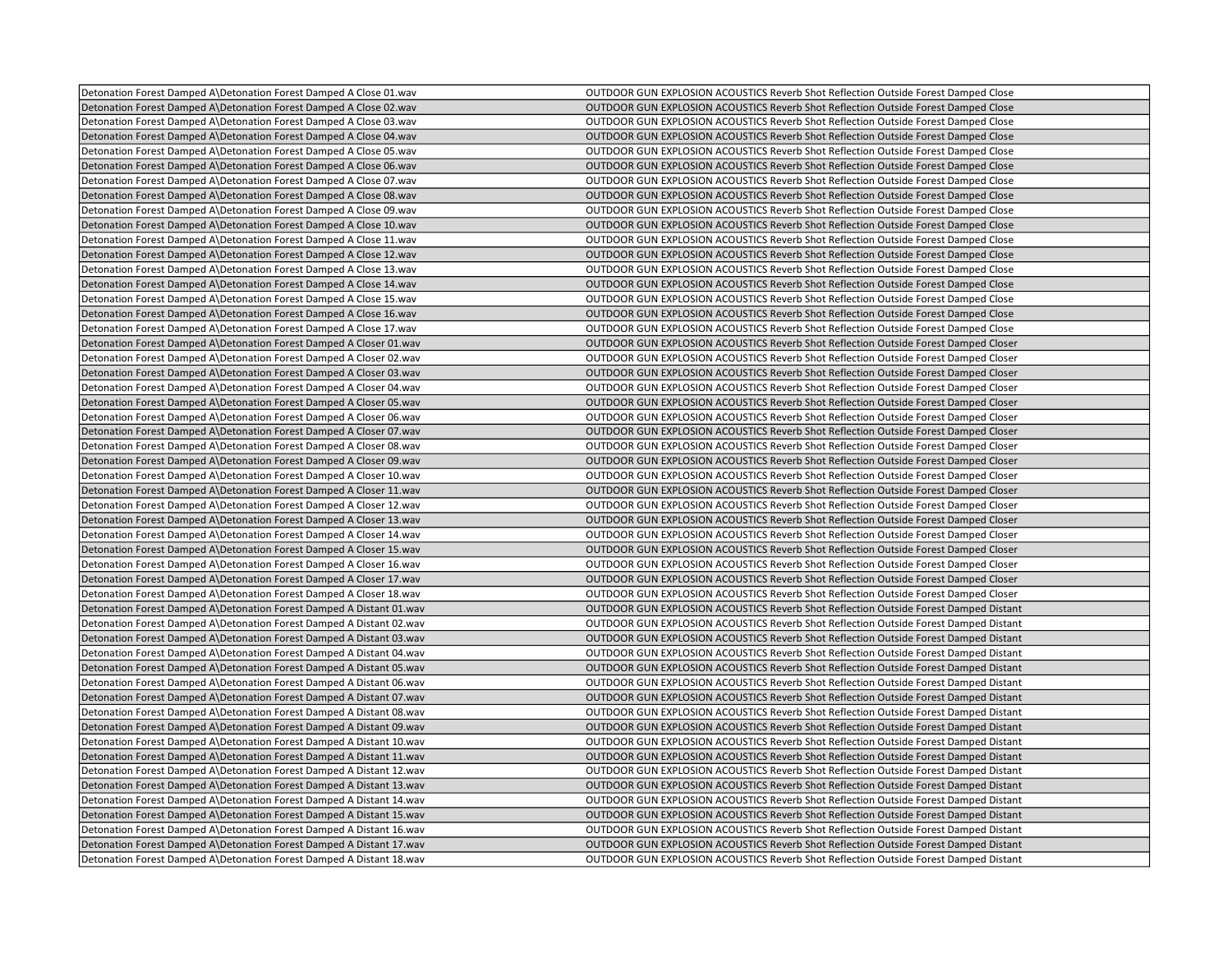| Detonation Forest Damped A\Detonation Forest Damped A Distant 19.wav    | OUTDOOR GUN EXPLOSION ACOUSTICS Reverb Shot Reflection Outside Forest Damped Distant               |
|-------------------------------------------------------------------------|----------------------------------------------------------------------------------------------------|
| Detonation Forest Damped A\Detonation Forest Damped A Far 01.wav        | OUTDOOR GUN EXPLOSION ACOUSTICS Reverb Shot Reflection Outside Forest Damped Far                   |
| Detonation Forest Damped A\Detonation Forest Damped A Far 02.wav        | OUTDOOR GUN EXPLOSION ACOUSTICS Reverb Shot Reflection Outside Forest Damped Far                   |
| Detonation Forest Damped A\Detonation Forest Damped A Far 03.wav        | OUTDOOR GUN EXPLOSION ACOUSTICS Reverb Shot Reflection Outside Forest Damped Far                   |
| Detonation Forest Damped A\Detonation Forest Damped A Far 04.wav        | OUTDOOR GUN EXPLOSION ACOUSTICS Reverb Shot Reflection Outside Forest Damped Far                   |
| Detonation Forest Damped A\Detonation Forest Damped A Far 05.wav        | OUTDOOR GUN EXPLOSION ACOUSTICS Reverb Shot Reflection Outside Forest Damped Far                   |
| Detonation Forest Damped A\Detonation Forest Damped A Far 06.wav        | OUTDOOR GUN EXPLOSION ACOUSTICS Reverb Shot Reflection Outside Forest Damped Far                   |
| Detonation Forest Damped A\Detonation Forest Damped A Far 07.wav        | OUTDOOR GUN EXPLOSION ACOUSTICS Reverb Shot Reflection Outside Forest Damped Far                   |
| Detonation Forest Damped A\Detonation Forest Damped A Far 08.wav        | OUTDOOR GUN EXPLOSION ACOUSTICS Reverb Shot Reflection Outside Forest Damped Far                   |
| Detonation Forest Damped A\Detonation Forest Damped A Far 09.wav        | OUTDOOR GUN EXPLOSION ACOUSTICS Reverb Shot Reflection Outside Forest Damped Far                   |
| Detonation Forest Damped A\Detonation Forest Damped A Far 10.wav        | OUTDOOR GUN EXPLOSION ACOUSTICS Reverb Shot Reflection Outside Forest Damped Far                   |
| Detonation Forest Damped A\Detonation Forest Damped A Far 11.wav        | OUTDOOR GUN EXPLOSION ACOUSTICS Reverb Shot Reflection Outside Forest Damped Far                   |
| Detonation Forest Damped A\Detonation Forest Damped A Far 12.wav        | OUTDOOR GUN EXPLOSION ACOUSTICS Reverb Shot Reflection Outside Forest Damped Far                   |
| Detonation Forest Damped A\Detonation Forest Damped A Far 13.wav        | OUTDOOR GUN EXPLOSION ACOUSTICS Reverb Shot Reflection Outside Forest Damped Far                   |
| Detonation Forest Damped A\Detonation Forest Damped A Far 14.wav        | OUTDOOR GUN EXPLOSION ACOUSTICS Reverb Shot Reflection Outside Forest Damped Far                   |
| Detonation Forest Damped A\Detonation Forest Damped A Far 15.wav        | OUTDOOR GUN EXPLOSION ACOUSTICS Reverb Shot Reflection Outside Forest Damped Far                   |
| Detonation Forest Damped A\Detonation Forest Damped A Far 16.wav        | OUTDOOR GUN EXPLOSION ACOUSTICS Reverb Shot Reflection Outside Forest Damped Far                   |
| Detonation Forest Damped A\Detonation Forest Damped A Far 17.wav        | OUTDOOR GUN EXPLOSION ACOUSTICS Reverb Shot Reflection Outside Forest Damped Far                   |
| Detonation Forest Damped A\Detonation Forest Damped A Far 18.wav        | OUTDOOR GUN EXPLOSION ACOUSTICS Reverb Shot Reflection Outside Forest Damped Far                   |
| Detonation Forest Damped B\Detonation Forest Damped B Close 01.wav      | OUTDOOR GUN EXPLOSION ACOUSTICS Reverb Shot Reflection Outside Forest Damped Close                 |
| Detonation Forest Damped B\Detonation Forest Damped B Close 02.wav      | OUTDOOR GUN EXPLOSION ACOUSTICS Reverb Shot Reflection Outside Forest Damped Close                 |
| Detonation Forest Damped B\Detonation Forest Damped B Close 03.wav      | OUTDOOR GUN EXPLOSION ACOUSTICS Reverb Shot Reflection Outside Forest Damped Close                 |
| Detonation Forest Damped B\Detonation Forest Damped B Close 04.wav      | <b>OUTDOOR GUN EXPLOSION ACOUSTICS Reverb Shot Reflection Outside Forest Damped Close</b>          |
| Detonation Forest Damped B\Detonation Forest Damped B Close 05.wav      | OUTDOOR GUN EXPLOSION ACOUSTICS Reverb Shot Reflection Outside Forest Damped Close                 |
| Detonation Forest Damped B\Detonation Forest Damped B Close 06.wav      | OUTDOOR GUN EXPLOSION ACOUSTICS Reverb Shot Reflection Outside Forest Damped Close                 |
| Detonation Forest Damped B\Detonation Forest Damped B Close 07.wav      | OUTDOOR GUN EXPLOSION ACOUSTICS Reverb Shot Reflection Outside Forest Damped Close                 |
| Detonation Forest Damped B Detonation Forest Damped B Close 08. wav     | <b>OUTDOOR GUN EXPLOSION ACOUSTICS Reverb Shot Reflection Outside Forest Damped Close</b>          |
| Detonation Forest Damped B\Detonation Forest Damped B Closer 01.wav     | OUTDOOR GUN EXPLOSION ACOUSTICS Reverb Shot Reflection Outside Forest Damped Closer                |
| Detonation Forest Damped B\Detonation Forest Damped B Closer 02.wav     | OUTDOOR GUN EXPLOSION ACOUSTICS Reverb Shot Reflection Outside Forest Damped Closer                |
| Detonation Forest Damped B\Detonation Forest Damped B Closer 03.wav     | OUTDOOR GUN EXPLOSION ACOUSTICS Reverb Shot Reflection Outside Forest Damped Closer                |
| Detonation Forest Damped B\Detonation Forest Damped B Closer 04.wav     | OUTDOOR GUN EXPLOSION ACOUSTICS Reverb Shot Reflection Outside Forest Damped Closer                |
| Detonation Forest Damped B\Detonation Forest Damped B Closer 05.wav     | OUTDOOR GUN EXPLOSION ACOUSTICS Reverb Shot Reflection Outside Forest Damped Closer                |
| Detonation Forest Damped B\Detonation Forest Damped B Closer 06.wav     | OUTDOOR GUN EXPLOSION ACOUSTICS Reverb Shot Reflection Outside Forest Damped Closer                |
| Detonation Forest Damped B\Detonation Forest Damped B Closer 07.wav     | OUTDOOR GUN EXPLOSION ACOUSTICS Reverb Shot Reflection Outside Forest Damped Closer                |
| Detonation Forest Damped B\Detonation Forest Damped B Closer 08.wav     | OUTDOOR GUN EXPLOSION ACOUSTICS Reverb Shot Reflection Outside Forest Damped Closer                |
| Detonation Forest Damped B\Detonation Forest Damped B Far 01.wav        | OUTDOOR GUN EXPLOSION ACOUSTICS Reverb Shot Reflection Outside Forest Damped Far                   |
| Detonation Forest Damped B\Detonation Forest Damped B Far 02.wav        | OUTDOOR GUN EXPLOSION ACOUSTICS Reverb Shot Reflection Outside Forest Damped Far                   |
| Detonation Forest Damped B\Detonation Forest Damped B Far 03.wav        | OUTDOOR GUN EXPLOSION ACOUSTICS Reverb Shot Reflection Outside Forest Damped Far                   |
| Detonation Forest Damped B\Detonation Forest Damped B Far 04.wav        | OUTDOOR GUN EXPLOSION ACOUSTICS Reverb Shot Reflection Outside Forest Damped Far                   |
| Detonation Forest Damped B\Detonation Forest Damped B Far 05.wav        | OUTDOOR GUN EXPLOSION ACOUSTICS Reverb Shot Reflection Outside Forest Damped Far                   |
| Detonation Forest Damped B\Detonation Forest Damped B Far 06.wav        | OUTDOOR GUN EXPLOSION ACOUSTICS Reverb Shot Reflection Outside Forest Damped Far                   |
| Detonation Forest Mortar Air Detonation Forest Mortar Air Close 01.wav  | OUTDOOR GUN EXPLOSION ACOUSTICS Reverb Shot Reflection Outside Forest Mortar Air Detonation Close  |
| Detonation Forest Mortar Air Detonation Forest Mortar Air Close 02. wav | OUTDOOR GUN EXPLOSION ACOUSTICS Reverb Shot Reflection Outside Forest Mortar Air Detonation Close  |
| Detonation Forest Mortar Air\Detonation Forest Mortar Air Close 03.wav  | OUTDOOR GUN EXPLOSION ACOUSTICS Reverb Shot Reflection Outside Forest Mortar Air Detonation Close  |
| Detonation Forest Mortar Air Detonation Forest Mortar Air Close 04. wav | OUTDOOR GUN EXPLOSION ACOUSTICS Reverb Shot Reflection Outside Forest Mortar Air Detonation Close  |
| Detonation Forest Mortar Air Detonation Forest Mortar Air Close 05. wav | OUTDOOR GUN EXPLOSION ACOUSTICS Reverb Shot Reflection Outside Forest Mortar Air Detonation Close  |
| Detonation Forest Mortar Air\Detonation Forest Mortar Air Close 06.wav  | OUTDOOR GUN EXPLOSION ACOUSTICS Reverb Shot Reflection Outside Forest Mortar Air Detonation Close  |
| Detonation Forest Mortar Air Detonation Forest Mortar Air Close 07. wav | OUTDOOR GUN EXPLOSION ACOUSTICS Reverb Shot Reflection Outside Forest Mortar Air Detonation Close  |
| Detonation Forest Mortar Air Detonation Forest Mortar Air Close 08.wav  | OUTDOOR GUN EXPLOSION ACOUSTICS Reverb Shot Reflection Outside Forest Mortar Air Detonation Close  |
| Detonation Forest Mortar Air Detonation Forest Mortar Air Closer 01.wav | OUTDOOR GUN EXPLOSION ACOUSTICS Reverb Shot Reflection Outside Forest Mortar Air Detonation Closer |
| Detonation Forest Mortar Air\Detonation Forest Mortar Air Closer 02.wav | OUTDOOR GUN EXPLOSION ACOUSTICS Reverb Shot Reflection Outside Forest Mortar Air Detonation Closer |
| Detonation Forest Mortar Air Detonation Forest Mortar Air Closer 03.wav | OUTDOOR GUN EXPLOSION ACOUSTICS Reverb Shot Reflection Outside Forest Mortar Air Detonation Closer |
| Detonation Forest Mortar Air\Detonation Forest Mortar Air Closer 04.wav | OUTDOOR GUN EXPLOSION ACOUSTICS Reverb Shot Reflection Outside Forest Mortar Air Detonation Closer |
|                                                                         |                                                                                                    |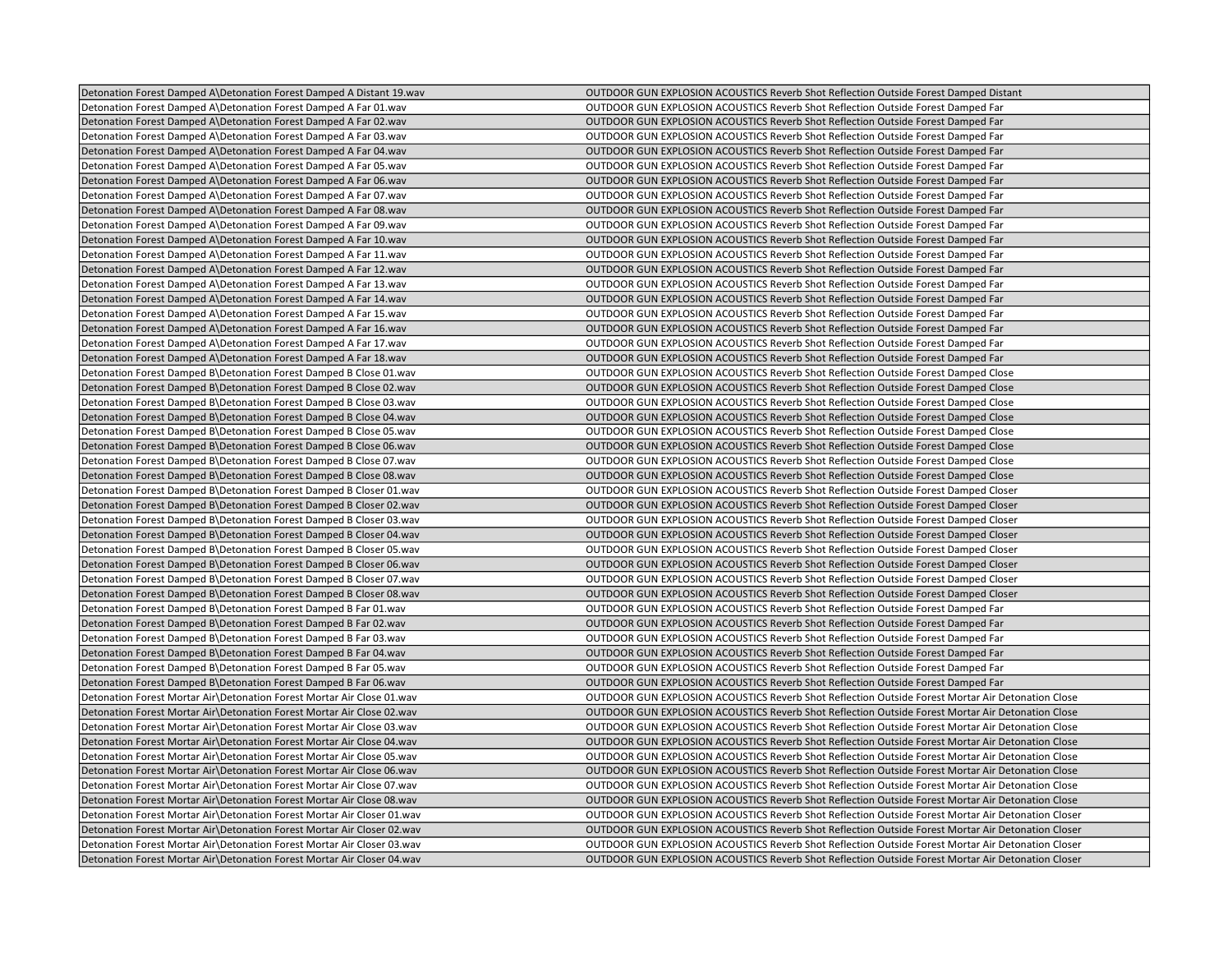| Detonation Forest Mortar Air\Detonation Forest Mortar Air Closer 05.wav                 | OUTDOOR GUN EXPLOSION ACOUSTICS Reverb Shot Reflection Outside Forest Mortar Air Detonation Closer  |
|-----------------------------------------------------------------------------------------|-----------------------------------------------------------------------------------------------------|
| Detonation Forest Mortar Air Detonation Forest Mortar Air Closer 06.wav                 | OUTDOOR GUN EXPLOSION ACOUSTICS Reverb Shot Reflection Outside Forest Mortar Air Detonation Closer  |
| Detonation Forest Mortar Air Detonation Forest Mortar Air Closer 07.wav                 | OUTDOOR GUN EXPLOSION ACOUSTICS Reverb Shot Reflection Outside Forest Mortar Air Detonation Closer  |
| Detonation Forest Mortar Air Detonation Forest Mortar Air Closer 08.wav                 | OUTDOOR GUN EXPLOSION ACOUSTICS Reverb Shot Reflection Outside Forest Mortar Air Detonation Closer  |
| Detonation Forest Mortar Air Detonation Forest Mortar Air Closest 01. wav               | OUTDOOR GUN EXPLOSION ACOUSTICS Reverb Shot Reflection Outside Forest Mortar Air Detonation Closest |
| Detonation Forest Mortar Air\Detonation Forest Mortar Air Closest 02.wav                | OUTDOOR GUN EXPLOSION ACOUSTICS Reverb Shot Reflection Outside Forest Mortar Air Detonation Closest |
| Detonation Forest Mortar Air\Detonation Forest Mortar Air Closest 03.wav                | OUTDOOR GUN EXPLOSION ACOUSTICS Reverb Shot Reflection Outside Forest Mortar Air Detonation Closest |
| Detonation Forest Mortar Air Detonation Forest Mortar Air Closest 04. wav               | OUTDOOR GUN EXPLOSION ACOUSTICS Reverb Shot Reflection Outside Forest Mortar Air Detonation Closest |
| Detonation Forest Mortar Air\Detonation Forest Mortar Air Closest 05.wav                | OUTDOOR GUN EXPLOSION ACOUSTICS Reverb Shot Reflection Outside Forest Mortar Air Detonation Closest |
| Detonation Forest Mortar Air Detonation Forest Mortar Air Closest 06.wav                | OUTDOOR GUN EXPLOSION ACOUSTICS Reverb Shot Reflection Outside Forest Mortar Air Detonation Closest |
| Detonation Forest Mortar Air Detonation Forest Mortar Air Closest 07. wav               | OUTDOOR GUN EXPLOSION ACOUSTICS Reverb Shot Reflection Outside Forest Mortar Air Detonation Closest |
| Detonation Forest Mortar Air\Detonation Forest Mortar Air Closest 08.wav                | OUTDOOR GUN EXPLOSION ACOUSTICS Reverb Shot Reflection Outside Forest Mortar Air Detonation Closest |
| Detonation Forest Mortar Air \Detonation Forest Mortar Air Distant A Perspective 01.wav | OUTDOOR GUN EXPLOSION ACOUSTICS Reverb Shot Reflection Outside Forest Mortar Air Detonation Distant |
| Detonation Forest Mortar Air\Detonation Forest Mortar Air Distant A Perspective 02.wav  | OUTDOOR GUN EXPLOSION ACOUSTICS Reverb Shot Reflection Outside Forest Mortar Air Detonation Distant |
| Detonation Forest Mortar Air\Detonation Forest Mortar Air Distant A Perspective 03.wav  | OUTDOOR GUN EXPLOSION ACOUSTICS Reverb Shot Reflection Outside Forest Mortar Air Detonation Distant |
| Detonation Forest Mortar Air\Detonation Forest Mortar Air Distant A Perspective 04.wav  | OUTDOOR GUN EXPLOSION ACOUSTICS Reverb Shot Reflection Outside Forest Mortar Air Detonation Distant |
| Detonation Forest Mortar Air\Detonation Forest Mortar Air Distant A Perspective 05.wav  | OUTDOOR GUN EXPLOSION ACOUSTICS Reverb Shot Reflection Outside Forest Mortar Air Detonation Distant |
| Detonation Forest Mortar Air\Detonation Forest Mortar Air Distant A Perspective 06.wav  | OUTDOOR GUN EXPLOSION ACOUSTICS Reverb Shot Reflection Outside Forest Mortar Air Detonation Distant |
| Detonation Forest Mortar Air\Detonation Forest Mortar Air Distant A Perspective 07.wav  | OUTDOOR GUN EXPLOSION ACOUSTICS Reverb Shot Reflection Outside Forest Mortar Air Detonation Distant |
| Detonation Forest Mortar Air\Detonation Forest Mortar Air Distant A Perspective 08.wav  | OUTDOOR GUN EXPLOSION ACOUSTICS Reverb Shot Reflection Outside Forest Mortar Air Detonation Distant |
| Detonation Forest Mortar Air Detonation Forest Mortar Air Distant B Perspective 01.wav  | OUTDOOR GUN EXPLOSION ACOUSTICS Reverb Shot Reflection Outside Forest Mortar Air Detonation Distant |
| Detonation Forest Mortar Air\Detonation Forest Mortar Air Distant B Perspective 02.wav  | OUTDOOR GUN EXPLOSION ACOUSTICS Reverb Shot Reflection Outside Forest Mortar Air Detonation Distant |
| Detonation Forest Mortar Air\Detonation Forest Mortar Air Distant B Perspective 03.wav  | OUTDOOR GUN EXPLOSION ACOUSTICS Reverb Shot Reflection Outside Forest Mortar Air Detonation Distant |
| Detonation Forest Mortar Air \Detonation Forest Mortar Air Distant B Perspective 04.wav | OUTDOOR GUN EXPLOSION ACOUSTICS Reverb Shot Reflection Outside Forest Mortar Air Detonation Distant |
| Detonation Forest Mortar Air\Detonation Forest Mortar Air Distant B Perspective 05.wav  | OUTDOOR GUN EXPLOSION ACOUSTICS Reverb Shot Reflection Outside Forest Mortar Air Detonation Distant |
| Detonation Forest Mortar Air Detonation Forest Mortar Air Distant B Perspective 06.wav  | OUTDOOR GUN EXPLOSION ACOUSTICS Reverb Shot Reflection Outside Forest Mortar Air Detonation Distant |
| Detonation Forest Mortar Air\Detonation Forest Mortar Air Distant B Perspective 07.wav  | OUTDOOR GUN EXPLOSION ACOUSTICS Reverb Shot Reflection Outside Forest Mortar Air Detonation Distant |
| Detonation Forest Mortar Air\Detonation Forest Mortar Air Distant B Perspective 08.wav  | OUTDOOR GUN EXPLOSION ACOUSTICS Reverb Shot Reflection Outside Forest Mortar Air Detonation Distant |
| Detonation Forest Mortar Air Detonation Forest Mortar Air Far A Perspective 01.wav      | OUTDOOR GUN EXPLOSION ACOUSTICS Reverb Shot Reflection Outside Forest Mortar Air Detonation Far     |
| Detonation Forest Mortar Air\Detonation Forest Mortar Air Far A Perspective 02.wav      | OUTDOOR GUN EXPLOSION ACOUSTICS Reverb Shot Reflection Outside Forest Mortar Air Detonation Far     |
| Detonation Forest Mortar Air Detonation Forest Mortar Air Far A Perspective 03.wav      | OUTDOOR GUN EXPLOSION ACOUSTICS Reverb Shot Reflection Outside Forest Mortar Air Detonation Far     |
| Detonation Forest Mortar Air Detonation Forest Mortar Air Far A Perspective 04.wav      | OUTDOOR GUN EXPLOSION ACOUSTICS Reverb Shot Reflection Outside Forest Mortar Air Detonation Far     |
| Detonation Forest Mortar Air Detonation Forest Mortar Air Far A Perspective 05.wav      | OUTDOOR GUN EXPLOSION ACOUSTICS Reverb Shot Reflection Outside Forest Mortar Air Detonation Far     |
| Detonation Forest Mortar Air\Detonation Forest Mortar Air Far A Perspective 06.wav      | OUTDOOR GUN EXPLOSION ACOUSTICS Reverb Shot Reflection Outside Forest Mortar Air Detonation Far     |
| Detonation Forest Mortar Air Detonation Forest Mortar Air Far A Perspective 07. wav     | OUTDOOR GUN EXPLOSION ACOUSTICS Reverb Shot Reflection Outside Forest Mortar Air Detonation Far     |
|                                                                                         |                                                                                                     |
| Detonation Forest Mortar Air Detonation Forest Mortar Air Far A Perspective 08.wav      | OUTDOOR GUN EXPLOSION ACOUSTICS Reverb Shot Reflection Outside Forest Mortar Air Detonation Far     |
| Detonation Forest Mortar Air Detonation Forest Mortar Air Far B Perspective 01.wav      | OUTDOOR GUN EXPLOSION ACOUSTICS Reverb Shot Reflection Outside Forest Mortar Air Detonation Far     |
| Detonation Forest Mortar Air Detonation Forest Mortar Air Far B Perspective 02.wav      | OUTDOOR GUN EXPLOSION ACOUSTICS Reverb Shot Reflection Outside Forest Mortar Air Detonation Far     |
| Detonation Forest Mortar Air Detonation Forest Mortar Air Far B Perspective 03.wav      | OUTDOOR GUN EXPLOSION ACOUSTICS Reverb Shot Reflection Outside Forest Mortar Air Detonation Far     |
| Detonation Forest Mortar Air\Detonation Forest Mortar Air Far B Perspective 04.wav      | OUTDOOR GUN EXPLOSION ACOUSTICS Reverb Shot Reflection Outside Forest Mortar Air Detonation Far     |
| Detonation Forest Mortar Air\Detonation Forest Mortar Air Far B Perspective 05.wav      | OUTDOOR GUN EXPLOSION ACOUSTICS Reverb Shot Reflection Outside Forest Mortar Air Detonation Far     |
| Detonation Forest Mortar Air Detonation Forest Mortar Air Far B Perspective 06.wav      | OUTDOOR GUN EXPLOSION ACOUSTICS Reverb Shot Reflection Outside Forest Mortar Air Detonation Far     |
| Detonation Forest Mortar Air\Detonation Forest Mortar Air Far B Perspective 07.wav      | OUTDOOR GUN EXPLOSION ACOUSTICS Reverb Shot Reflection Outside Forest Mortar Air Detonation Far     |
| Detonation Forest Mortar Air Detonation Forest Mortar Air Far B Perspective 08.wav      | OUTDOOR GUN EXPLOSION ACOUSTICS Reverb Shot Reflection Outside Forest Mortar Air Detonation Far     |
| Detonation Forest Mortar Launch\Detonation Forest Mortar Launch Close 01.wav            | OUTDOOR GUN EXPLOSION ACOUSTICS Reverb Shot Reflection Outside Forest Mortar Launch Close           |
| Detonation Forest Mortar Launch\Detonation Forest Mortar Launch Close 02.wav            | OUTDOOR GUN EXPLOSION ACOUSTICS Reverb Shot Reflection Outside Forest Mortar Launch Close           |
| Detonation Forest Mortar Launch\Detonation Forest Mortar Launch Close 03.wav            | OUTDOOR GUN EXPLOSION ACOUSTICS Reverb Shot Reflection Outside Forest Mortar Launch Close           |
| Detonation Forest Mortar Launch\Detonation Forest Mortar Launch Close 04.wav            | OUTDOOR GUN EXPLOSION ACOUSTICS Reverb Shot Reflection Outside Forest Mortar Launch Close           |
| Detonation Forest Mortar Launch\Detonation Forest Mortar Launch Closer 01.wav           | OUTDOOR GUN EXPLOSION ACOUSTICS Reverb Shot Reflection Outside Forest Mortar Launch Closer          |
| Detonation Forest Mortar Launch\Detonation Forest Mortar Launch Closer 02.wav           | OUTDOOR GUN EXPLOSION ACOUSTICS Reverb Shot Reflection Outside Forest Mortar Launch Closer          |
| Detonation Forest Mortar Launch\Detonation Forest Mortar Launch Closer 03.wav           | OUTDOOR GUN EXPLOSION ACOUSTICS Reverb Shot Reflection Outside Forest Mortar Launch Closer          |
| Detonation Forest Mortar Launch\Detonation Forest Mortar Launch Closer 04.wav           | OUTDOOR GUN EXPLOSION ACOUSTICS Reverb Shot Reflection Outside Forest Mortar Launch Closer          |
| Detonation Forest Mortar Launch\Detonation Forest Mortar Launch Closer 05.wav           | OUTDOOR GUN EXPLOSION ACOUSTICS Reverb Shot Reflection Outside Forest Mortar Launch Closer          |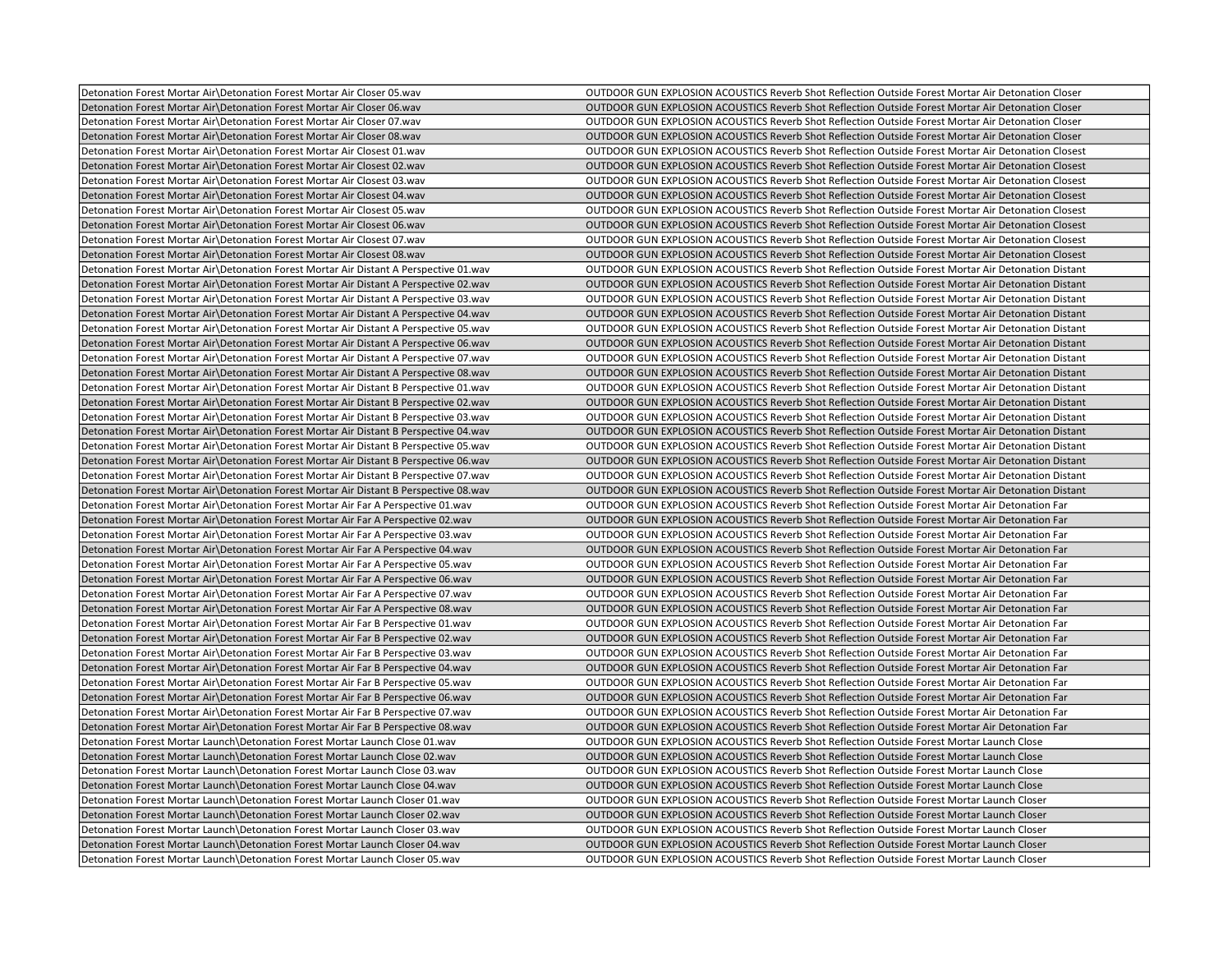| Detonation Forest Mortar Launch\Detonation Forest Mortar Launch Closest 01.wav                | OUTDOOR GUN EXPLOSION ACOUSTICS Reverb Shot Reflection Outside Forest Mortar Launch Closest      |
|-----------------------------------------------------------------------------------------------|--------------------------------------------------------------------------------------------------|
| Detonation Forest Mortar Launch \Detonation Forest Mortar Launch Closest 02.wav               | OUTDOOR GUN EXPLOSION ACOUSTICS Reverb Shot Reflection Outside Forest Mortar Launch Closest      |
| Detonation Forest Mortar Launch\Detonation Forest Mortar Launch Closest 03.wav                | OUTDOOR GUN EXPLOSION ACOUSTICS Reverb Shot Reflection Outside Forest Mortar Launch Closest      |
| Detonation Forest Mortar Launch\Detonation Forest Mortar Launch Closest 04.wav                | OUTDOOR GUN EXPLOSION ACOUSTICS Reverb Shot Reflection Outside Forest Mortar Launch Closest      |
| Detonation Forest Mortar Launch\Detonation Forest Mortar Launch Closest 05.wav                | OUTDOOR GUN EXPLOSION ACOUSTICS Reverb Shot Reflection Outside Forest Mortar Launch Closest      |
| Detonation Forest Mortar Launch Detonation Forest Mortar Launch Distant A Perspective 01. wav | OUTDOOR GUN EXPLOSION ACOUSTICS Reverb Shot Reflection Outside Forest Mortar Launch Distant      |
| Detonation Forest Mortar Launch\Detonation Forest Mortar Launch Distant A Perspective 02.wav  | OUTDOOR GUN EXPLOSION ACOUSTICS Reverb Shot Reflection Outside Forest Mortar Launch Distant      |
| Detonation Forest Mortar Launch\Detonation Forest Mortar Launch Distant A Perspective 03.wav  | OUTDOOR GUN EXPLOSION ACOUSTICS Reverb Shot Reflection Outside Forest Mortar Launch Distant      |
| Detonation Forest Mortar Launch Detonation Forest Mortar Launch Distant A Perspective 04.wav  | OUTDOOR GUN EXPLOSION ACOUSTICS Reverb Shot Reflection Outside Forest Mortar Launch Distant      |
| Detonation Forest Mortar Launch Detonation Forest Mortar Launch Distant A Perspective 05. wav | OUTDOOR GUN EXPLOSION ACOUSTICS Reverb Shot Reflection Outside Forest Mortar Launch Distant      |
| Detonation Forest Mortar Launch\Detonation Forest Mortar Launch Distant B Perspective 01.wav  | OUTDOOR GUN EXPLOSION ACOUSTICS Reverb Shot Reflection Outside Forest Mortar Launch Distant      |
| Detonation Forest Mortar Launch\Detonation Forest Mortar Launch Distant B Perspective 02.wav  | OUTDOOR GUN EXPLOSION ACOUSTICS Reverb Shot Reflection Outside Forest Mortar Launch Distant      |
| Detonation Forest Mortar Launch Detonation Forest Mortar Launch Distant B Perspective 03. wav | OUTDOOR GUN EXPLOSION ACOUSTICS Reverb Shot Reflection Outside Forest Mortar Launch Distant      |
| Detonation Forest Mortar Launch\Detonation Forest Mortar Launch Distant B Perspective 04.wav  | OUTDOOR GUN EXPLOSION ACOUSTICS Reverb Shot Reflection Outside Forest Mortar Launch Distant      |
| Detonation Forest Mortar Launch Detonation Forest Mortar Launch Distant B Perspective 05. wav | OUTDOOR GUN EXPLOSION ACOUSTICS Reverb Shot Reflection Outside Forest Mortar Launch Distant      |
| Detonation Forest Mortar Launch Detonation Forest Mortar Launch Far A Perspective 01.wav      | OUTDOOR GUN EXPLOSION ACOUSTICS Reverb Shot Reflection Outside Forest Mortar Launch Far          |
| Detonation Forest Mortar Launch Detonation Forest Mortar Launch Far A Perspective 02.wav      | OUTDOOR GUN EXPLOSION ACOUSTICS Reverb Shot Reflection Outside Forest Mortar Launch Far          |
| Detonation Forest Mortar Launch Detonation Forest Mortar Launch Far A Perspective 03 wav      | OUTDOOR GUN EXPLOSION ACOUSTICS Reverb Shot Reflection Outside Forest Mortar Launch Far          |
| Detonation Forest Mortar Launch\Detonation Forest Mortar Launch Far B Perspective 01.wav      | OUTDOOR GUN EXPLOSION ACOUSTICS Reverb Shot Reflection Outside Forest Mortar Launch Far          |
| Detonation Forest Mortar Launch\Detonation Forest Mortar Launch Far B Perspective 02.wav      | OUTDOOR GUN EXPLOSION ACOUSTICS Reverb Shot Reflection Outside Forest Mortar Launch Far          |
| Detonation Forest Mortar Launch \Detonation Forest Mortar Launch Far B Perspective 03.wav     | OUTDOOR GUN EXPLOSION ACOUSTICS Reverb Shot Reflection Outside Forest Mortar Launch Far          |
| Detonation Quarry\Detonation Quarry Close 01.wav                                              | OUTDOOR GUN EXPLOSION ACOUSTICS Reverb Shot Reflection Outside Quarry Close                      |
| Detonation Quarry\Detonation Quarry Close 02.wav                                              | <b>OUTDOOR GUN EXPLOSION ACOUSTICS Reverb Shot Reflection Outside Quarry Close</b>               |
| Detonation Quarry\Detonation Quarry Close 03.wav                                              | <b>OUTDOOR GUN EXPLOSION ACOUSTICS Reverb Shot Reflection Outside Quarry Close</b>               |
| Detonation Quarry\Detonation Quarry Close 04.wav                                              | <b>OUTDOOR GUN EXPLOSION ACOUSTICS Reverb Shot Reflection Outside Quarry Close</b>               |
| Detonation Quarry\Detonation Quarry Close 05.wav                                              | OUTDOOR GUN EXPLOSION ACOUSTICS Reverb Shot Reflection Outside Quarry Close                      |
| Detonation Quarry\Detonation Quarry Close 06.wav                                              | OUTDOOR GUN EXPLOSION ACOUSTICS Reverb Shot Reflection Outside Quarry Close                      |
| Detonation Quarry\Detonation Quarry Distant 01.wav                                            | <b>OUTDOOR GUN EXPLOSION ACOUSTICS Reverb Shot Reflection Outside Quarry Distant</b>             |
| Detonation Quarry\Detonation Quarry Distant 02.wav                                            | <b>OUTDOOR GUN EXPLOSION ACOUSTICS Reverb Shot Reflection Outside Quarry Distant</b>             |
| Detonation Quarry\Detonation Quarry Distant 03.wav                                            | OUTDOOR GUN EXPLOSION ACOUSTICS Reverb Shot Reflection Outside Quarry Distant                    |
| Detonation Quarry\Detonation Quarry Distant 04.wav                                            | OUTDOOR GUN EXPLOSION ACOUSTICS Reverb Shot Reflection Outside Quarry Distant                    |
| Detonation Quarry\Detonation Quarry Distant 05.wav                                            | <b>OUTDOOR GUN EXPLOSION ACOUSTICS Reverb Shot Reflection Outside Quarry Distant</b>             |
| Detonation Quarry\Detonation Quarry Distant 06.wav                                            | OUTDOOR GUN EXPLOSION ACOUSTICS Reverb Shot Reflection Outside Quarry Distant                    |
| Detonation Quarry\Detonation Quarry Distant 07.wav                                            | OUTDOOR GUN EXPLOSION ACOUSTICS Reverb Shot Reflection Outside Quarry Distant                    |
| Detonation Quarry\Detonation Quarry Distant 08.wav                                            | OUTDOOR GUN EXPLOSION ACOUSTICS Reverb Shot Reflection Outside Quarry Distant                    |
| Detonation Quarry\Detonation Quarry Distant 09.wav                                            | <b>OUTDOOR GUN EXPLOSION ACOUSTICS Reverb Shot Reflection Outside Quarry Distant</b>             |
| Detonation Quarry\Detonation Quarry Far A Perspective 01.wav                                  | <b>OUTDOOR GUN EXPLOSION ACOUSTICS Reverb Shot Reflection Outside Quarry Far</b>                 |
| Detonation Quarry\Detonation Quarry Far A Perspective 02.wav                                  | OUTDOOR GUN EXPLOSION ACOUSTICS Reverb Shot Reflection Outside Quarry Far                        |
| Detonation Quarry\Detonation Quarry Far A Perspective 03.wav                                  | <b>OUTDOOR GUN EXPLOSION ACOUSTICS Reverb Shot Reflection Outside Quarry Far</b>                 |
| Detonation Quarry\Detonation Quarry Far A Perspective 04.wav                                  | <b>OUTDOOR GUN EXPLOSION ACOUSTICS Reverb Shot Reflection Outside Quarry Far</b>                 |
| Detonation Quarry\Detonation Quarry Far A Perspective 05.wav                                  | <b>OUTDOOR GUN EXPLOSION ACOUSTICS Reverb Shot Reflection Outside Quarry Far</b>                 |
| Detonation Quarry\Detonation Quarry Far A Perspective 06.wav                                  | <b>OUTDOOR GUN EXPLOSION ACOUSTICS Reverb Shot Reflection Outside Quarry Far</b>                 |
| Detonation Quarry\Detonation Quarry Far A Perspective 07.wav                                  | <b>OUTDOOR GUN EXPLOSION ACOUSTICS Reverb Shot Reflection Outside Quarry Far</b>                 |
| Detonation Quarry\Detonation Quarry Far B Perspective 01.wav                                  | <b>OUTDOOR GUN EXPLOSION ACOUSTICS Reverb Shot Reflection Outside Quarry Far</b>                 |
| Detonation Quarry\Detonation Quarry Far B Perspective 02.wav                                  | OUTDOOR GUN EXPLOSION ACOUSTICS Reverb Shot Reflection Outside Quarry Far                        |
| Detonation Quarry\Detonation Quarry Far B Perspective 03.wav                                  | <b>OUTDOOR GUN EXPLOSION ACOUSTICS Reverb Shot Reflection Outside Quarry Far</b>                 |
| Detonation Quarry\Detonation Quarry Far B Perspective 04.wav                                  | OUTDOOR GUN EXPLOSION ACOUSTICS Reverb Shot Reflection Outside Quarry Far                        |
| Detonation Quarry\Detonation Quarry Far B Perspective 05 wav                                  | OUTDOOR GUN EXPLOSION ACOUSTICS Reverb Shot Reflection Outside Quarry Far                        |
| Detonation Quarry\Detonation Quarry Far B Perspective 06.wav                                  | OUTDOOR GUN EXPLOSION ACOUSTICS Reverb Shot Reflection Outside Quarry Far                        |
| Detonation Quarry\Detonation Quarry Far B Perspective 07.wav                                  | OUTDOOR GUN EXPLOSION ACOUSTICS Reverb Shot Reflection Outside Quarry Far                        |
| Detonation Quarry\Detonation Quarry Far B Perspective 08.wav                                  | <b>OUTDOOR GUN EXPLOSION ACOUSTICS Reverb Shot Reflection Outside Quarry Far</b>                 |
| Detonation Urban Mortar Air Detonation Urban Mortar Air Close 01.wav                          | OUTDOOR GUN EXPLOSION ACOUSTICS Reverb Shot Reflection Outside Urban Mortar Air Detonation Close |
| Detonation Urban Mortar Air\Detonation Urban Mortar Air Close 02.wav                          | OUTDOOR GUN EXPLOSION ACOUSTICS Reverb Shot Reflection Outside Urban Mortar Air Detonation Close |
|                                                                                               |                                                                                                  |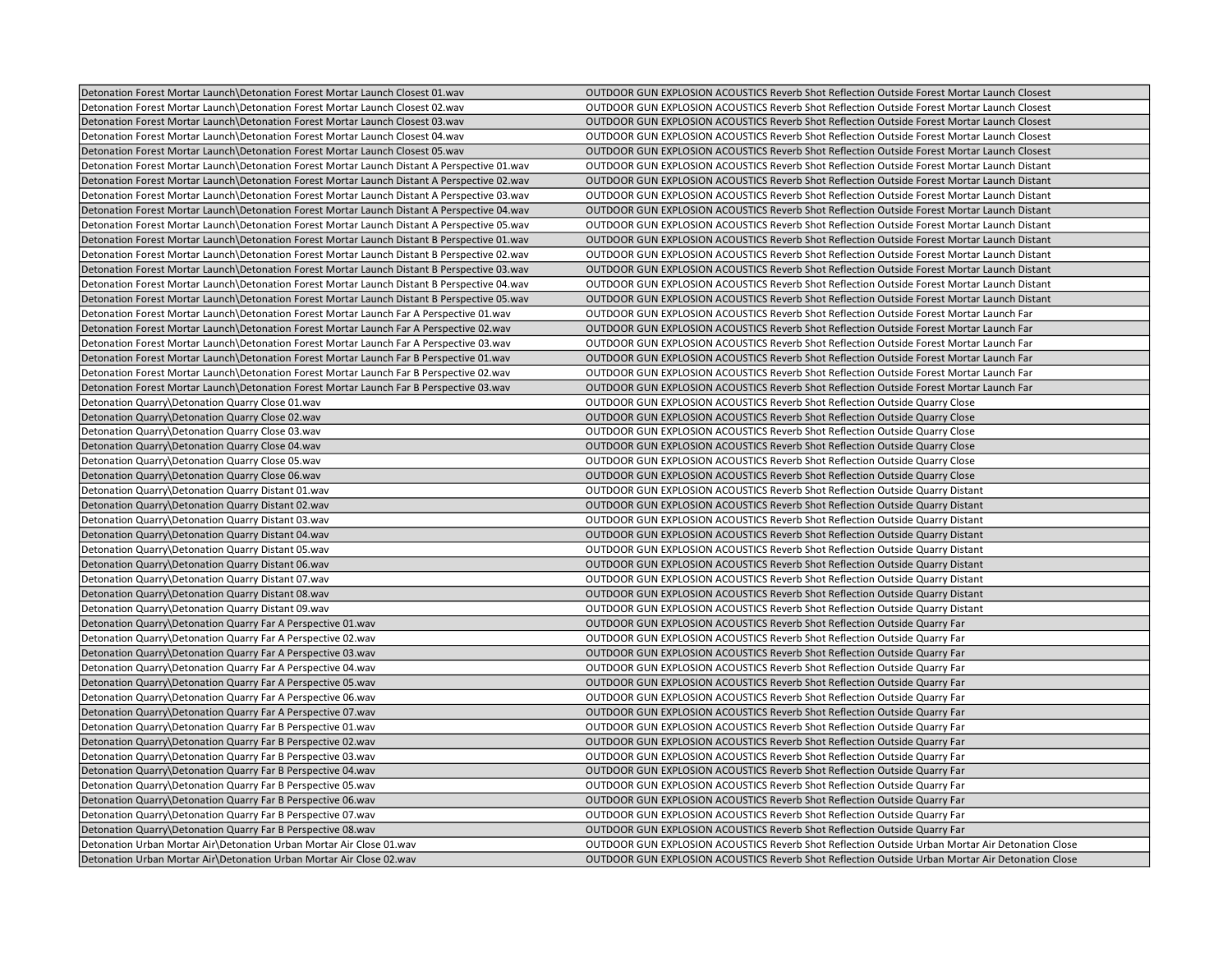| Detonation Urban Mortar Air\Detonation Urban Mortar Air Close 03.wav                  | OUTDOOR GUN EXPLOSION ACOUSTICS Reverb Shot Reflection Outside Urban Mortar Air Detonation Close   |
|---------------------------------------------------------------------------------------|----------------------------------------------------------------------------------------------------|
| Detonation Urban Mortar Air\Detonation Urban Mortar Air Close 04.wav                  | OUTDOOR GUN EXPLOSION ACOUSTICS Reverb Shot Reflection Outside Urban Mortar Air Detonation Close   |
| Detonation Urban Mortar Air Detonation Urban Mortar Air Close 05. wav                 | OUTDOOR GUN EXPLOSION ACOUSTICS Reverb Shot Reflection Outside Urban Mortar Air Detonation Close   |
| Detonation Urban Mortar Air Detonation Urban Mortar Air Close 06.wav                  | OUTDOOR GUN EXPLOSION ACOUSTICS Reverb Shot Reflection Outside Urban Mortar Air Detonation Close   |
| Detonation Urban Mortar Air Detonation Urban Mortar Air Close 07.wav                  | OUTDOOR GUN EXPLOSION ACOUSTICS Reverb Shot Reflection Outside Urban Mortar Air Detonation Close   |
| Detonation Urban Mortar Air Detonation Urban Mortar Air Close 08. wav                 | OUTDOOR GUN EXPLOSION ACOUSTICS Reverb Shot Reflection Outside Urban Mortar Air Detonation Close   |
| Detonation Urban Mortar Air Detonation Urban Mortar Air Close 09.wav                  | OUTDOOR GUN EXPLOSION ACOUSTICS Reverb Shot Reflection Outside Urban Mortar Air Detonation Close   |
| Detonation Urban Mortar Air Detonation Urban Mortar Air Close 10. wav                 | OUTDOOR GUN EXPLOSION ACOUSTICS Reverb Shot Reflection Outside Urban Mortar Air Detonation Close   |
| Detonation Urban Mortar Air Detonation Urban Mortar Air Closer 01.wav                 | OUTDOOR GUN EXPLOSION ACOUSTICS Reverb Shot Reflection Outside Urban Mortar Air Detonation Closer  |
| Detonation Urban Mortar Air Detonation Urban Mortar Air Closer 02.wav                 | OUTDOOR GUN EXPLOSION ACOUSTICS Reverb Shot Reflection Outside Urban Mortar Air Detonation Closer  |
| Detonation Urban Mortar Air Detonation Urban Mortar Air Closer 03.wav                 | OUTDOOR GUN EXPLOSION ACOUSTICS Reverb Shot Reflection Outside Urban Mortar Air Detonation Closer  |
| Detonation Urban Mortar Air Detonation Urban Mortar Air Closer 04.wav                 | OUTDOOR GUN EXPLOSION ACOUSTICS Reverb Shot Reflection Outside Urban Mortar Air Detonation Closer  |
| Detonation Urban Mortar Air Detonation Urban Mortar Air Closer 05. wav                | OUTDOOR GUN EXPLOSION ACOUSTICS Reverb Shot Reflection Outside Urban Mortar Air Detonation Closer  |
| Detonation Urban Mortar Air Detonation Urban Mortar Air Closer 06.wav                 | OUTDOOR GUN EXPLOSION ACOUSTICS Reverb Shot Reflection Outside Urban Mortar Air Detonation Closer  |
| Detonation Urban Mortar Air Detonation Urban Mortar Air Closer 07. wav                | OUTDOOR GUN EXPLOSION ACOUSTICS Reverb Shot Reflection Outside Urban Mortar Air Detonation Closer  |
| Detonation Urban Mortar Air Detonation Urban Mortar Air Closer 08.wav                 | OUTDOOR GUN EXPLOSION ACOUSTICS Reverb Shot Reflection Outside Urban Mortar Air Detonation Closer  |
| Detonation Urban Mortar Air Detonation Urban Mortar Air Closer 09.wav                 | OUTDOOR GUN EXPLOSION ACOUSTICS Reverb Shot Reflection Outside Urban Mortar Air Detonation Closer  |
| Detonation Urban Mortar Air Detonation Urban Mortar Air Closer 10. way                | OUTDOOR GUN EXPLOSION ACOUSTICS Reverb Shot Reflection Outside Urban Mortar Air Detonation Closer  |
| Detonation Urban Mortar Air\Detonation Urban Mortar Air Closest 01.wav                | OUTDOOR GUN EXPLOSION ACOUSTICS Reverb Shot Reflection Outside Urban Mortar Air Detonation Closest |
| Detonation Urban Mortar Air\Detonation Urban Mortar Air Closest 02.wav                | OUTDOOR GUN EXPLOSION ACOUSTICS Reverb Shot Reflection Outside Urban Mortar Air Detonation Closest |
| Detonation Urban Mortar Air Detonation Urban Mortar Air Closest 03.wav                | OUTDOOR GUN EXPLOSION ACOUSTICS Reverb Shot Reflection Outside Urban Mortar Air Detonation Closest |
| Detonation Urban Mortar Air Detonation Urban Mortar Air Closest 04.wav                | OUTDOOR GUN EXPLOSION ACOUSTICS Reverb Shot Reflection Outside Urban Mortar Air Detonation Closest |
| Detonation Urban Mortar Air\Detonation Urban Mortar Air Closest 05.wav                | OUTDOOR GUN EXPLOSION ACOUSTICS Reverb Shot Reflection Outside Urban Mortar Air Detonation Closest |
| Detonation Urban Mortar Air\Detonation Urban Mortar Air Closest 06.wav                | OUTDOOR GUN EXPLOSION ACOUSTICS Reverb Shot Reflection Outside Urban Mortar Air Detonation Closest |
| Detonation Urban Mortar Air\Detonation Urban Mortar Air Closest 07.wav                | OUTDOOR GUN EXPLOSION ACOUSTICS Reverb Shot Reflection Outside Urban Mortar Air Detonation Closest |
| Detonation Urban Mortar Air\Detonation Urban Mortar Air Closest 08.wav                | OUTDOOR GUN EXPLOSION ACOUSTICS Reverb Shot Reflection Outside Urban Mortar Air Detonation Closest |
| Detonation Urban Mortar Air Detonation Urban Mortar Air Distant A Perspective 01.wav  | OUTDOOR GUN EXPLOSION ACOUSTICS Reverb Shot Reflection Outside Urban Mortar Air Detonation Distant |
| Detonation Urban Mortar Air Detonation Urban Mortar Air Distant A Perspective 02. wav | OUTDOOR GUN EXPLOSION ACOUSTICS Reverb Shot Reflection Outside Urban Mortar Air Detonation Distant |
| Detonation Urban Mortar Air Detonation Urban Mortar Air Distant A Perspective 03.wav  | OUTDOOR GUN EXPLOSION ACOUSTICS Reverb Shot Reflection Outside Urban Mortar Air Detonation Distant |
| Detonation Urban Mortar Air Detonation Urban Mortar Air Distant A Perspective 04.wav  | OUTDOOR GUN EXPLOSION ACOUSTICS Reverb Shot Reflection Outside Urban Mortar Air Detonation Distant |
| Detonation Urban Mortar Air Detonation Urban Mortar Air Distant A Perspective 05.wav  | OUTDOOR GUN EXPLOSION ACOUSTICS Reverb Shot Reflection Outside Urban Mortar Air Detonation Distant |
| Detonation Urban Mortar Air\Detonation Urban Mortar Air Distant A Perspective 06.wav  | OUTDOOR GUN EXPLOSION ACOUSTICS Reverb Shot Reflection Outside Urban Mortar Air Detonation Distant |
| Detonation Urban Mortar Air Detonation Urban Mortar Air Distant A Perspective 07.wav  | OUTDOOR GUN EXPLOSION ACOUSTICS Reverb Shot Reflection Outside Urban Mortar Air Detonation Distant |
| Detonation Urban Mortar Air\Detonation Urban Mortar Air Distant A Perspective 08.wav  | OUTDOOR GUN EXPLOSION ACOUSTICS Reverb Shot Reflection Outside Urban Mortar Air Detonation Distant |
| Detonation Urban Mortar Air Detonation Urban Mortar Air Distant A Perspective 09 wav  | OUTDOOR GUN EXPLOSION ACOUSTICS Reverb Shot Reflection Outside Urban Mortar Air Detonation Distant |
| Detonation Urban Mortar Air Detonation Urban Mortar Air Distant A Perspective 10.wav  | OUTDOOR GUN EXPLOSION ACOUSTICS Reverb Shot Reflection Outside Urban Mortar Air Detonation Distant |
| Detonation Urban Mortar Air\Detonation Urban Mortar Air Distant B Perspective 01.wav  | OUTDOOR GUN EXPLOSION ACOUSTICS Reverb Shot Reflection Outside Urban Mortar Air Detonation Distant |
| Detonation Urban Mortar Air Detonation Urban Mortar Air Distant B Perspective 02.wav  | OUTDOOR GUN EXPLOSION ACOUSTICS Reverb Shot Reflection Outside Urban Mortar Air Detonation Distant |
| Detonation Urban Mortar Air Detonation Urban Mortar Air Distant B Perspective 03.wav  | OUTDOOR GUN EXPLOSION ACOUSTICS Reverb Shot Reflection Outside Urban Mortar Air Detonation Distant |
| Detonation Urban Mortar Air Detonation Urban Mortar Air Distant B Perspective 04.wav  | OUTDOOR GUN EXPLOSION ACOUSTICS Reverb Shot Reflection Outside Urban Mortar Air Detonation Distant |
| Detonation Urban Mortar Air Detonation Urban Mortar Air Distant B Perspective 05 wav  | OUTDOOR GUN EXPLOSION ACOUSTICS Reverb Shot Reflection Outside Urban Mortar Air Detonation Distant |
| Detonation Urban Mortar Air\Detonation Urban Mortar Air Distant B Perspective 06.wav  | OUTDOOR GUN EXPLOSION ACOUSTICS Reverb Shot Reflection Outside Urban Mortar Air Detonation Distant |
| Detonation Urban Mortar Air Detonation Urban Mortar Air Distant B Perspective 07.wav  | OUTDOOR GUN EXPLOSION ACOUSTICS Reverb Shot Reflection Outside Urban Mortar Air Detonation Distant |
| Detonation Urban Mortar Air Detonation Urban Mortar Air Distant B Perspective 08 wav  | OUTDOOR GUN EXPLOSION ACOUSTICS Reverb Shot Reflection Outside Urban Mortar Air Detonation Distant |
| Detonation Urban Mortar Air\Detonation Urban Mortar Air Distant B Perspective 09.wav  | OUTDOOR GUN EXPLOSION ACOUSTICS Reverb Shot Reflection Outside Urban Mortar Air Detonation Distant |
| Detonation Urban Mortar Air Detonation Urban Mortar Air Distant B Perspective 10.wav  | OUTDOOR GUN EXPLOSION ACOUSTICS Reverb Shot Reflection Outside Urban Mortar Air Detonation Distant |
| Detonation Urban Mortar Air\Detonation Urban Mortar Air Far A Perspective 01.wav      | OUTDOOR GUN EXPLOSION ACOUSTICS Reverb Shot Reflection Outside Urban Mortar Air Detonation Far     |
| Detonation Urban Mortar Air Detonation Urban Mortar Air Far A Perspective 02.wav      | OUTDOOR GUN EXPLOSION ACOUSTICS Reverb Shot Reflection Outside Urban Mortar Air Detonation Far     |
| Detonation Urban Mortar Air Detonation Urban Mortar Air Far A Perspective 03.wav      | OUTDOOR GUN EXPLOSION ACOUSTICS Reverb Shot Reflection Outside Urban Mortar Air Detonation Far     |
| Detonation Urban Mortar Air\Detonation Urban Mortar Air Far A Perspective 04.wav      | OUTDOOR GUN EXPLOSION ACOUSTICS Reverb Shot Reflection Outside Urban Mortar Air Detonation Far     |
| Detonation Urban Mortar Air\Detonation Urban Mortar Air Far A Perspective 05.wav      | OUTDOOR GUN EXPLOSION ACOUSTICS Reverb Shot Reflection Outside Urban Mortar Air Detonation Far     |
| Detonation Urban Mortar Air Detonation Urban Mortar Air Far A Perspective 06 wav      | OUTDOOR GUN EXPLOSION ACOUSTICS Reverb Shot Reflection Outside Urban Mortar Air Detonation Far     |
| Detonation Urban Mortar Air\Detonation Urban Mortar Air Far A Perspective 07.wav      | OUTDOOR GUN EXPLOSION ACOUSTICS Reverb Shot Reflection Outside Urban Mortar Air Detonation Far     |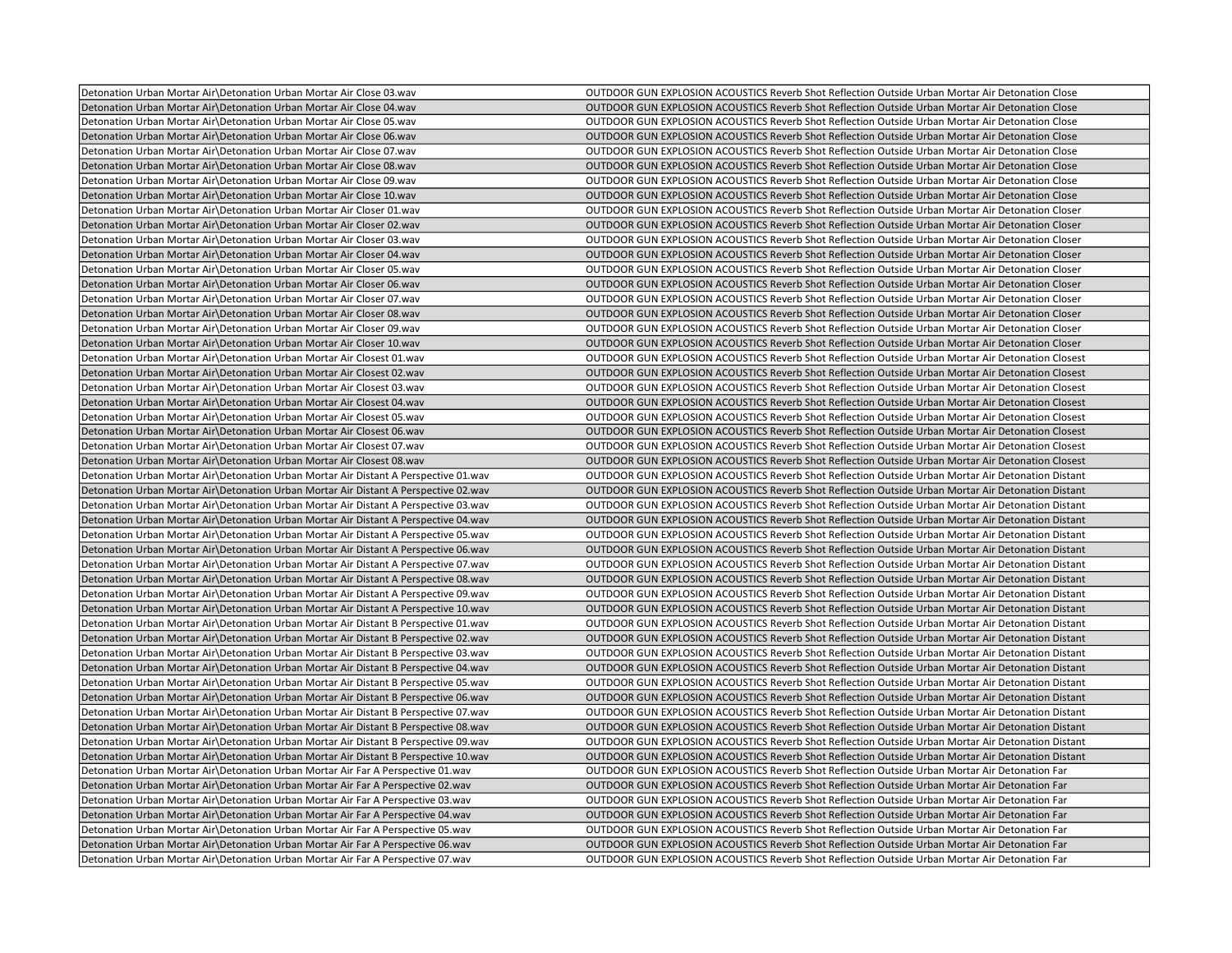| Detonation Urban Mortar Air\Detonation Urban Mortar Air Far A Perspective 08.wav           | OUTDOOR GUN EXPLOSION ACOUSTICS Reverb Shot Reflection Outside Urban Mortar Air Detonation Far |
|--------------------------------------------------------------------------------------------|------------------------------------------------------------------------------------------------|
| Detonation Urban Mortar Air\Detonation Urban Mortar Air Far A Perspective 09.wav           | OUTDOOR GUN EXPLOSION ACOUSTICS Reverb Shot Reflection Outside Urban Mortar Air Detonation Far |
| Detonation Urban Mortar Air Detonation Urban Mortar Air Far A Perspective 10.wav           | OUTDOOR GUN EXPLOSION ACOUSTICS Reverb Shot Reflection Outside Urban Mortar Air Detonation Far |
| Detonation Urban Mortar Air Detonation Urban Mortar Air Far B Perspective 01.wav           | OUTDOOR GUN EXPLOSION ACOUSTICS Reverb Shot Reflection Outside Urban Mortar Air Detonation Far |
| Detonation Urban Mortar Air\Detonation Urban Mortar Air Far B Perspective 02.wav           | OUTDOOR GUN EXPLOSION ACOUSTICS Reverb Shot Reflection Outside Urban Mortar Air Detonation Far |
| Detonation Urban Mortar Air Detonation Urban Mortar Air Far B Perspective 03.wav           | OUTDOOR GUN EXPLOSION ACOUSTICS Reverb Shot Reflection Outside Urban Mortar Air Detonation Far |
| Detonation Urban Mortar Air Detonation Urban Mortar Air Far B Perspective 04.wav           | OUTDOOR GUN EXPLOSION ACOUSTICS Reverb Shot Reflection Outside Urban Mortar Air Detonation Far |
|                                                                                            |                                                                                                |
| Detonation Urban Mortar Air\Detonation Urban Mortar Air Far B Perspective 05.wav           | OUTDOOR GUN EXPLOSION ACOUSTICS Reverb Shot Reflection Outside Urban Mortar Air Detonation Far |
| Detonation Urban Mortar Air Detonation Urban Mortar Air Far B Perspective 06.wav           | OUTDOOR GUN EXPLOSION ACOUSTICS Reverb Shot Reflection Outside Urban Mortar Air Detonation Far |
| Detonation Urban Mortar Air Detonation Urban Mortar Air Far B Perspective 07. wav          | OUTDOOR GUN EXPLOSION ACOUSTICS Reverb Shot Reflection Outside Urban Mortar Air Detonation Far |
| Detonation Urban Mortar Air Detonation Urban Mortar Air Far B Perspective 08.wav           | OUTDOOR GUN EXPLOSION ACOUSTICS Reverb Shot Reflection Outside Urban Mortar Air Detonation Far |
| Detonation Urban Mortar Air Detonation Urban Mortar Air Far B Perspective 09.wav           | OUTDOOR GUN EXPLOSION ACOUSTICS Reverb Shot Reflection Outside Urban Mortar Air Detonation Far |
| Detonation Urban Mortar Air Detonation Urban Mortar Air Far B Perspective 10.wav           | OUTDOOR GUN EXPLOSION ACOUSTICS Reverb Shot Reflection Outside Urban Mortar Air Detonation Far |
| Detonation Urban Mortar Launch\Detonation Urban Mortar Launch Close 01.wav                 | OUTDOOR GUN EXPLOSION ACOUSTICS Reverb Shot Reflection Outside Urban Mortar Launch Close       |
| Detonation Urban Mortar Launch\Detonation Urban Mortar Launch Close 02.wav                 | OUTDOOR GUN EXPLOSION ACOUSTICS Reverb Shot Reflection Outside Urban Mortar Launch Close       |
| Detonation Urban Mortar Launch\Detonation Urban Mortar Launch Close 03.wav                 | OUTDOOR GUN EXPLOSION ACOUSTICS Reverb Shot Reflection Outside Urban Mortar Launch Close       |
| Detonation Urban Mortar Launch Detonation Urban Mortar Launch Close 04.wav                 | OUTDOOR GUN EXPLOSION ACOUSTICS Reverb Shot Reflection Outside Urban Mortar Launch Close       |
| Detonation Urban Mortar Launch Detonation Urban Mortar Launch Close 05.wav                 | OUTDOOR GUN EXPLOSION ACOUSTICS Reverb Shot Reflection Outside Urban Mortar Launch Close       |
| Detonation Urban Mortar Launch\Detonation Urban Mortar Launch Close 06.wav                 | OUTDOOR GUN EXPLOSION ACOUSTICS Reverb Shot Reflection Outside Urban Mortar Launch Close       |
| Detonation Urban Mortar Launch Detonation Urban Mortar Launch Close 07.wav                 | OUTDOOR GUN EXPLOSION ACOUSTICS Reverb Shot Reflection Outside Urban Mortar Launch Close       |
| Detonation Urban Mortar Launch Detonation Urban Mortar Launch Closer 01.wav                | OUTDOOR GUN EXPLOSION ACOUSTICS Reverb Shot Reflection Outside Urban Mortar Launch Closer      |
| Detonation Urban Mortar Launch\Detonation Urban Mortar Launch Closer 02.wav                | OUTDOOR GUN EXPLOSION ACOUSTICS Reverb Shot Reflection Outside Urban Mortar Launch Closer      |
| Detonation Urban Mortar Launch Detonation Urban Mortar Launch Closer 03.wav                | OUTDOOR GUN EXPLOSION ACOUSTICS Reverb Shot Reflection Outside Urban Mortar Launch Closer      |
| Detonation Urban Mortar Launch\Detonation Urban Mortar Launch Closer 04.wav                | OUTDOOR GUN EXPLOSION ACOUSTICS Reverb Shot Reflection Outside Urban Mortar Launch Closer      |
| Detonation Urban Mortar Launch \Detonation Urban Mortar Launch Closer 05.wav               | OUTDOOR GUN EXPLOSION ACOUSTICS Reverb Shot Reflection Outside Urban Mortar Launch Closer      |
| Detonation Urban Mortar Launch Detonation Urban Mortar Launch Closer 06.wav                | OUTDOOR GUN EXPLOSION ACOUSTICS Reverb Shot Reflection Outside Urban Mortar Launch Closer      |
| Detonation Urban Mortar Launch Detonation Urban Mortar Launch Closer 07.wav                | OUTDOOR GUN EXPLOSION ACOUSTICS Reverb Shot Reflection Outside Urban Mortar Launch Closer      |
| Detonation Urban Mortar Launch Detonation Urban Mortar Launch Closest 01.wav               | OUTDOOR GUN EXPLOSION ACOUSTICS Reverb Shot Reflection Outside Urban Mortar Launch Closest     |
| Detonation Urban Mortar Launch \Detonation Urban Mortar Launch Closest 02.wav              | OUTDOOR GUN EXPLOSION ACOUSTICS Reverb Shot Reflection Outside Urban Mortar Launch Closest     |
| Detonation Urban Mortar Launch Detonation Urban Mortar Launch Closest 03.wav               | OUTDOOR GUN EXPLOSION ACOUSTICS Reverb Shot Reflection Outside Urban Mortar Launch Closest     |
| Detonation Urban Mortar Launch Detonation Urban Mortar Launch Closest 04.wav               | OUTDOOR GUN EXPLOSION ACOUSTICS Reverb Shot Reflection Outside Urban Mortar Launch Closest     |
| Detonation Urban Mortar Launch \Detonation Urban Mortar Launch Closest 05.wav              | OUTDOOR GUN EXPLOSION ACOUSTICS Reverb Shot Reflection Outside Urban Mortar Launch Closest     |
|                                                                                            | OUTDOOR GUN EXPLOSION ACOUSTICS Reverb Shot Reflection Outside Urban Mortar Launch Distant     |
| Detonation Urban Mortar Launch Detonation Urban Mortar Launch Distant A Perspective 01.wav |                                                                                                |
| Detonation Urban Mortar Launch\Detonation Urban Mortar Launch Distant A Perspective 02.wav | OUTDOOR GUN EXPLOSION ACOUSTICS Reverb Shot Reflection Outside Urban Mortar Launch Distant     |
| Detonation Urban Mortar Launch Detonation Urban Mortar Launch Distant A Perspective 03.wav | OUTDOOR GUN EXPLOSION ACOUSTICS Reverb Shot Reflection Outside Urban Mortar Launch Distant     |
| Detonation Urban Mortar Launch\Detonation Urban Mortar Launch Distant A Perspective 04.wav | OUTDOOR GUN EXPLOSION ACOUSTICS Reverb Shot Reflection Outside Urban Mortar Launch Distant     |
| Detonation Urban Mortar Launch\Detonation Urban Mortar Launch Distant A Perspective 05.wav | OUTDOOR GUN EXPLOSION ACOUSTICS Reverb Shot Reflection Outside Urban Mortar Launch Distant     |
| Detonation Urban Mortar Launch Detonation Urban Mortar Launch Distant A Perspective 06.wav | OUTDOOR GUN EXPLOSION ACOUSTICS Reverb Shot Reflection Outside Urban Mortar Launch Distant     |
| Detonation Urban Mortar Launch Detonation Urban Mortar Launch Distant A Perspective 07.wav | OUTDOOR GUN EXPLOSION ACOUSTICS Reverb Shot Reflection Outside Urban Mortar Launch Distant     |
| Detonation Urban Mortar Launch Detonation Urban Mortar Launch Distant B Perspective 01.wav | OUTDOOR GUN EXPLOSION ACOUSTICS Reverb Shot Reflection Outside Urban Mortar Launch Distant     |
| Detonation Urban Mortar Launch\Detonation Urban Mortar Launch Distant B Perspective 02.wav | OUTDOOR GUN EXPLOSION ACOUSTICS Reverb Shot Reflection Outside Urban Mortar Launch Distant     |
| Detonation Urban Mortar Launch Detonation Urban Mortar Launch Distant B Perspective 03.wav | OUTDOOR GUN EXPLOSION ACOUSTICS Reverb Shot Reflection Outside Urban Mortar Launch Distant     |
| Detonation Urban Mortar Launch Detonation Urban Mortar Launch Distant B Perspective 04.wav | OUTDOOR GUN EXPLOSION ACOUSTICS Reverb Shot Reflection Outside Urban Mortar Launch Distant     |
| Detonation Urban Mortar Launch Detonation Urban Mortar Launch Distant B Perspective 05.wav | OUTDOOR GUN EXPLOSION ACOUSTICS Reverb Shot Reflection Outside Urban Mortar Launch Distant     |
| Detonation Urban Mortar Launch Detonation Urban Mortar Launch Distant B Perspective 06.wav | OUTDOOR GUN EXPLOSION ACOUSTICS Reverb Shot Reflection Outside Urban Mortar Launch Distant     |
| Detonation Urban Mortar Launch Detonation Urban Mortar Launch Distant B Perspective 07.wav | OUTDOOR GUN EXPLOSION ACOUSTICS Reverb Shot Reflection Outside Urban Mortar Launch Distant     |
| Detonation Urban Mortar Launch Detonation Urban Mortar Launch Far A Perspective 01.wav     | OUTDOOR GUN EXPLOSION ACOUSTICS Reverb Shot Reflection Outside Urban Mortar Launch Far         |
| Detonation Urban Mortar Launch Detonation Urban Mortar Launch Far A Perspective 02.wav     | OUTDOOR GUN EXPLOSION ACOUSTICS Reverb Shot Reflection Outside Urban Mortar Launch Far         |
| Detonation Urban Mortar Launch Detonation Urban Mortar Launch Far A Perspective 03.wav     | OUTDOOR GUN EXPLOSION ACOUSTICS Reverb Shot Reflection Outside Urban Mortar Launch Far         |
| Detonation Urban Mortar Launch Detonation Urban Mortar Launch Far A Perspective 04 wav     | OUTDOOR GUN EXPLOSION ACOUSTICS Reverb Shot Reflection Outside Urban Mortar Launch Far         |
| Detonation Urban Mortar Launch Detonation Urban Mortar Launch Far A Perspective 05 wav     | OUTDOOR GUN EXPLOSION ACOUSTICS Reverb Shot Reflection Outside Urban Mortar Launch Far         |
| Detonation Urban Mortar Launch Detonation Urban Mortar Launch Far A Perspective 06 wav     | OUTDOOR GUN EXPLOSION ACOUSTICS Reverb Shot Reflection Outside Urban Mortar Launch Far         |
| Detonation Urban Mortar Launch Detonation Urban Mortar Launch Far A Perspective 07.wav     | OUTDOOR GUN EXPLOSION ACOUSTICS Reverb Shot Reflection Outside Urban Mortar Launch Far         |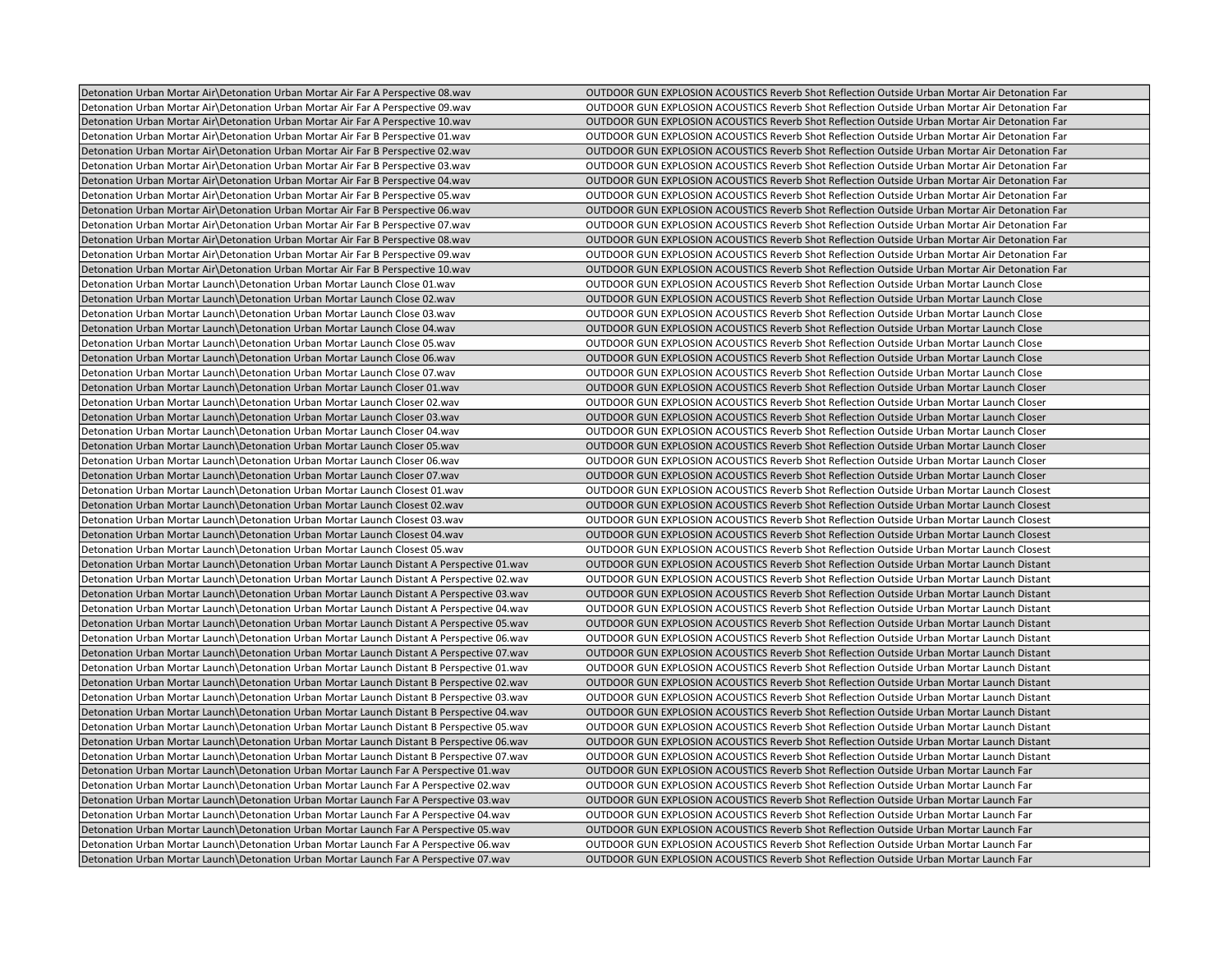|                                                                                                                                                                                  | OUTDOOR GUN EXPLOSION ACOUSTICS Reverb Shot Reflection Outside Urban Mortar Launch Far |
|----------------------------------------------------------------------------------------------------------------------------------------------------------------------------------|----------------------------------------------------------------------------------------|
| Detonation Urban Mortar Launch\Detonation Urban Mortar Launch Far B Perspective 01.wav<br>Detonation Urban Mortar Launch Detonation Urban Mortar Launch Far B Perspective 02.wav | OUTDOOR GUN EXPLOSION ACOUSTICS Reverb Shot Reflection Outside Urban Mortar Launch Far |
| Detonation Urban Mortar Launch Detonation Urban Mortar Launch Far B Perspective 03.wav                                                                                           | OUTDOOR GUN EXPLOSION ACOUSTICS Reverb Shot Reflection Outside Urban Mortar Launch Far |
|                                                                                                                                                                                  |                                                                                        |
| Detonation Urban Mortar Launch\Detonation Urban Mortar Launch Far B Perspective 04.wav                                                                                           | OUTDOOR GUN EXPLOSION ACOUSTICS Reverb Shot Reflection Outside Urban Mortar Launch Far |
| Detonation Urban Mortar Launch Detonation Urban Mortar Launch Far B Perspective 05.wav                                                                                           | OUTDOOR GUN EXPLOSION ACOUSTICS Reverb Shot Reflection Outside Urban Mortar Launch Far |
| Detonation Urban Mortar Launch Detonation Urban Mortar Launch Far B Perspective 06.wav                                                                                           | OUTDOOR GUN EXPLOSION ACOUSTICS Reverb Shot Reflection Outside Urban Mortar Launch Far |
| Detonation Urban Mortar Launch\Detonation Urban Mortar Launch Far B Perspective 07.wav                                                                                           | OUTDOOR GUN EXPLOSION ACOUSTICS Reverb Shot Reflection Outside Urban Mortar Launch Far |
| Detonation Urban\Detonation Urban Close 01.wav                                                                                                                                   | OUTDOOR GUN EXPLOSION ACOUSTICS Reverb Shot Reflection Outside Urban Close             |
| Detonation Urban\Detonation Urban Close 02.wav                                                                                                                                   | OUTDOOR GUN EXPLOSION ACOUSTICS Reverb Shot Reflection Outside Urban Close             |
| Detonation Urban\Detonation Urban Close 03.wav                                                                                                                                   | OUTDOOR GUN EXPLOSION ACOUSTICS Reverb Shot Reflection Outside Urban Close             |
| Detonation Urban\Detonation Urban Close 04.wav                                                                                                                                   | OUTDOOR GUN EXPLOSION ACOUSTICS Reverb Shot Reflection Outside Urban Close             |
| Detonation Urban\Detonation Urban Close 05.wav                                                                                                                                   | OUTDOOR GUN EXPLOSION ACOUSTICS Reverb Shot Reflection Outside Urban Close             |
| Detonation Urban\Detonation Urban Close 06.wav                                                                                                                                   | OUTDOOR GUN EXPLOSION ACOUSTICS Reverb Shot Reflection Outside Urban Close             |
| Detonation Urban\Detonation Urban Close 07.wav                                                                                                                                   | OUTDOOR GUN EXPLOSION ACOUSTICS Reverb Shot Reflection Outside Urban Close             |
| Detonation Urban\Detonation Urban Close 08.wav                                                                                                                                   | OUTDOOR GUN EXPLOSION ACOUSTICS Reverb Shot Reflection Outside Urban Close             |
| Detonation Urban\Detonation Urban Close 09.wav                                                                                                                                   | OUTDOOR GUN EXPLOSION ACOUSTICS Reverb Shot Reflection Outside Urban Close             |
| Detonation Urban\Detonation Urban Close 10.wav                                                                                                                                   | <b>OUTDOOR GUN EXPLOSION ACOUSTICS Reverb Shot Reflection Outside Urban Close</b>      |
| Detonation Urban\Detonation Urban Close 11.wav                                                                                                                                   | OUTDOOR GUN EXPLOSION ACOUSTICS Reverb Shot Reflection Outside Urban Close             |
| Detonation Urban\Detonation Urban Close 12.wav                                                                                                                                   | OUTDOOR GUN EXPLOSION ACOUSTICS Reverb Shot Reflection Outside Urban Close             |
| Detonation Urban\Detonation Urban Closer 01.wav                                                                                                                                  | OUTDOOR GUN EXPLOSION ACOUSTICS Reverb Shot Reflection Outside Urban Closer            |
| Detonation Urban\Detonation Urban Closer 02.wav                                                                                                                                  | OUTDOOR GUN EXPLOSION ACOUSTICS Reverb Shot Reflection Outside Urban Closer            |
| Detonation Urban\Detonation Urban Closer 03.wav                                                                                                                                  | OUTDOOR GUN EXPLOSION ACOUSTICS Reverb Shot Reflection Outside Urban Closer            |
| Detonation Urban\Detonation Urban Closer 04.wav                                                                                                                                  | OUTDOOR GUN EXPLOSION ACOUSTICS Reverb Shot Reflection Outside Urban Closer            |
| Detonation Urban\Detonation Urban Closer 05.wav                                                                                                                                  | OUTDOOR GUN EXPLOSION ACOUSTICS Reverb Shot Reflection Outside Urban Closer            |
| Detonation Urban\Detonation Urban Closer 06.wav                                                                                                                                  | OUTDOOR GUN EXPLOSION ACOUSTICS Reverb Shot Reflection Outside Urban Closer            |
| Detonation Urban\Detonation Urban Closer 07.wav                                                                                                                                  | OUTDOOR GUN EXPLOSION ACOUSTICS Reverb Shot Reflection Outside Urban Closer            |
| Detonation Urban\Detonation Urban Closer 08.wav                                                                                                                                  | OUTDOOR GUN EXPLOSION ACOUSTICS Reverb Shot Reflection Outside Urban Closer            |
| Detonation Urban\Detonation Urban Closer 09.wav                                                                                                                                  | OUTDOOR GUN EXPLOSION ACOUSTICS Reverb Shot Reflection Outside Urban Closer            |
| Detonation Urban\Detonation Urban Closer 10.wav                                                                                                                                  | OUTDOOR GUN EXPLOSION ACOUSTICS Reverb Shot Reflection Outside Urban Closer            |
| Detonation Urban\Detonation Urban Closer 11.wav                                                                                                                                  | OUTDOOR GUN EXPLOSION ACOUSTICS Reverb Shot Reflection Outside Urban Closer            |
| Detonation Urban\Detonation Urban Closer 12.wav                                                                                                                                  | OUTDOOR GUN EXPLOSION ACOUSTICS Reverb Shot Reflection Outside Urban Closer            |
| Detonation Urban\Detonation Urban Closer 13.wav                                                                                                                                  | OUTDOOR GUN EXPLOSION ACOUSTICS Reverb Shot Reflection Outside Urban Closer            |
| Detonation Urban\Detonation Urban Closest 01.wav                                                                                                                                 | OUTDOOR GUN EXPLOSION ACOUSTICS Reverb Shot Reflection Outside Urban Closest           |
| Detonation Urban\Detonation Urban Closest 02.wav                                                                                                                                 | OUTDOOR GUN EXPLOSION ACOUSTICS Reverb Shot Reflection Outside Urban Closest           |
| Detonation Urban Detonation Urban Closest 03.wav                                                                                                                                 | OUTDOOR GUN EXPLOSION ACOUSTICS Reverb Shot Reflection Outside Urban Closest           |
| Detonation Urban\Detonation Urban Closest 04.wav                                                                                                                                 | OUTDOOR GUN EXPLOSION ACOUSTICS Reverb Shot Reflection Outside Urban Closest           |
| Detonation Urban\Detonation Urban Closest 05.wav                                                                                                                                 | OUTDOOR GUN EXPLOSION ACOUSTICS Reverb Shot Reflection Outside Urban Closest           |
| Detonation Urban\Detonation Urban Closest 06.wav                                                                                                                                 | OUTDOOR GUN EXPLOSION ACOUSTICS Reverb Shot Reflection Outside Urban Closest           |
| Detonation Urban\Detonation Urban Closest 07.wav                                                                                                                                 | <b>OUTDOOR GUN EXPLOSION ACOUSTICS Reverb Shot Reflection Outside Urban Closest</b>    |
| Detonation Urban Detonation Urban Closest 08.wav                                                                                                                                 | OUTDOOR GUN EXPLOSION ACOUSTICS Reverb Shot Reflection Outside Urban Closest           |
| Detonation Urban\Detonation Urban Closest 09.wav                                                                                                                                 | OUTDOOR GUN EXPLOSION ACOUSTICS Reverb Shot Reflection Outside Urban Closest           |
| Detonation Urban\Detonation Urban Closest 10.wav                                                                                                                                 | OUTDOOR GUN EXPLOSION ACOUSTICS Reverb Shot Reflection Outside Urban Closest           |
| Detonation Urban\Detonation Urban Closest 11.wav                                                                                                                                 | OUTDOOR GUN EXPLOSION ACOUSTICS Reverb Shot Reflection Outside Urban Closest           |
| Detonation Urban\Detonation Urban Distant 01.wav                                                                                                                                 | OUTDOOR GUN EXPLOSION ACOUSTICS Reverb Shot Reflection Outside Urban Distant           |
| Detonation Urban Detonation Urban Distant 02. wav                                                                                                                                | OUTDOOR GUN EXPLOSION ACOUSTICS Reverb Shot Reflection Outside Urban Distant           |
| Detonation Urban\Detonation Urban Distant 03.wav                                                                                                                                 | <b>OUTDOOR GUN EXPLOSION ACOUSTICS Reverb Shot Reflection Outside Urban Distant</b>    |
| Detonation Urban\Detonation Urban Distant 04.wav                                                                                                                                 | OUTDOOR GUN EXPLOSION ACOUSTICS Reverb Shot Reflection Outside Urban Distant           |
| Detonation Urban\Detonation Urban Distant 05.wav                                                                                                                                 | OUTDOOR GUN EXPLOSION ACOUSTICS Reverb Shot Reflection Outside Urban Distant           |
| Detonation Urban\Detonation Urban Distant 06.wav                                                                                                                                 | <b>OUTDOOR GUN EXPLOSION ACOUSTICS Reverb Shot Reflection Outside Urban Distant</b>    |
| Detonation Urban\Detonation Urban Distant 07.wav                                                                                                                                 | OUTDOOR GUN EXPLOSION ACOUSTICS Reverb Shot Reflection Outside Urban Distant           |
| Detonation Urban\Detonation Urban Distant 08.wav                                                                                                                                 | OUTDOOR GUN EXPLOSION ACOUSTICS Reverb Shot Reflection Outside Urban Distant           |
| Detonation Urban\Detonation Urban Distant 09.wav                                                                                                                                 | OUTDOOR GUN EXPLOSION ACOUSTICS Reverb Shot Reflection Outside Urban Distant           |
| Detonation Urban\Detonation Urban Distant 10.wav                                                                                                                                 | OUTDOOR GUN EXPLOSION ACOUSTICS Reverb Shot Reflection Outside Urban Distant           |